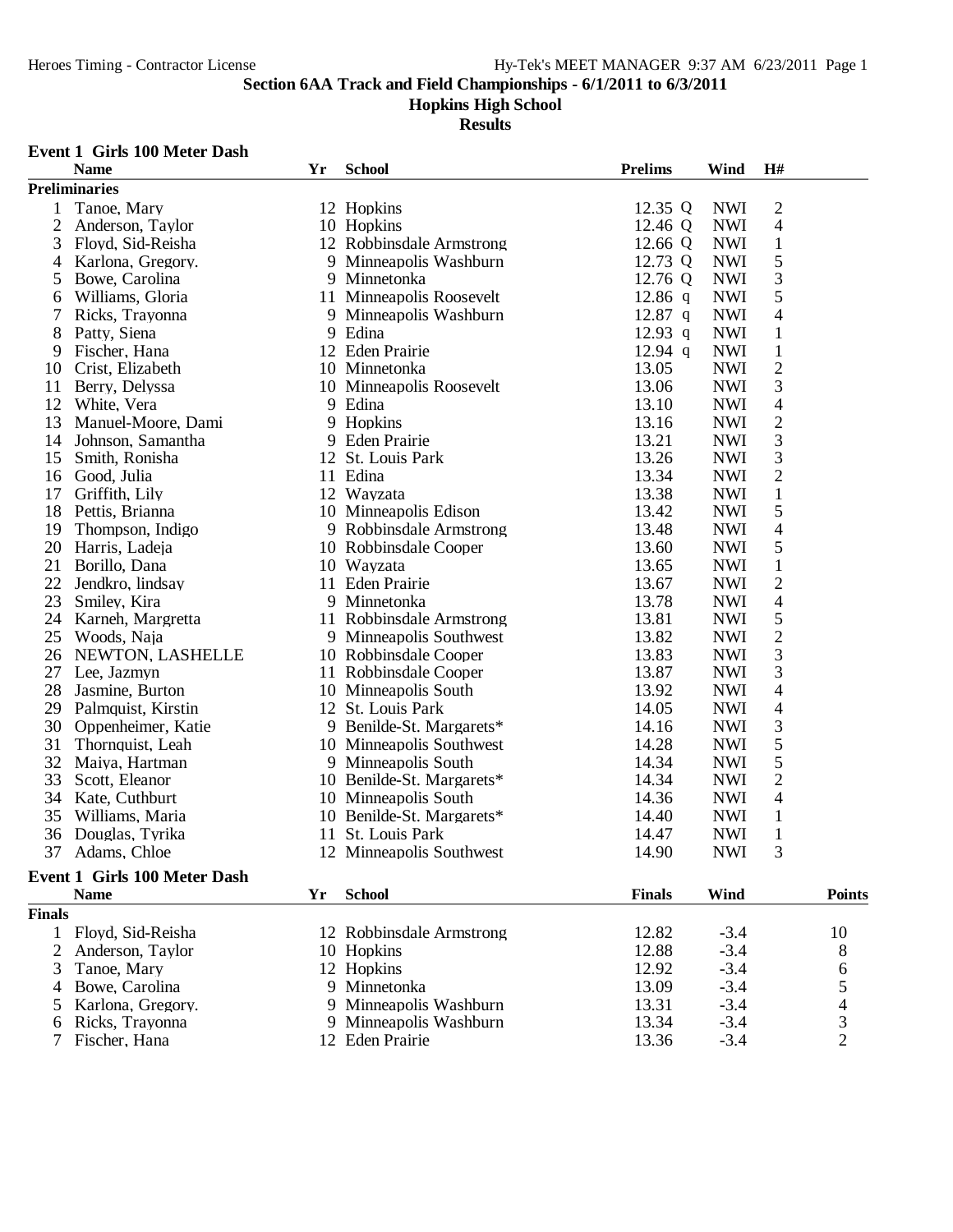**Hopkins High School**

|                | Finals  (Event 1 Girls 100 Meter Dash) |    |                                                          |                |                          |                                          |                          |
|----------------|----------------------------------------|----|----------------------------------------------------------|----------------|--------------------------|------------------------------------------|--------------------------|
|                | <b>Name</b>                            | Yr | <b>School</b>                                            | <b>Finals</b>  | Wind                     |                                          | <b>Points</b>            |
| 8              | Williams, Gloria                       |    | 11 Minneapolis Roosevelt                                 | 13.38          | $-3.4$                   |                                          | 1                        |
| 9              | Patty, Siena                           |    | 9 Edina                                                  | 13.70          | $-3.4$                   |                                          |                          |
|                | <b>Event 2 Boys 100 Meter Dash</b>     |    |                                                          |                |                          |                                          |                          |
|                | <b>Name</b>                            | Yr | <b>School</b>                                            | <b>Prelims</b> | Wind                     | H#                                       |                          |
|                | <b>Preliminaries</b>                   |    |                                                          |                |                          |                                          |                          |
| 1              | Roti, Erik                             |    | 11 Wayzata                                               | 11.11 $Q$      | <b>NWI</b>               | 4                                        |                          |
| $\overline{c}$ | Williams, Jason                        |    | 10 Minneapolis Washburn*                                 | 11.28 Q        | <b>NWI</b>               | $\mathbf{2}$                             |                          |
| 3              | Thomas, Kameron                        |    | 10 Robbinsdale Armstrong                                 | 11.34 Q        | <b>NWI</b>               | 3                                        |                          |
| 4              | Ash, Tommie                            |    | 10 Robbinsdale Armstrong                                 | 11.44 Q        | <b>NWI</b>               | $\mathbf{1}$                             |                          |
| 5              | Hickman, Shaheed                       |    | 9 Hopkins                                                | 11.30 q        | <b>NWI</b>               | $\overline{\mathcal{A}}$                 |                          |
| 6              | Iwe, Chukwuka                          |    | 12 St. Louis Park                                        | $11.47$ q      | <b>NWI</b>               | $\overline{2}$                           |                          |
| 7              | Hines, Met                             |    | 11 Eden Prairie                                          | $11.48$ q      | <b>NWI</b>               | $\overline{\mathcal{A}}$                 |                          |
| 8              | Broadway, Laron                        |    | 11 Hopkins                                               | 11.53 q        | <b>NWI</b>               | $\mathbf{1}$                             |                          |
| 9              | Snelson, Javon                         |    | 11 Benilde-St. Margarets*                                | 11.56 $q$      | <b>NWI</b>               | $\overline{4}$                           |                          |
| 10             | Smith, Michael                         | 9  | Wayzata                                                  | 11.56          | <b>NWI</b>               | $\sqrt{2}$                               |                          |
| 11             | Webb, Charles                          | 11 | Minnetonka                                               | 11.68          | <b>NWI</b>               | 3                                        |                          |
| 12             | Frisbie, teven                         |    | 11 Eden Prairie                                          | 11.70          | <b>NWI</b>               | $\mathfrak{Z}$                           |                          |
| 13             | Brown, Aubraheeim                      |    | 12 Eden Prairie                                          | 11.70          | <b>NWI</b>               | $\sqrt{2}$                               |                          |
| 14             | Dulka, Ian                             |    | 11 Minneapolis Southwest                                 | 11.72          | <b>NWI</b>               | 3                                        |                          |
| 15             | Nelson, Alex                           |    | 12 Edina                                                 | 11.74          | <b>NWI</b>               | $\mathfrak{2}$                           |                          |
| 16             | Ford, Versell                          |    | 10 Robbinsdale Cooper                                    | 11.75          | <b>NWI</b>               | 4                                        |                          |
| 17             | Borillo, Michael                       |    | 12 Wayzata                                               | 11.76          | <b>NWI</b>               | 1                                        |                          |
| 18             | Anderson, Denzel                       |    | 11 Robbinsdale Armstrong                                 | 11.82          | <b>NWI</b>               | $\overline{4}$                           |                          |
| 19             | Crawford-Tufts, Devin                  |    | 12 Edina                                                 | 11.85          | <b>NWI</b>               | $\mathbf{1}$                             |                          |
| 20             | Bridges, Travis                        |    | 12 Minnetonka                                            | 11.97          | <b>NWI</b>               | $\mathbf{2}$                             |                          |
| 21             | Stern, Aaron                           |    | 11 St. Louis Park                                        | 11.99          | <b>NWI</b>               | $\overline{4}$                           |                          |
| 22             | Uzzell, Naris                          | 9  | St. Louis Park                                           | 12.01          | <b>NWI</b>               | $\mathbf{1}$                             |                          |
| 23             | Johnson, Cavonte                       |    | 11 Edina                                                 | 12.02          | <b>NWI</b>               | $\mathbf{1}$                             |                          |
| 24             |                                        |    | 10 Robbinsdale Cooper                                    | 12.03          | <b>NWI</b>               | $\mathfrak{Z}$                           |                          |
| 25             | Payne, Ashanti<br>Smith, Harry         |    | 11 Minneapolis Edison                                    | 12.05          | <b>NWI</b>               | $\mathfrak{Z}$                           |                          |
| 26             | Grunewald, Ben                         |    | 11 Benilde-St. Margarets*                                | 12.22          | <b>NWI</b>               | $\overline{c}$                           |                          |
| 27             | Hawkins, Khayvon                       |    | 9 Robbinsdale Cooper                                     | 12.24          | <b>NWI</b>               | 3                                        |                          |
| 28             |                                        |    | 11 Minneapolis South                                     | 12.46          | <b>NWI</b>               |                                          |                          |
| 29             | Mark, Akpaka                           |    | 11 Benilde-St. Margarets*                                | 12.57          | <b>NWI</b>               | $\mathbf{1}$<br>$\overline{\mathcal{A}}$ |                          |
| 30             | Sutton, Joe                            |    |                                                          | 12.60          | <b>NWI</b>               | 3                                        |                          |
| 31             | Devin, Larkin                          |    | 9 Minneapolis South                                      | 12.67          |                          | $\overline{2}$                           |                          |
|                | Kevin, Sullivan                        |    | 11 Minneapolis South                                     |                | <b>NWI</b>               |                                          |                          |
|                | 32 Akerson, Joey                       |    | 11 Minneapolis Southwest<br>10 Minneapolis Patrick Henry | 12.73<br>12.77 | <b>NWI</b><br><b>NWI</b> | $\perp$                                  |                          |
| 33             | Holmes, Derrick                        |    |                                                          |                |                          | 2                                        |                          |
| 34             | Thomazin, Matthew                      |    | 11 Minneapolis Southwest                                 | 12.79          | <b>NWI</b>               | 1                                        |                          |
|                | <b>Event 2 Boys 100 Meter Dash</b>     |    |                                                          |                |                          |                                          |                          |
|                | <b>Name</b>                            | Yr | <b>School</b>                                            | <b>Finals</b>  | Wind                     |                                          | <b>Points</b>            |
| <b>Finals</b>  |                                        |    |                                                          |                |                          |                                          |                          |
| 1              | Williams, Jason                        |    | 10 Minneapolis Washburn*                                 | 11.40          | $-5.3$                   |                                          | 10                       |
| 2              | Roti, Erik                             |    | 11 Wayzata                                               | 11.44          | $-5.3$                   |                                          | 8                        |
| 3              | Ash, Tommie                            |    | 10 Robbinsdale Armstrong                                 | 11.79          | $-5.3$                   |                                          | 6                        |
| 4              | Thomas, Kameron                        |    | 10 Robbinsdale Armstrong                                 | 11.83          | $-5.3$                   |                                          | 5                        |
| 5              | Hines, Met                             |    | 11 Eden Prairie                                          | 11.87          | $-5.3$                   |                                          | $\overline{\mathcal{L}}$ |
| 6              | Broadway, Laron                        |    | 11 Hopkins                                               | 11.91          | $-5.3$                   |                                          | 3                        |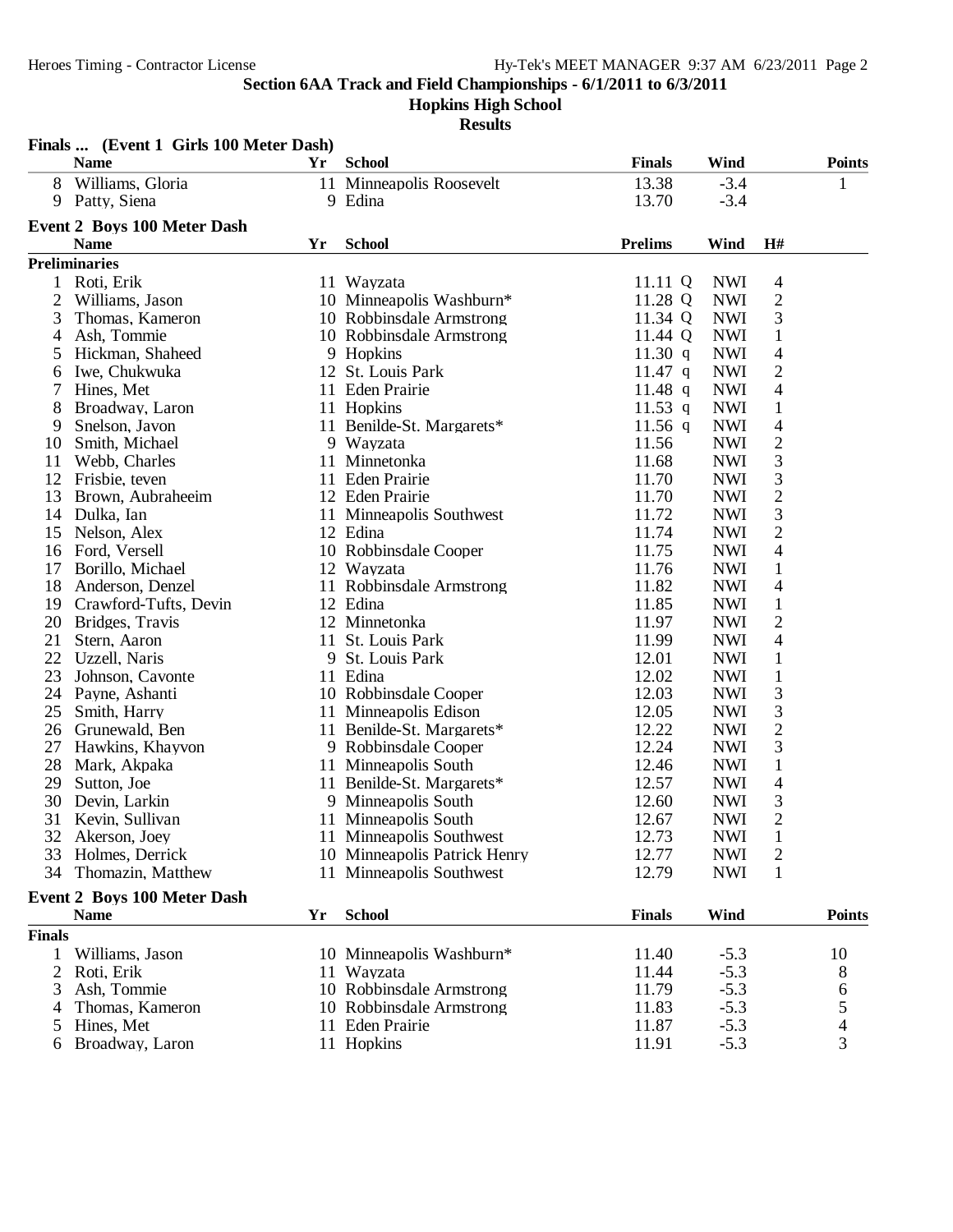**Hopkins High School**

|                | Finals  (Event 2 Boys 100 Meter Dash) |    |                              |                |            |                          |               |
|----------------|---------------------------------------|----|------------------------------|----------------|------------|--------------------------|---------------|
|                | <b>Name</b>                           | Yr | <b>School</b>                | <b>Finals</b>  | Wind       |                          | <b>Points</b> |
| 7              | Iwe, Chukwuka                         |    | 12 St. Louis Park            | 12.00          | $-5.3$     |                          | 2             |
| 8              | Snelson, Javon                        |    | 11 Benilde-St. Margarets*    | 12.09          | $-5.3$     |                          | $\mathbf{1}$  |
| ---            | Hickman, Shaheed                      |    | 9 Hopkins                    | DQ             | $-5.3$     |                          |               |
|                | <b>Event 3 Girls 200 Meter Dash</b>   |    |                              |                |            |                          |               |
|                | <b>Name</b>                           | Yr | <b>School</b>                | <b>Prelims</b> | Wind       | H#                       |               |
|                | <b>Preliminaries</b>                  |    |                              |                |            |                          |               |
| 1              | Floyd, Sid-Reisha                     |    | 12 Robbinsdale Armstrong     | 25.38 Q        | <b>NWI</b> | 5                        |               |
| $\overline{c}$ | Anderson, Elise                       |    | 9 Hopkins                    | 25.76 Q        | <b>NWI</b> | $\overline{c}$           |               |
| 3              | Adams, Suzanna                        |    | 11 Robbinsdale Armstrong     | 26.04 Q        | <b>NWI</b> | $\overline{\mathcal{A}}$ |               |
| 4              | Kaine, Dustlynn                       |    | 11 Robbinsdale Armstrong     | 26.10 Q        | <b>NWI</b> | 3                        |               |
| 5              | Bowe, Carolina                        |    | 9 Minnetonka                 | 26.53 Q        | <b>NWI</b> | $\mathbf{1}$             |               |
| 6              | Karlona, Gregory.                     |    | 9 Minneapolis Washburn       | $26.27$ q      | <b>NWI</b> | 5                        |               |
| 7              | Ricks, Trayonna                       |    | 9 Minneapolis Washburn       | $26.43$ q      | <b>NWI</b> | 3                        |               |
| 8              | Williams, Gloria                      |    | 11 Minneapolis Roosevelt     | $26.44$ q      | <b>NWI</b> | 4                        |               |
| 9              | Baker, Alexa                          |    | 12 Robbinsdale Cooper        | $26.48$ q      | <b>NWI</b> | $\overline{c}$           |               |
| 10             | Patty, Siena                          |    | 9 Edina                      | 26.59          | <b>NWI</b> | $\mathbf{1}$             |               |
| 11             | Fischer, Hana                         |    | 12 Eden Prairie              | 26.87          | <b>NWI</b> | $\mathbf 1$              |               |
| 12             | Berry, Delyssa                        |    | 10 Minneapolis Roosevelt     | 27.09          | <b>NWI</b> | 3                        |               |
| 13             | Hayden, Erin                          |    | 11 Wayzata                   | 27.23          | <b>NWI</b> | 5                        |               |
| 14             | Manuel-Moore, Dami                    |    | 9 Hopkins                    | 27.25          | <b>NWI</b> | 4                        |               |
| 15             | Pettis, Brianna                       |    | 10 Minneapolis Edison        | 27.38          | <b>NWI</b> | $\mathbf 1$              |               |
| 16             | Rogers, Shapree                       |    | Minneapolis Roosevelt        | 27.57          | <b>NWI</b> | 5                        |               |
| 17             | Childs, Christina                     |    | 10 Wayzata                   | 27.58          | <b>NWI</b> | $\mathbf{1}$             |               |
| 18             | Jeurissen, Ashley                     |    | 12 Eden Prairie              | 27.61          | <b>NWI</b> | 3                        |               |
| 19             | Steblay, Natalie                      |    | 9 Eden Prairie               | 27.82          | <b>NWI</b> | $\overline{2}$           |               |
| 20             | Maddox, Maria                         |    | 10 Minneapolis Patrick Henry | 27.92          | <b>NWI</b> | 4                        |               |
| 21             | Stacken, Kelly                        |    | 10 Minnetonka                | 28.06          | <b>NWI</b> | $\mathbf{1}$             |               |
| 22             | Lawless-Egan, Emma                    |    | 9 Edina                      | 28.09          | <b>NWI</b> | 5                        |               |
| 23             | Smith, Ronisha                        |    | 12 St. Louis Park            | 28.09          | <b>NWI</b> | 4                        |               |
| 24             | Tupa, Abigail                         |    | 11 St. Louis Park            | 28.20          | <b>NWI</b> | $\mathbf 1$              |               |
| 25             | Bailey, Ali                           |    | 12 Wayzata                   | 28.26          | <b>NWI</b> | 3                        |               |
| 26             | Brown, Tate                           |    | 9 Hopkins                    | 28.26          | <b>NWI</b> | $\overline{c}$           |               |
| 27             | Good, Julia                           |    | 11 Edina                     | 28.31          | <b>NWI</b> | 5                        |               |
| 28             | Samantha, Warren                      |    | 11 Minneapolis South         | 28.48          | <b>NWI</b> | 3                        |               |
| 29             | Johnson, Isabel                       |    | 11 Minnetonka                | 28.53          | <b>NWI</b> | $\overline{c}$           |               |
| 30             | Bowie, Ranisha                        |    | 11 Robbinsdale Cooper        | 28.56          | <b>NWI</b> | 4                        |               |
| 31             | Erin, Wallin                          |    | 11 Minneapolis South         | 28.64          | <b>NWI</b> | 2                        |               |
| 32             | Sadiqah, Jihad                        |    | 12 Minneapolis South         | 28.81          | <b>NWI</b> | $\overline{c}$           |               |
| 33             | Gautsche, Mariah                      |    | 12 Robbinsdale Cooper        | 29.15          | <b>NWI</b> | 4                        |               |
| 34             | Gorman, Jametta                       |    | 10 Minneapolis Southwest     | 29.99          | <b>NWI</b> | 3                        |               |
| 35             | Hoch, Sammie                          |    | 10 Benilde-St. Margarets*    | 30.20          | <b>NWI</b> | 5                        |               |
| 36             | Michels, Maria                        |    | 10 Benilde-St. Margarets*    | 30.54          | <b>NWI</b> | 5                        |               |
| 37             | McNeil, Madeline                      |    | 10 Benilde-St. Margarets*    | 31.24          | <b>NWI</b> | $\overline{\mathbf{c}}$  |               |
| 38             | Douglas, Tyrika                       | 11 | St. Louis Park               | 31.95          | <b>NWI</b> | 4                        |               |
|                | <b>Event 3 Girls 200 Meter Dash</b>   |    |                              |                |            |                          |               |
|                | <b>Name</b>                           | Yr | <b>School</b>                | <b>Finals</b>  | Wind       |                          | <b>Points</b> |
| <b>Finals</b>  |                                       |    |                              |                |            |                          |               |
|                | 1 Floyd, Sid-Reisha                   |    | 12 Robbinsdale Armstrong     | 25.74          | $-1.7$     |                          | 10            |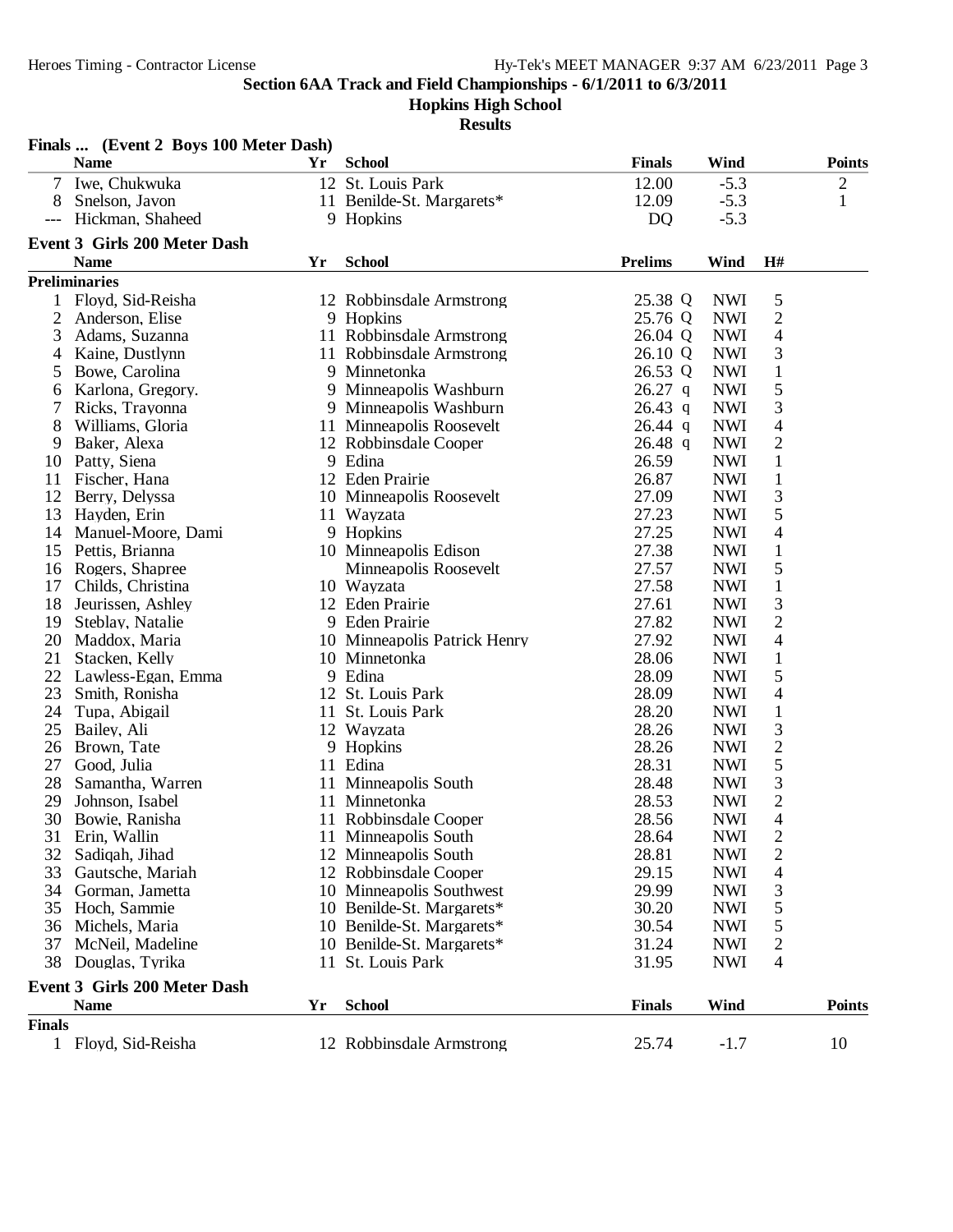**Hopkins High School**

|                | Finals  (Event 3 Girls 200 Meter Dash)          |    |                                           |                |                          |                          |                                |
|----------------|-------------------------------------------------|----|-------------------------------------------|----------------|--------------------------|--------------------------|--------------------------------|
|                | <b>Name</b>                                     | Yr | <b>School</b>                             | <b>Finals</b>  | Wind                     |                          | <b>Points</b>                  |
| $\overline{2}$ | Kaine, Dustlynn                                 |    | 11 Robbinsdale Armstrong                  | 25.90          | $-1.7$                   |                          | 8                              |
| 3              | Williams, Gloria                                |    | 11 Minneapolis Roosevelt                  | 26.31          | $-1.7$                   |                          | 6                              |
| 4              | Adams, Suzanna                                  |    | 11 Robbinsdale Armstrong                  | 26.44          | $-1.7$                   |                          |                                |
| 5              | Bowe, Carolina                                  |    | 9 Minnetonka                              | 26.50          | $-1.7$                   |                          | $\frac{5}{4}$<br>$\frac{3}{2}$ |
| 6              | Karlona, Gregory.                               |    | 9 Minneapolis Washburn                    | 26.90          | $-1.7$                   |                          |                                |
| 7              | Ricks, Trayonna                                 |    | 9 Minneapolis Washburn                    | 27.02          | $-1.7$                   |                          |                                |
| 8              | Baker, Alexa                                    |    | 12 Robbinsdale Cooper                     | 27.10          | $-1.7$                   |                          | $\mathbf{1}$                   |
|                | <b>Event 4 Boys 200 Meter Dash</b>              |    |                                           |                |                          |                          |                                |
|                | <b>Name</b>                                     | Yr | <b>School</b>                             | <b>Prelims</b> | Wind                     | H#                       |                                |
|                | <b>Preliminaries</b>                            |    |                                           |                |                          |                          |                                |
| 1              | Sandle, MIchael                                 |    | 12 Eden Prairie                           | 22.26 Q        | <b>NWI</b>               | $\mathbf{1}$             |                                |
| $\overline{c}$ | Watkins, Ryan                                   |    | 12 Robbinsdale Armstrong                  | 22.64 Q        | <b>NWI</b>               | 4                        |                                |
| 3              | Oseko, Victor                                   |    | 12 Hopkins                                | 22.74 Q        | <b>NWI</b>               | 3                        |                                |
| 4              | Williams, Jason                                 |    | 10 Minneapolis Washburn*                  | 23.11 Q        | <b>NWI</b>               | $\mathbf{2}$             |                                |
| 5              | McFarlin, James                                 |    | 11 Minnetonka                             | $22.84$ q      | <b>NWI</b>               | 4                        |                                |
| 6              | Borchardt, Jeffrey                              |    | 10 Wayzata                                | $22.87$ q      | <b>NWI</b>               | 3                        |                                |
|                | DKae, Ryan                                      |    | 12 Wayzata                                | $23.15$ q      | <b>NWI</b>               | 3                        |                                |
| 8              | Welwean, Ralph                                  |    | 11 Hopkins                                | $23.19$ q      | <b>NWI</b>               | $\mathbf{1}$             |                                |
| 9              | Hayes, Kashif                                   |    | 10 St. Louis Park                         | $23.24$ q      | <b>NWI</b>               | $\overline{\mathcal{A}}$ |                                |
| 10             | Nelson, Shakeel                                 |    | 11 Minneapolis Washburn*                  | 23.27          | <b>NWI</b>               | $\,1$                    |                                |
| 11             | Hines, Met                                      |    | 11 Eden Prairie                           | 23.40          | <b>NWI</b>               | $\overline{c}$           |                                |
| 12             | Marshall, Shane                                 |    | 11 Minneapolis Southwest                  | 23.62          | <b>NWI</b>               | $\mathbf{2}$             |                                |
| 13             | Jackson, Jarod                                  |    | 11 Wayzata                                | 23.63          | <b>NWI</b>               | $\overline{c}$           |                                |
| 14             | Wright, Sam                                     |    | 12 Eden Prairie                           | 23.64          | <b>NWI</b>               | $\overline{\mathcal{A}}$ |                                |
| 15             | Brooks, Pilgrim                                 |    | 10 Robbinsdale Cooper                     | 23.67          | <b>NWI</b>               | 3                        |                                |
| 16             | Adam, Hoyfal                                    |    | 12 Robbinsdale Cooper                     | 23.80          | <b>NWI</b>               | $\mathbf{1}$             |                                |
| 17             | Negawo, Ansha                                   |    | 10 Minneapolis South                      | 23.80          | <b>NWI</b>               | 3                        |                                |
| 18             | Mertes, John                                    |    | 12 Edina                                  | 24.05          | <b>NWI</b>               | 4                        |                                |
| 19             | Pierce-Tyler, Rodney                            |    | 12 Minneapolis Southwest                  | 24.06          | <b>NWI</b>               | $\overline{c}$           |                                |
| 20             | Nelson, Alex                                    |    | 12 Edina                                  | 24.09          | <b>NWI</b>               | 3                        |                                |
| 21             | Bridges, Travis                                 |    | 12 Minnetonka                             | 24.19          | <b>NWI</b>               | $\mathbf{1}$             |                                |
| 22             | Calvin, Belfrey                                 |    | 12 Minneapolis South                      | 24.21          | <b>NWI</b>               | $\mathbf 1$              |                                |
| 23             |                                                 |    |                                           |                |                          |                          |                                |
| 24             | Biyogo, Bornface                                |    | 11 Robbinsdale Armstrong<br>11 Minnetonka | 24.33<br>24.48 | <b>NWI</b>               | 4                        |                                |
|                | Roemhildt, Christian<br>Bouthton-Perault, James |    | 11 Minneapolis Southwest                  |                | <b>NWI</b>               | $\overline{c}$           |                                |
| 25             |                                                 |    | 12 St. Louis Park                         | 24.57          | <b>NWI</b>               | 4<br>3                   |                                |
| 26             | Green, Chad                                     |    |                                           | 24.72          | <b>NWI</b><br><b>NWI</b> |                          |                                |
|                | 27 Curry, Melvin                                |    | 9 St. Louis Park                          | 24.73          |                          | 4                        |                                |
|                | 28 Lamarr, Sullivan                             |    | 12 Minneapolis South                      | 24.79          | <b>NWI</b>               | $\overline{\mathbf{c}}$  |                                |
| 29             | Clark, Dxavier                                  |    | 10 Robbinsdale Armstrong                  | 24.79          | <b>NWI</b>               | 3                        |                                |
| 30             | Grunewald, Ben                                  |    | 11 Benilde-St. Margarets*                 | 25.04          | <b>NWI</b>               | 2                        |                                |
| 31             | Sutton, Joe                                     |    | 11 Benilde-St. Margarets*                 | 25.24          | <b>NWI</b>               | $\mathbf{1}$             |                                |
| 32             | Sherman, A.J.                                   |    | 12 Benilde-St. Margarets*                 | 25.86          | <b>NWI</b>               | $\mathbf{1}$             |                                |
|                | <b>Event 4 Boys 200 Meter Dash</b>              |    |                                           |                |                          |                          |                                |
|                | <b>Name</b>                                     | Yr | <b>School</b>                             | <b>Finals</b>  | Wind                     |                          | <b>Points</b>                  |
| <b>Finals</b>  |                                                 |    |                                           |                |                          |                          |                                |
| $\mathbf{1}$   | Sandle, MIchael                                 |    | 12 Eden Prairie                           | 22.11          | $-1.5$                   |                          | 10                             |
| 2              | McFarlin, James                                 |    | 11 Minnetonka                             | 22.67          | $-1.5$                   |                          | 8                              |
| 3              | Watkins, Ryan                                   |    | 12 Robbinsdale Armstrong                  | 22.69          | $-1.5$                   |                          | 6                              |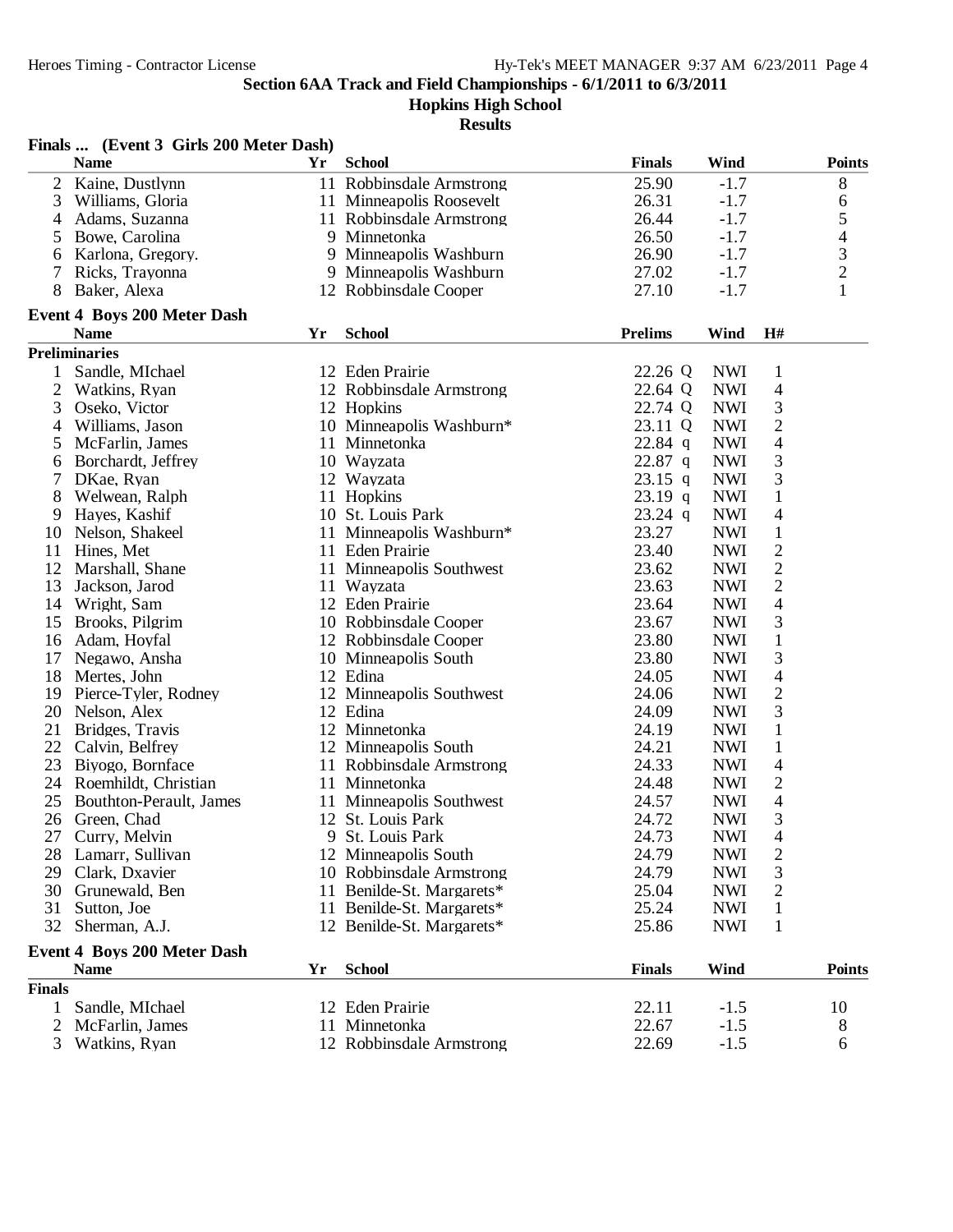**Hopkins High School**

|                | Finals  (Event 4 Boys 200 Meter Dash) |     |                              |                |        |                                            |
|----------------|---------------------------------------|-----|------------------------------|----------------|--------|--------------------------------------------|
|                | <b>Name</b>                           | Yr. | <b>School</b>                | <b>Finals</b>  | Wind   | <b>Points</b>                              |
| $\overline{4}$ | Oseko, Victor                         |     | 12 Hopkins                   | 22.88          | $-1.5$ | 5                                          |
| 5              | Welwean, Ralph                        |     | 11 Hopkins                   | 22.98          | $-1.5$ | 4                                          |
| 6              | Borchardt, Jeffrey                    |     | 10 Wayzata                   | 23.09          | $-1.5$ | 3                                          |
| 7              | DKae, Ryan                            |     | 12 Wayzata                   | 23.12          | $-1.5$ | $\overline{2}$                             |
|                | <b>Event 5 Girls 400 Meter Dash</b>   |     |                              |                |        |                                            |
|                | <b>Name</b>                           | Yr  | <b>School</b>                | <b>Prelims</b> |        | H#                                         |
|                | <b>Preliminaries</b>                  |     |                              |                |        |                                            |
|                | Sweeney, Bridget                      |     | 12 Hopkins                   | 56.58 Q        |        | $\mathbf{1}$                               |
| 2              | Endy, Elizabeth                       |     | 9 Minnetonka                 | $1:00.13$ Q    |        | $\overline{c}$                             |
| 3              | Rouse, Stephanie                      |     | 12 Hopkins                   | $1:00.55$ Q    |        | 3                                          |
| 4              | Jerabek, Haley                        |     | 10 Benilde-St. Margarets*    | $1:01.08$ Q    |        | 4                                          |
| 5              | Hermann, Jessie                       |     | 10 Wayzata                   | 1:01.30 $q$    |        |                                            |
| 6              | Starr, Olivia                         |     | 11 Minnetonka                | 1:02.00 $q$    |        | $\frac{3}{3}$                              |
|                | Finley, Glory                         |     | 10 Minneapolis Roosevelt     | $1:02.91$ q    |        | $\mathbf{1}$                               |
| 8              | Brubaker, Lydia                       |     | 11 St. Louis Park            | 1:03.30 q      |        | $\overline{c}$                             |
| 9              | Patty, Siena                          |     | 9 Edina                      | $1:03.71$ q    |        | $\mathbf{1}$                               |
| 10             | Stacken, Kelly                        |     | 10 Minnetonka                | 1:03.81        |        | 4                                          |
| 11             | Malat, Madeline                       |     | 9 Hopkins                    | 1:03.84        |        |                                            |
| 12             | Brooks, Sarah                         |     | 11 Wayzata                   | 1:03.87        |        |                                            |
| 13             | Stuart, Sidney                        |     | 8 Minneapolis Washburn       | 1:03.99        |        |                                            |
| 14             | Kristo, Megan                         |     | 11 Eden Prairie              | 1:04.16        |        | $\begin{array}{c} 2 \\ 4 \\ 2 \end{array}$ |
| 15             | Erin, Wallin                          |     | 11 Minneapolis South         | 1:04.18        |        | $\overline{\mathcal{A}}$                   |
| 16             | Jensen, Sarah                         |     | 12 Wayzata                   | 1:04.41        |        | $\mathbf{1}$                               |
| 17             | Sweeney, Katherine                    |     | 10 St. Louis Park            | 1:04.45        |        |                                            |
|                | 18 Crocker, Allison                   |     | 10 Minneapolis Washburn      | 1:05.06        |        | $\frac{3}{3}$                              |
| 19             | Loeffelholz, Bridget                  |     | 9 Edina                      | 1:05.24        |        | 3                                          |
| 20             | Maddox, Maria                         |     | 10 Minneapolis Patrick Henry | 1:05.36        |        | 4                                          |
| 21             | Hayenga, Shelbi                       |     | 10 St. Louis Park            | 1:05.86        |        | $\overline{c}$                             |
| 22             | Reid, Emma                            |     | 11 Minneapolis Southwest     | 1:06.30        |        | $\mathbf{1}$                               |
| 23             | Kate, Cuthburt                        |     | 10 Minneapolis South         | 1:06.77        |        | 3                                          |
|                | 24 Voel, Autumn                       |     | 9 Eden Prairie               | 1:07.35        |        | 4                                          |
| 25             | DeSalvo, Veronica                     |     | 11 Robbinsdale Armstrong     | 1:08.76        |        | 1                                          |
| 26             | Clerkley, Kalleah                     |     | 10 Eden Prairie              | 1:09.20        |        | 1                                          |
| 27             | Huber, Amanda                         |     | 11 Robbinsdale Armstrong     | 1:09.42        |        | 4                                          |
| 28             | Bettenga, Lauren                      |     | 11 Edina                     | 1:09.57        |        | $\mathbf{1}$                               |
| 29             | Green, Emily                          |     | 9 Minneapolis Southwest      | 1:09.80        |        |                                            |
| 30             | Redd, Mary                            |     | 9 Robbinsdale Cooper         | 1:11.33        |        | $\frac{2}{2}$                              |
| 31             | Halbert, Joslin                       |     | 10 Robbinsdale Cooper        | 1:11.45        |        | 1                                          |
|                | 32 Ryden, Anna                        |     | 9 Minneapolis Southwest      | 1:14.84        |        | 3                                          |
| 33             | Gulanta, Dinka                        |     | 11 Minneapolis South         | 1:15.72        |        | $\overline{2}$                             |
|                | <b>Event 5 Girls 400 Meter Dash</b>   |     |                              |                |        |                                            |
|                | <b>Name</b>                           | Yr  | <b>School</b>                | <b>Finals</b>  |        | <b>Points</b>                              |
| <b>Finals</b>  |                                       |     |                              |                |        |                                            |
| 1              | Sweeney, Bridget                      |     | 12 Hopkins                   | 56.33          |        | 10                                         |
| 2              | Endy, Elizabeth                       |     | 9 Minnetonka                 | 58.75          |        | 8                                          |
|                | Jerabek, Haley                        |     | 10 Benilde-St. Margarets*    | 59.89          |        | 6                                          |
|                | Starr, Olivia                         |     | 11 Minnetonka                | 1:00.22        |        | 5                                          |
| 5              | Rouse, Stephanie                      |     | 12 Hopkins                   | 1:00.28        |        | $\overline{4}$                             |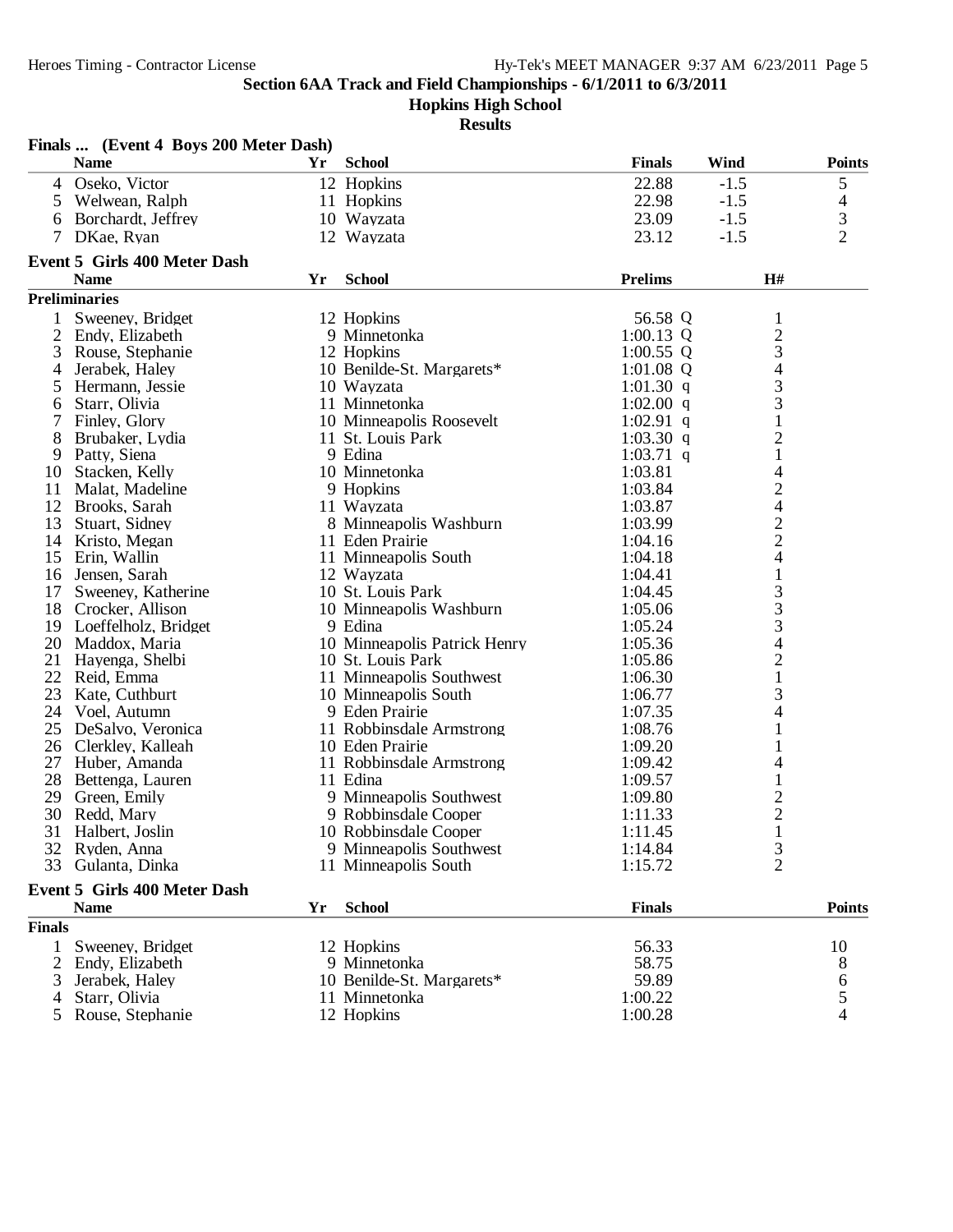**Hopkins High School**

| <b>Finals</b><br><b>Points</b><br><b>Name</b><br>Yr<br><b>School</b><br>3<br>6 Patty, Siena<br>9 Edina<br>1:00.70<br>$\overline{c}$<br>$\tau$<br>Hermann, Jessie<br>10 Wayzata<br>1:01.03<br>1<br>11 St. Louis Park<br>8<br>Brubaker, Lydia<br>1:01.87<br>Finley, Glory<br>10 Minneapolis Roosevelt<br>1:02.24<br>9<br><b>Event 6 Boys 400 Meter Dash</b><br><b>Prelims</b><br><b>School</b><br>H#<br><b>Name</b><br>Yr<br><b>Preliminaries</b><br>49.97 Q<br>$\overline{\mathbf{c}}$<br>Fountain, Rashawn<br>11 Eden Prairie<br>$\,1$<br>$\overline{2}$<br>Salargo, Austin<br>11 Hopkins<br>50.11 Q<br>$\frac{3}{4}$<br>3<br>10 Minnetonka<br>51.13 Q<br>Bader, Justin<br>Smith, James<br>9 Wayzata<br>51.43 Q<br>4<br>4<br>11 St. Louis Park<br>Young, Jordan<br>51.68 q<br>5<br>1<br>Roemhildt, Christian<br>11 Minnetonka<br>51.79 q<br>6<br>$\frac{2}{3}$<br>52.13 q<br>Whiting, amison<br>10 Minneapolis Washburn*<br>7<br>8<br>52.35 q<br>Queenan, Ryan<br>10 Robbinsdale Armstrong<br>52.54 q<br>$\mathbf{1}$<br>Alec, Trelsted<br>9<br>11 Minneapolis South<br>$\frac{3}{2}$<br>52.69<br>12 Hopkins<br>Wooten, Wesley<br>10<br>52.84<br>11<br>Johnson, Skip<br>12 Wayzata<br>$\overline{\mathcal{A}}$<br>12<br>53.28<br>Pierson, Chris<br>10 Wayzata<br>3<br>13<br>Adam, Hoyfal<br>53.30<br>12 Robbinsdale Cooper<br>4<br>54.07<br>14<br>Marques, Jones<br>10 Minneapolis South<br>15<br>Blabuh, Nowa<br>54.11<br>4<br>12 Minneapolis Patrick Henry<br>11 Edina<br>54.20<br>$\mathbf{1}$<br>16<br>Lagorio, John<br>$\overline{c}$<br>54.26<br>17<br>Conway, Josh<br>12 Minnetonka<br>$\overline{4}$<br>18<br>12 Edina<br>54.58<br>Nur, Ahmed |
|-------------------------------------------------------------------------------------------------------------------------------------------------------------------------------------------------------------------------------------------------------------------------------------------------------------------------------------------------------------------------------------------------------------------------------------------------------------------------------------------------------------------------------------------------------------------------------------------------------------------------------------------------------------------------------------------------------------------------------------------------------------------------------------------------------------------------------------------------------------------------------------------------------------------------------------------------------------------------------------------------------------------------------------------------------------------------------------------------------------------------------------------------------------------------------------------------------------------------------------------------------------------------------------------------------------------------------------------------------------------------------------------------------------------------------------------------------------------------------------------------------------------------------------------------------------------------------------------------------------------------------------------------------|
|                                                                                                                                                                                                                                                                                                                                                                                                                                                                                                                                                                                                                                                                                                                                                                                                                                                                                                                                                                                                                                                                                                                                                                                                                                                                                                                                                                                                                                                                                                                                                                                                                                                       |
|                                                                                                                                                                                                                                                                                                                                                                                                                                                                                                                                                                                                                                                                                                                                                                                                                                                                                                                                                                                                                                                                                                                                                                                                                                                                                                                                                                                                                                                                                                                                                                                                                                                       |
|                                                                                                                                                                                                                                                                                                                                                                                                                                                                                                                                                                                                                                                                                                                                                                                                                                                                                                                                                                                                                                                                                                                                                                                                                                                                                                                                                                                                                                                                                                                                                                                                                                                       |
|                                                                                                                                                                                                                                                                                                                                                                                                                                                                                                                                                                                                                                                                                                                                                                                                                                                                                                                                                                                                                                                                                                                                                                                                                                                                                                                                                                                                                                                                                                                                                                                                                                                       |
|                                                                                                                                                                                                                                                                                                                                                                                                                                                                                                                                                                                                                                                                                                                                                                                                                                                                                                                                                                                                                                                                                                                                                                                                                                                                                                                                                                                                                                                                                                                                                                                                                                                       |
|                                                                                                                                                                                                                                                                                                                                                                                                                                                                                                                                                                                                                                                                                                                                                                                                                                                                                                                                                                                                                                                                                                                                                                                                                                                                                                                                                                                                                                                                                                                                                                                                                                                       |
|                                                                                                                                                                                                                                                                                                                                                                                                                                                                                                                                                                                                                                                                                                                                                                                                                                                                                                                                                                                                                                                                                                                                                                                                                                                                                                                                                                                                                                                                                                                                                                                                                                                       |
|                                                                                                                                                                                                                                                                                                                                                                                                                                                                                                                                                                                                                                                                                                                                                                                                                                                                                                                                                                                                                                                                                                                                                                                                                                                                                                                                                                                                                                                                                                                                                                                                                                                       |
|                                                                                                                                                                                                                                                                                                                                                                                                                                                                                                                                                                                                                                                                                                                                                                                                                                                                                                                                                                                                                                                                                                                                                                                                                                                                                                                                                                                                                                                                                                                                                                                                                                                       |
|                                                                                                                                                                                                                                                                                                                                                                                                                                                                                                                                                                                                                                                                                                                                                                                                                                                                                                                                                                                                                                                                                                                                                                                                                                                                                                                                                                                                                                                                                                                                                                                                                                                       |
|                                                                                                                                                                                                                                                                                                                                                                                                                                                                                                                                                                                                                                                                                                                                                                                                                                                                                                                                                                                                                                                                                                                                                                                                                                                                                                                                                                                                                                                                                                                                                                                                                                                       |
|                                                                                                                                                                                                                                                                                                                                                                                                                                                                                                                                                                                                                                                                                                                                                                                                                                                                                                                                                                                                                                                                                                                                                                                                                                                                                                                                                                                                                                                                                                                                                                                                                                                       |
|                                                                                                                                                                                                                                                                                                                                                                                                                                                                                                                                                                                                                                                                                                                                                                                                                                                                                                                                                                                                                                                                                                                                                                                                                                                                                                                                                                                                                                                                                                                                                                                                                                                       |
|                                                                                                                                                                                                                                                                                                                                                                                                                                                                                                                                                                                                                                                                                                                                                                                                                                                                                                                                                                                                                                                                                                                                                                                                                                                                                                                                                                                                                                                                                                                                                                                                                                                       |
|                                                                                                                                                                                                                                                                                                                                                                                                                                                                                                                                                                                                                                                                                                                                                                                                                                                                                                                                                                                                                                                                                                                                                                                                                                                                                                                                                                                                                                                                                                                                                                                                                                                       |
|                                                                                                                                                                                                                                                                                                                                                                                                                                                                                                                                                                                                                                                                                                                                                                                                                                                                                                                                                                                                                                                                                                                                                                                                                                                                                                                                                                                                                                                                                                                                                                                                                                                       |
|                                                                                                                                                                                                                                                                                                                                                                                                                                                                                                                                                                                                                                                                                                                                                                                                                                                                                                                                                                                                                                                                                                                                                                                                                                                                                                                                                                                                                                                                                                                                                                                                                                                       |
|                                                                                                                                                                                                                                                                                                                                                                                                                                                                                                                                                                                                                                                                                                                                                                                                                                                                                                                                                                                                                                                                                                                                                                                                                                                                                                                                                                                                                                                                                                                                                                                                                                                       |
|                                                                                                                                                                                                                                                                                                                                                                                                                                                                                                                                                                                                                                                                                                                                                                                                                                                                                                                                                                                                                                                                                                                                                                                                                                                                                                                                                                                                                                                                                                                                                                                                                                                       |
|                                                                                                                                                                                                                                                                                                                                                                                                                                                                                                                                                                                                                                                                                                                                                                                                                                                                                                                                                                                                                                                                                                                                                                                                                                                                                                                                                                                                                                                                                                                                                                                                                                                       |
|                                                                                                                                                                                                                                                                                                                                                                                                                                                                                                                                                                                                                                                                                                                                                                                                                                                                                                                                                                                                                                                                                                                                                                                                                                                                                                                                                                                                                                                                                                                                                                                                                                                       |
|                                                                                                                                                                                                                                                                                                                                                                                                                                                                                                                                                                                                                                                                                                                                                                                                                                                                                                                                                                                                                                                                                                                                                                                                                                                                                                                                                                                                                                                                                                                                                                                                                                                       |
|                                                                                                                                                                                                                                                                                                                                                                                                                                                                                                                                                                                                                                                                                                                                                                                                                                                                                                                                                                                                                                                                                                                                                                                                                                                                                                                                                                                                                                                                                                                                                                                                                                                       |
|                                                                                                                                                                                                                                                                                                                                                                                                                                                                                                                                                                                                                                                                                                                                                                                                                                                                                                                                                                                                                                                                                                                                                                                                                                                                                                                                                                                                                                                                                                                                                                                                                                                       |
|                                                                                                                                                                                                                                                                                                                                                                                                                                                                                                                                                                                                                                                                                                                                                                                                                                                                                                                                                                                                                                                                                                                                                                                                                                                                                                                                                                                                                                                                                                                                                                                                                                                       |
|                                                                                                                                                                                                                                                                                                                                                                                                                                                                                                                                                                                                                                                                                                                                                                                                                                                                                                                                                                                                                                                                                                                                                                                                                                                                                                                                                                                                                                                                                                                                                                                                                                                       |
|                                                                                                                                                                                                                                                                                                                                                                                                                                                                                                                                                                                                                                                                                                                                                                                                                                                                                                                                                                                                                                                                                                                                                                                                                                                                                                                                                                                                                                                                                                                                                                                                                                                       |
| $\begin{array}{c} 2 \\ 3 \\ 2 \\ 1 \end{array}$<br>19<br>12 Robbinsdale Cooper<br>55.34<br>Nakatani, Motoki                                                                                                                                                                                                                                                                                                                                                                                                                                                                                                                                                                                                                                                                                                                                                                                                                                                                                                                                                                                                                                                                                                                                                                                                                                                                                                                                                                                                                                                                                                                                           |
| 20<br>12 Edina<br>55.58<br>McKlveen, Edward                                                                                                                                                                                                                                                                                                                                                                                                                                                                                                                                                                                                                                                                                                                                                                                                                                                                                                                                                                                                                                                                                                                                                                                                                                                                                                                                                                                                                                                                                                                                                                                                           |
| 21<br>11 Eden Prairie<br>55.77<br>Safinia, Cyrus                                                                                                                                                                                                                                                                                                                                                                                                                                                                                                                                                                                                                                                                                                                                                                                                                                                                                                                                                                                                                                                                                                                                                                                                                                                                                                                                                                                                                                                                                                                                                                                                      |
| 22<br>55.99<br>Groth, Samuel<br>10 Minneapolis Southwest                                                                                                                                                                                                                                                                                                                                                                                                                                                                                                                                                                                                                                                                                                                                                                                                                                                                                                                                                                                                                                                                                                                                                                                                                                                                                                                                                                                                                                                                                                                                                                                              |
| 4<br>23<br>Banks, Evan<br>9 Eden Prairie<br>56.07                                                                                                                                                                                                                                                                                                                                                                                                                                                                                                                                                                                                                                                                                                                                                                                                                                                                                                                                                                                                                                                                                                                                                                                                                                                                                                                                                                                                                                                                                                                                                                                                     |
| 56.36<br>$\mathbf{1}$<br>24<br>Ribich, Kyle<br>12 Benilde-St. Margarets*                                                                                                                                                                                                                                                                                                                                                                                                                                                                                                                                                                                                                                                                                                                                                                                                                                                                                                                                                                                                                                                                                                                                                                                                                                                                                                                                                                                                                                                                                                                                                                              |
| 25<br>56.46<br>$\mathbf{1}$<br>Manion, Ian<br>12 Minneapolis Southwest                                                                                                                                                                                                                                                                                                                                                                                                                                                                                                                                                                                                                                                                                                                                                                                                                                                                                                                                                                                                                                                                                                                                                                                                                                                                                                                                                                                                                                                                                                                                                                                |
| $\frac{2}{3}$<br>56.59<br>26<br>Jackson, Kendall<br>9 Minneapolis South                                                                                                                                                                                                                                                                                                                                                                                                                                                                                                                                                                                                                                                                                                                                                                                                                                                                                                                                                                                                                                                                                                                                                                                                                                                                                                                                                                                                                                                                                                                                                                               |
| 27<br>56.86<br>Revering, Michael<br>10 Minneapolis Southwest                                                                                                                                                                                                                                                                                                                                                                                                                                                                                                                                                                                                                                                                                                                                                                                                                                                                                                                                                                                                                                                                                                                                                                                                                                                                                                                                                                                                                                                                                                                                                                                          |
| 28<br>Edwards, David<br>11 Robbinsdale Armstrong<br>56.90                                                                                                                                                                                                                                                                                                                                                                                                                                                                                                                                                                                                                                                                                                                                                                                                                                                                                                                                                                                                                                                                                                                                                                                                                                                                                                                                                                                                                                                                                                                                                                                             |
| 4<br>29<br>Hamlin, Andrew<br>10 Robbinsdale Armstrong<br>57.03                                                                                                                                                                                                                                                                                                                                                                                                                                                                                                                                                                                                                                                                                                                                                                                                                                                                                                                                                                                                                                                                                                                                                                                                                                                                                                                                                                                                                                                                                                                                                                                        |
| $\mathbf{1}$<br>30<br>Frank, Matthew<br>11 Benilde-St. Margarets*<br>1:02.20                                                                                                                                                                                                                                                                                                                                                                                                                                                                                                                                                                                                                                                                                                                                                                                                                                                                                                                                                                                                                                                                                                                                                                                                                                                                                                                                                                                                                                                                                                                                                                          |
| $\overline{2}$<br>31<br>Smith, Harry<br>11 Minneapolis Edison<br>1:06.78                                                                                                                                                                                                                                                                                                                                                                                                                                                                                                                                                                                                                                                                                                                                                                                                                                                                                                                                                                                                                                                                                                                                                                                                                                                                                                                                                                                                                                                                                                                                                                              |
| Event 6 Boys 400 Meter Dash                                                                                                                                                                                                                                                                                                                                                                                                                                                                                                                                                                                                                                                                                                                                                                                                                                                                                                                                                                                                                                                                                                                                                                                                                                                                                                                                                                                                                                                                                                                                                                                                                           |
| <b>Name</b><br><b>School</b><br><b>Finals</b><br><b>Points</b><br>Yr                                                                                                                                                                                                                                                                                                                                                                                                                                                                                                                                                                                                                                                                                                                                                                                                                                                                                                                                                                                                                                                                                                                                                                                                                                                                                                                                                                                                                                                                                                                                                                                  |
| <b>Finals</b>                                                                                                                                                                                                                                                                                                                                                                                                                                                                                                                                                                                                                                                                                                                                                                                                                                                                                                                                                                                                                                                                                                                                                                                                                                                                                                                                                                                                                                                                                                                                                                                                                                         |
| 11 Hopkins<br>48.18<br>Salargo, Austin<br>10<br>1                                                                                                                                                                                                                                                                                                                                                                                                                                                                                                                                                                                                                                                                                                                                                                                                                                                                                                                                                                                                                                                                                                                                                                                                                                                                                                                                                                                                                                                                                                                                                                                                     |
| 2<br>Fountain, Rashawn<br>11 Eden Prairie<br>48.42<br>8                                                                                                                                                                                                                                                                                                                                                                                                                                                                                                                                                                                                                                                                                                                                                                                                                                                                                                                                                                                                                                                                                                                                                                                                                                                                                                                                                                                                                                                                                                                                                                                               |
| 50.43<br>Bader, Justin<br>10 Minnetonka<br>3<br>6                                                                                                                                                                                                                                                                                                                                                                                                                                                                                                                                                                                                                                                                                                                                                                                                                                                                                                                                                                                                                                                                                                                                                                                                                                                                                                                                                                                                                                                                                                                                                                                                     |
| 5<br>50.56<br>Smith, James<br>9 Wayzata<br>4                                                                                                                                                                                                                                                                                                                                                                                                                                                                                                                                                                                                                                                                                                                                                                                                                                                                                                                                                                                                                                                                                                                                                                                                                                                                                                                                                                                                                                                                                                                                                                                                          |
| 50.60<br>Queenan, Ryan<br>10 Robbinsdale Armstrong<br>5                                                                                                                                                                                                                                                                                                                                                                                                                                                                                                                                                                                                                                                                                                                                                                                                                                                                                                                                                                                                                                                                                                                                                                                                                                                                                                                                                                                                                                                                                                                                                                                               |
| 50.77<br>Young, Jordan<br>11 St. Louis Park<br>6                                                                                                                                                                                                                                                                                                                                                                                                                                                                                                                                                                                                                                                                                                                                                                                                                                                                                                                                                                                                                                                                                                                                                                                                                                                                                                                                                                                                                                                                                                                                                                                                      |
| $\begin{array}{c} 4 \\ 3 \\ 2 \end{array}$<br>50.79<br>Alec, Trelsted<br>11 Minneapolis South<br>7                                                                                                                                                                                                                                                                                                                                                                                                                                                                                                                                                                                                                                                                                                                                                                                                                                                                                                                                                                                                                                                                                                                                                                                                                                                                                                                                                                                                                                                                                                                                                    |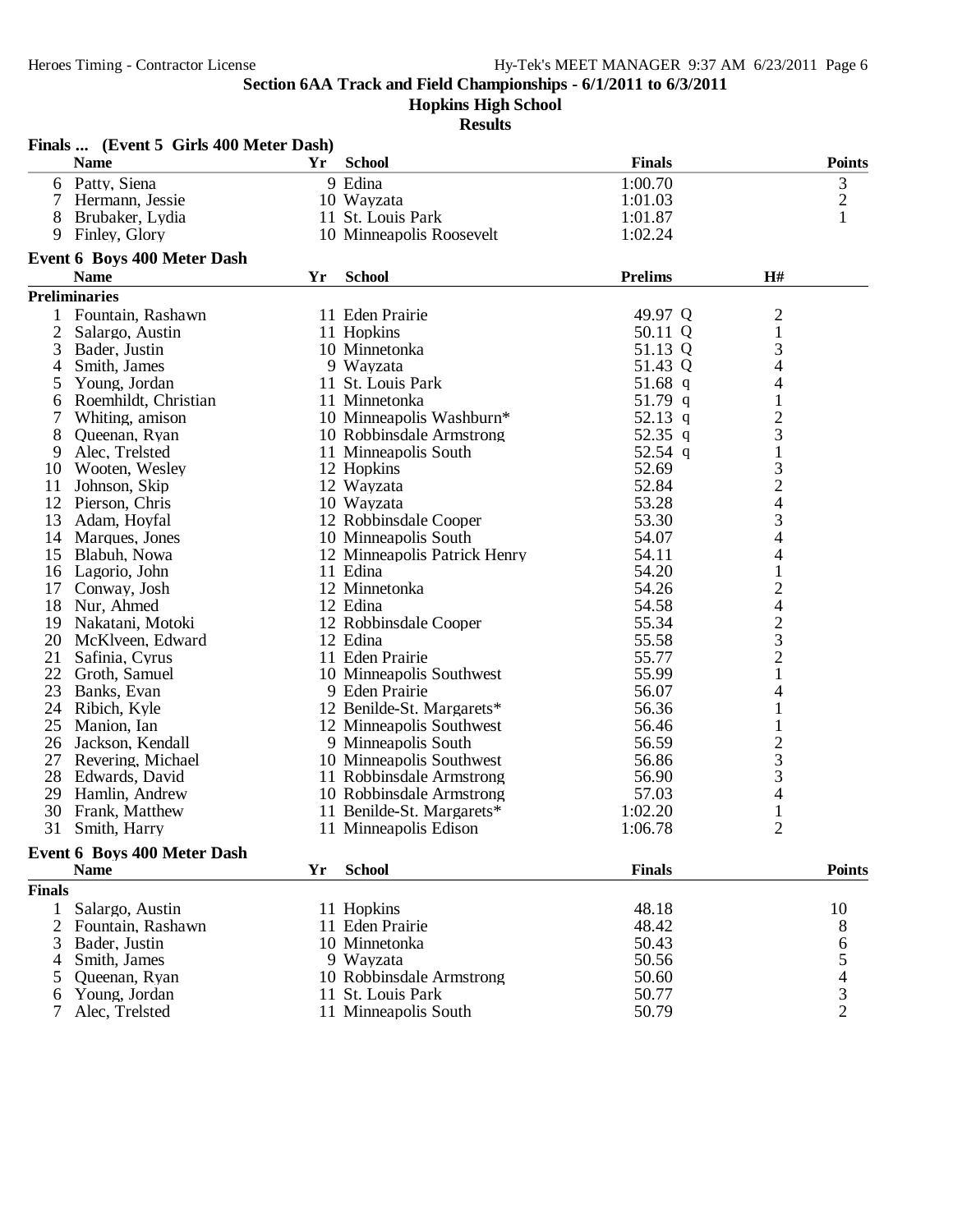**Hopkins High School**

|                | Finals  (Event 6 Boys 400 Meter Dash) |    |                                       |                    |               |
|----------------|---------------------------------------|----|---------------------------------------|--------------------|---------------|
|                | <b>Name</b>                           | Yr | <b>School</b>                         | <b>Finals</b>      | <b>Points</b> |
| 8              | Whiting, amison                       |    | 10 Minneapolis Washburn*              | 51.12              | 1             |
| 9              | Roemhildt, Christian                  |    | 11 Minnetonka                         | 51.49              |               |
|                |                                       |    |                                       |                    |               |
|                | <b>Event 7 Girls 800 Meter Run</b>    |    |                                       | <b>Prelims</b>     |               |
|                | <b>Name</b>                           | Yr | <b>School</b>                         |                    |               |
|                | <b>Preliminaries</b>                  |    |                                       |                    |               |
| 1              | Borowsky, Hannah                      |    | 12 Hopkins                            | 2:16.01 Q          |               |
| $\overline{2}$ | Platt, Brittany                       |    | 10 Eden Prairie                       | $2:19.25$ Q        |               |
| 3              | Goeman, Kayla                         |    | 12 Hopkins                            | 2:19.42 Q          |               |
| 4              | Lawton, Laura                         |    | 12 Eden Prairie                       | 2:20.15 Q          |               |
| 5              | Jerabek, Haley                        |    | 10 Benilde-St. Margarets*             | $2:19.95$ q        |               |
| 6              | Klecker, Mary                         |    | 11 Hopkins                            | $2:20.42$ q        |               |
|                | Carruth, Maggie                       |    | 9 Minnetonka                          | $2:22.51$ q        |               |
| 8              | Finsand, Kiltie                       |    | 12 Edina                              | $2:23.18$ q        |               |
| 9              | Greiner, Megan                        |    | 9 Minnetonka                          | $2:23.79$ q        |               |
| 10             | Johnson, Summer                       |    | 10 Wayzata                            | 2:23.96            |               |
| 11             | Sharp, Brittany                       |    | 11 Wayzata<br>12 Eden Prairie         | 2:25.71            |               |
| 12             | Birkle, Alexandra                     |    | 11 Edina                              | 2:26.34<br>2:26.72 |               |
| 13             | Johnson, Renee<br>Nachbor, Anna       |    |                                       | 2:31.44            |               |
| 14<br>15       |                                       |    | 9 Robbinsdale Armstrong<br>12 Wayzata | 2:31.56            |               |
|                | Pralle, Dana<br>Kuball, Kristin       |    | 12 Robbinsdale Armstrong              | 2:32.61            |               |
| 16<br>17       | Gross, Cathleen                       |    | 11 Robbinsdale Armstrong              |                    |               |
| 18             | Evans, Ellie                          |    | 10 Robbinsdale Cooper                 | 2:33.17<br>2:33.32 |               |
| 19             | Maloney, Kara                         |    | 11 Minneapolis Southwest              | 2:34.10            |               |
| 20             | Bohler, Laurie                        |    | 9 Robbinsdale Cooper                  | 2:34.14            |               |
| 21             | Meiusi, Anna                          |    | 10 Minnetonka                         | 2:35.05            |               |
| 22             | Connors, Micaela                      |    | 11 Edina                              | 2:35.91            |               |
| 23             | Eckart, Julia                         |    | 10 Minneapolis Washburn               | 2:36.01            |               |
| 24             | Ingram, Audrey                        |    | 10 St. Louis Park                     | 2:36.51            |               |
| 25             | Casey, Johnson                        |    | 11 Minneapolis South                  | 2:36.76            |               |
| 26             | Hayenga, Shelbi                       |    | 10 St. Louis Park                     | 2:37.42            |               |
| 27             | Conry, Maggie                         |    | 8 Benilde-St. Margarets*              | 2:38.65            |               |
| 28             | Lucas, Megan                          |    | 10 Minneapolis Washburn               | 2:38.91            |               |
| 29             | Sylvia, Eisenbeis                     |    | 9 Minneapolis South                   | 2:41.45            |               |
| 30             | Christensen, Maya                     |    | 10 Minneapolis Washburn               | 2:43.96            |               |
| 31             | Counihan, Abby                        |    | 9 Minneapolis Southwest               | 2:44.68            |               |
| 32             | Keith, Alison                         |    | 9 St. Louis Park                      | 2:46.03            |               |
|                | 33 Counihan, Ella                     |    | 9 Minneapolis Southwest               | 2:47.36            |               |
|                | 34 Momanyi, Beulah                    |    | 11 Robbinsdale Cooper                 | 2:47.69            |               |
| 35             | Etta, Harkness-Bartholdi              |    | 9 Minneapolis South                   | 2:56.85            |               |
|                |                                       |    |                                       |                    |               |
|                | <b>Event 7 Girls 800 Meter Run</b>    |    |                                       |                    |               |
|                | <b>Name</b>                           | Yr | <b>School</b>                         | <b>Finals</b>      | <b>Points</b> |
| <b>Finals</b>  |                                       |    |                                       |                    |               |
|                | Borowsky, Hannah                      |    | 12 Hopkins                            | 2:13.62            | 10            |
| 2              | Goeman, Kayla                         |    | 12 Hopkins                            | 2:17.33            | 8<br>6        |
| 3              | Jerabek, Haley                        |    | 10 Benilde-St. Margarets*             | 2:17.49            |               |
|                | Platt, Brittany                       |    | 10 Eden Prairie                       | 2:18.36            | 5             |
|                | 5 Klecker, Mary                       |    | 11 Hopkins                            | 2:22.54            | 4             |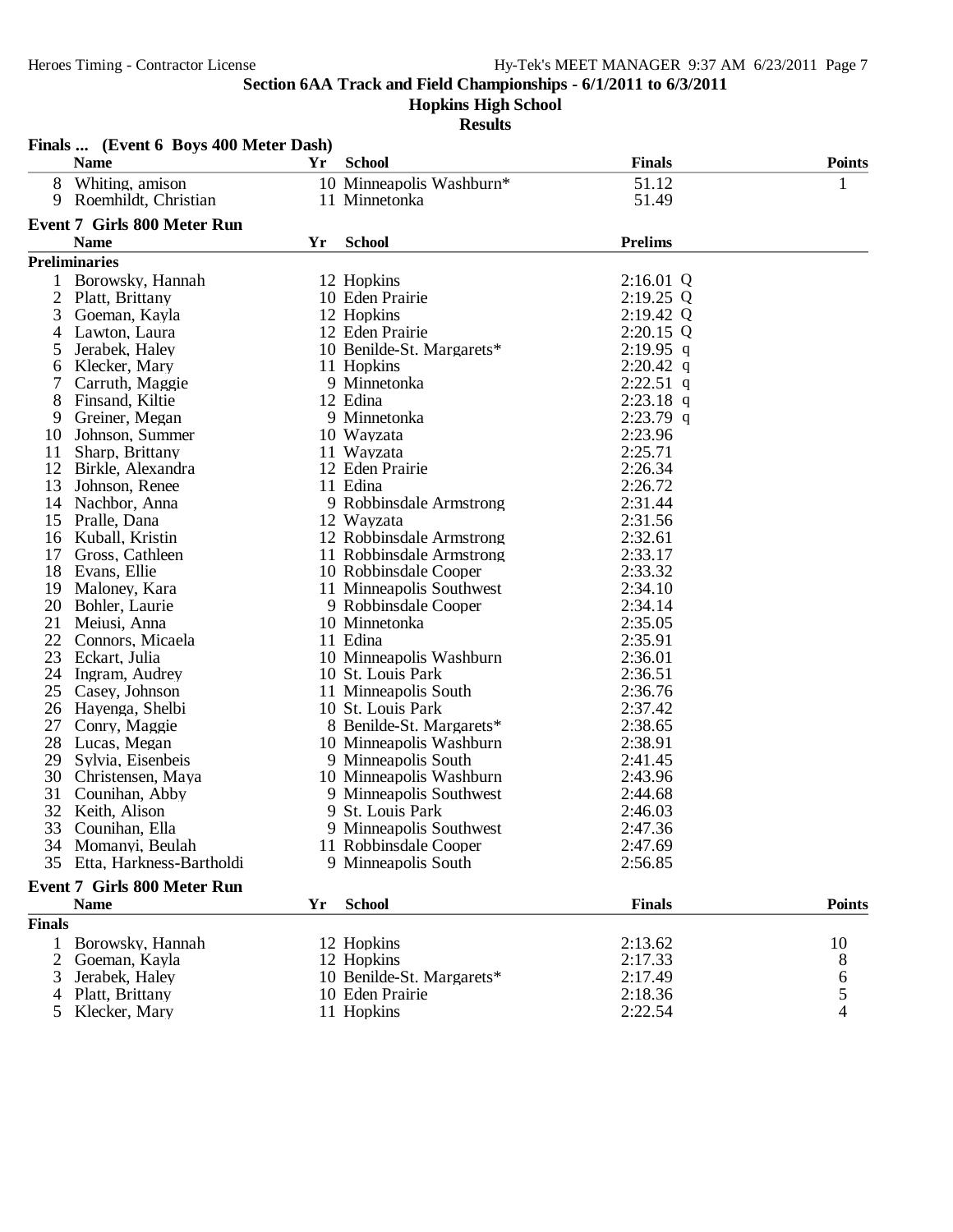**Hopkins High School**

|     | Finals  (Event 7 Girls 800 Meter Run) |    |                              |                |                |
|-----|---------------------------------------|----|------------------------------|----------------|----------------|
|     | <b>Name</b>                           | Yr | <b>School</b>                | <b>Finals</b>  | <b>Points</b>  |
| 6   | Greiner, Megan                        |    | 9 Minnetonka                 | 2:24.40        | 3              |
|     | Finsand, Kiltie                       |    | 12 Edina                     | 2:26.59        | $\overline{c}$ |
| 8   | Lawton, Laura                         |    | 12 Eden Prairie              | 2:28.15        | 1              |
| 9   | Carruth, Maggie                       |    | 9 Minnetonka                 | 2:29.68        |                |
|     | <b>Event 8 Boys 800 Meter Run</b>     |    |                              |                |                |
|     | <b>Name</b>                           | Yr | <b>School</b>                | <b>Prelims</b> |                |
|     | <b>Preliminaries</b>                  |    |                              |                |                |
| 1   | Moline, Adam                          |    | 12 Wayzata                   | 1:56.87 $Q$    |                |
| 2   | Leese, Sam                            |    | 12 Edina                     | 1:58.52 $Q$    |                |
| 3   | Jacobwith, Samuel                     |    | 11 Hopkins                   | 1:58.79 $Q$    |                |
| 4   | Skaret, Christian                     |    | 12 Minnetonka                | 1:59.81 $Q$    |                |
| 5   | Platner, David                        |    | 12 Eden Prairie              | $1:57.27$ q    |                |
| 6   | Nelson, Zach                          |    | 12 Robbinsdale Armstrong     | 1:59.08 $q$    |                |
|     | Anderson, Kyle                        |    | 11 Minnetonka                | 1:59.80 $q$    |                |
| 8   | Fogg, David                           |    | 11 Edina                     | $2:00.27$ q    |                |
| 9   | Rossow, Kyle                          |    | 12 Hopkins                   | $2:00.30$ q    |                |
| 10  | Follen, Hunter                        |    | 12 Edina                     | 2:01.73        |                |
| 11  | Zurn, Henry                           |    | 10 Eden Prairie              | 2:02.90        |                |
| 12  | Hendrickson, Anders                   |    | 12 Benilde-St. Margarets*    | 2:03.22        |                |
| 13  | Kvidera, Scott                        |    | 9 Minnetonka                 | 2:03.27        |                |
| 14  | Lawton, Cal                           |    | 9 Eden Prairie               | 2:03.82        |                |
| 15  | White, Preston                        |    | 12 Wayzata                   | 2:04.05        |                |
| 16  | Reed, Dominic                         |    | 11 St. Louis Park            | 2:05.54        |                |
| 17  | Yusuf, Abdullhi                       |    | 11 Minneapolis Roosevelt     | 2:05.79        |                |
| 18  | Gallagher, Pat                        |    | 11 Hopkins                   | 2:07.54        |                |
| 19  | Scott, Greg                           |    | 12 Wayzata                   | 2:09.40        |                |
| 20  | Bies, Joseph                          |    | 12 Robbinsdale Armstrong     | 2:09.61        |                |
| 21  | Schleicher, Derek                     |    | 10 Minneapolis Washburn*     | 2:11.26        |                |
| 22  | Froehlich, oey                        |    | 10 Minneapolis Washburn*     | 2:11.51        |                |
| 23  | Comer, Nathan                         |    | 9 Robbinsdale Armstrong      | 2:11.55        |                |
| 24  | Ross, Sam                             |    | 11 Minneapolis Patrick Henry | 2:12.74        |                |
| 25  | Amin, Amin                            |    | 11 Minneapolis South         | 2:13.67        |                |
| 26  | Ingbar, Sam                           |    | 11 Benilde-St. Margarets*    | 2:13.94        |                |
| 27  | Rorke, McCauley                       |    | 11 Minneapolis Southwest     | 2:14.60        |                |
| 28  | Philbin, Ryan                         |    | 11 Benilde-St. Margarets*    | 2:15.13        |                |
| 29  | Chace, Russell                        |    | 12 Minneapolis South         | 2:17.64        |                |
| 30  | Conor, Garrity                        |    | 10 Minneapolis South         | 2:18.19        |                |
|     | 31 Daniel, Jordan                     |    | 10 Robbinsdale Cooper        | 2:18.98        |                |
| 32  | Gordon, Stuart                        |    | 9 Minneapolis Southwest      | 2:20.54        |                |
| 33  | Norton, Noah                          |    | 9 Robbinsdale Cooper         | 2:22.61        |                |
| 34  | Rodrigez, Lucas                       |    | 9 Minneapolis Roosevelt      | 2:24.36        |                |
| 35  | Wolf, Dakota                          |    | 10 Minneapolis Roosevelt     | 2:34.53        |                |
| --- | Jibia, Rashid                         |    | 10 Minneapolis Edison        | DQ             |                |
|     | Metzdorff, Augustine                  |    | 10 Minneapolis Southwest     | DQ             |                |
|     | Kalil, Alarif                         |    | 10 Minneapolis Edison        | D <sub>Q</sub> |                |
|     |                                       |    |                              |                |                |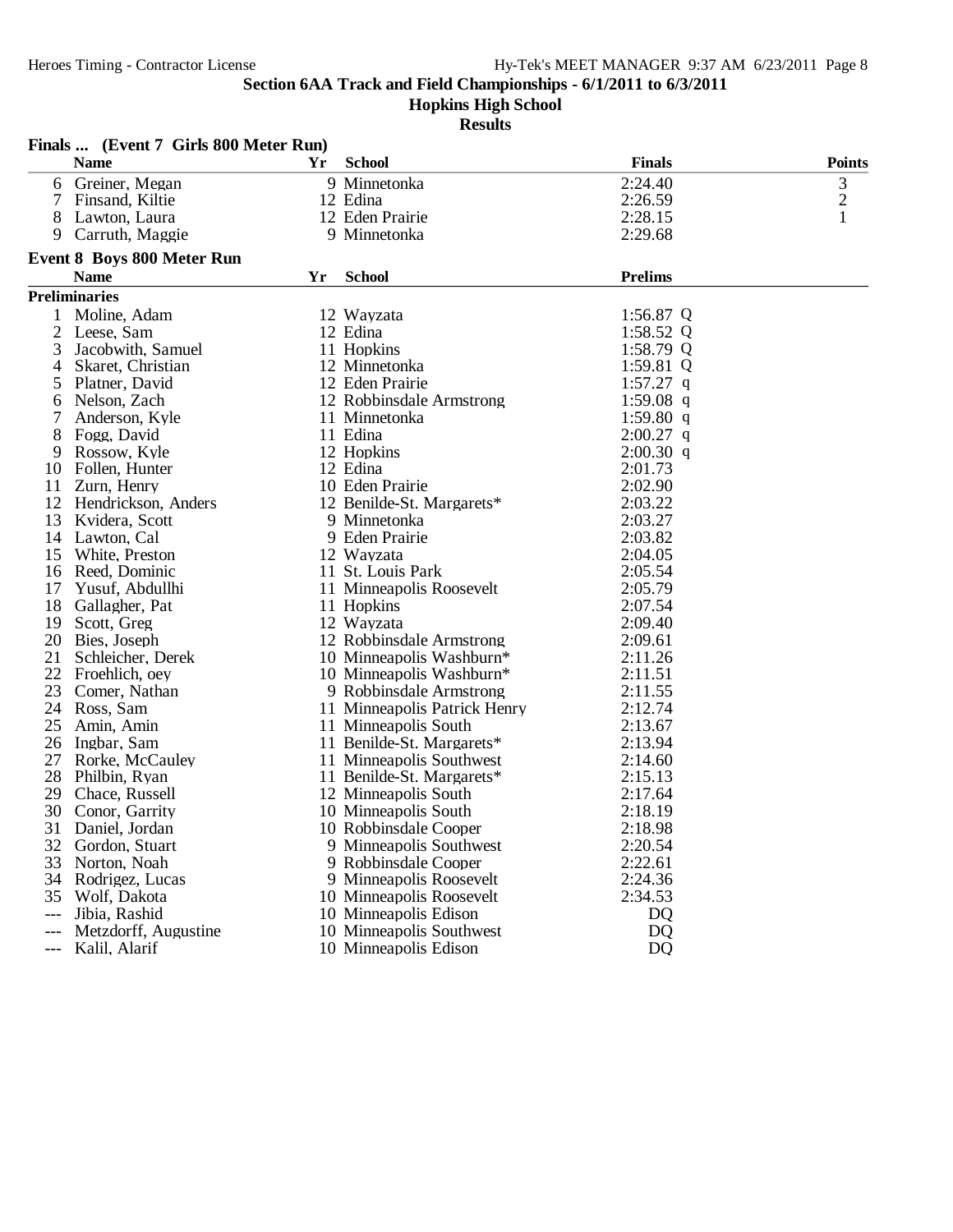**Hopkins High School**

|                | <b>Event 8 Boys 800 Meter Run</b>               |    |                                                      |               |                                            |
|----------------|-------------------------------------------------|----|------------------------------------------------------|---------------|--------------------------------------------|
|                | <b>Name</b>                                     | Yr | <b>School</b>                                        | <b>Finals</b> | <b>Points</b>                              |
| <b>Finals</b>  |                                                 |    |                                                      |               |                                            |
|                | 1 Platner, David                                |    | 12 Eden Prairie                                      | 1:55.48       | 10                                         |
| $\overline{2}$ | Moline, Adam                                    |    | 12 Wayzata                                           | 1:56.24       | 8                                          |
| 3              | Leese, Sam                                      |    | 12 Edina                                             | 1:56.56       | 6                                          |
| 4              | Skaret, Christian                               |    | 12 Minnetonka                                        | 1:58.41       | 5                                          |
| 5              | Nelson, Zach                                    |    | 12 Robbinsdale Armstrong                             | 1:58.95       |                                            |
| 6              | Rossow, Kyle                                    |    | 12 Hopkins                                           | 2:00.48       |                                            |
| 7              | Anderson, Kyle                                  |    | 11 Minnetonka                                        | 2:01.30       | $\begin{array}{c} 4 \\ 3 \\ 2 \end{array}$ |
| 8              | Jacobwith, Samuel                               |    | 11 Hopkins                                           | 2:01.91       | 1                                          |
| 9              | Fogg, David                                     |    | 11 Edina                                             | 2:09.94       |                                            |
|                | <b>Event 9 Girls 1600 Meter Run</b>             |    |                                                      |               |                                            |
|                | <b>Name</b>                                     | Yr | <b>School</b>                                        | <b>Finals</b> | <b>Points</b>                              |
| <b>Finals</b>  |                                                 |    |                                                      |               |                                            |
| $\mathbf 1$    | Olson, Mara                                     |    | 12 St. Louis Park                                    | 5:14.62       | 10                                         |
| 2              | Sonnesyn, Alayna                                |    | 9 Wayzata                                            | 5:20.31       | 8                                          |
| 3              | Kuhs, Molly                                     |    | 10 Edina                                             | 5:21.29       | 6                                          |
| 4              | Gantzer, Beatrice                               |    | 12 Minneapolis Southwest                             | 5:21.64       | 5                                          |
| 5              | Rudin, Alexandra                                |    | 12 Eden Prairie                                      | 5:23.76       |                                            |
| 6              | Branch, Courtney                                |    | 11 Hopkins                                           | 5:25.23       | $\frac{4}{3}$                              |
|                | Finsand, Kiltie                                 |    | 12 Edina                                             | 5:27.81       |                                            |
| 8              | Schulz, Carlin A                                |    | 11 Eden Prairie                                      | 5:28.76       | $\mathbf{1}$                               |
| 9              | Tauer, Andria B                                 |    | 11 Eden Prairie                                      | 5:29.84       |                                            |
| 10             | Heegaard, Sara                                  |    | 12 Hopkins                                           | 5:32.52       |                                            |
| 11             | Evans, McKenna                                  |    | 9 Wayzata                                            | 5:33.86       |                                            |
|                | 12 Cabak, Melissa                               |    | 11 Robbinsdale Armstrong                             | 5:34.21       |                                            |
| 13             | Lavin, Courtney                                 |    | 9 Minnetonka                                         | 5:34.67       |                                            |
|                | 14 Keller-Miller, Mackenzie                     |    | 9 Wayzata                                            | 5:35.16       |                                            |
| 15             | Rock, Elaine                                    |    | 11 Edina                                             | 5:44.14       |                                            |
|                | 16 Bailey, Megan                                |    | 12 Minnetonka                                        | 5:48.10       |                                            |
| 17             | Gusek, Lyndsay                                  |    | 12 Robbinsdale Armstrong                             | 5:48.69       |                                            |
| 18             | Waller, Bebe                                    |    | 11 Minnetonka                                        | 5:49.54       |                                            |
| 19             | Clara, Schultz                                  |    | 10 Minneapolis South                                 | 5:54.34       |                                            |
| 20             | Hall, Anna                                      |    | 8 Hopkins                                            | 5:54.67       |                                            |
| 21             | Verbeten, Madelyn                               |    | 11 Robbinsdale Armstrong                             | 5:59.65       |                                            |
| 22             | Richmond, Daisy                                 |    | 8 Benilde-St. Margarets*                             | 6:01.81       |                                            |
| 23             | Oscarson, anna                                  |    | 7 Minneapolis Washburn                               | 6:02.19       |                                            |
| 24             | Ryden, Anna                                     |    | 9 Minneapolis Southwest                              | 6:02.46       |                                            |
|                | 25 Crofoot, Kelsey                              |    | 11 Robbinsdale Cooper                                | 6:03.99       |                                            |
|                | 26 Salhus, Erica                                |    | 9 Robbinsdale Cooper                                 | 6:12.13       |                                            |
|                | 27 Ostrom, Kathryn                              |    | 10 St. Louis Park                                    | 6:17.55       |                                            |
| 28             | Krueger, Meryssah                               |    | 10 St. Louis Park                                    | 6:17.70       |                                            |
|                |                                                 |    |                                                      | 6:24.52       |                                            |
|                | 29 Laughlin, Alexandra<br>30 Metzdorff, Cecelia |    | 9 Benilde-St. Margarets*<br>10 Minneapolis Southwest | 6:25.57       |                                            |
|                |                                                 |    | 9 Minneapolis South                                  |               |                                            |
| 31             | Laura, Turner                                   |    | 11 Robbinsdale Cooper                                | 6:34.28       |                                            |
| 32             | Bowden, Kathleen                                |    |                                                      | 6:40.27       |                                            |
| 33             | Sophia, Kuusisto                                |    | 11 Minneapolis South                                 | 8:01.54       |                                            |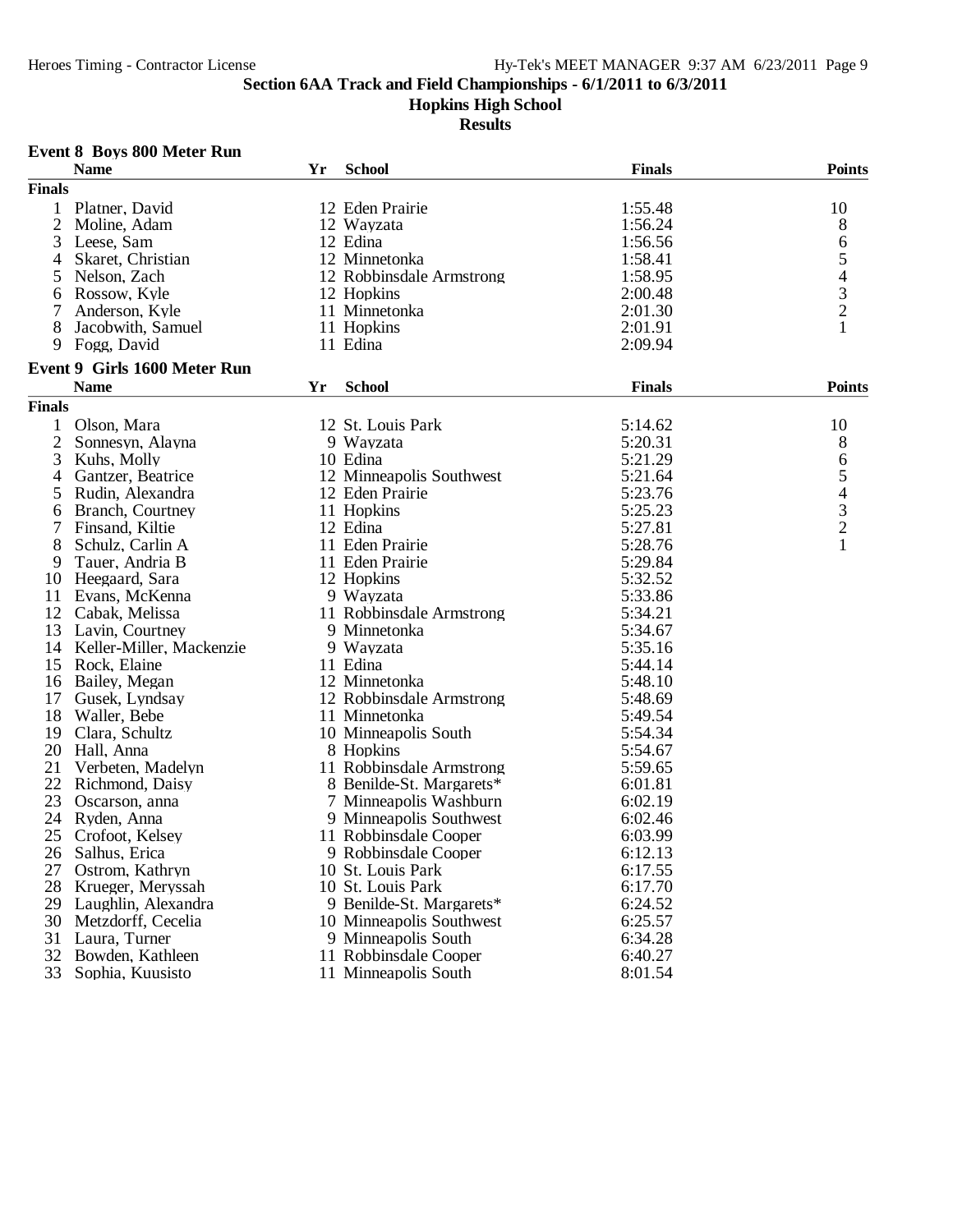#### **Hopkins High School**

#### **Results**

## **Event 10 Boys 1600 Meter Run**

|                | <b>Name</b>                   | Yr | <b>School</b>             | <b>Finals</b> | <b>Points</b>                                   |
|----------------|-------------------------------|----|---------------------------|---------------|-------------------------------------------------|
| <b>Finals</b>  |                               |    |                           |               |                                                 |
| 1              | Mohamed, Mohamed              |    | 12 Eden Prairie           | 4:22.67       | 10                                              |
| $\mathfrak{2}$ | Skaret, Christian             |    | 12 Minnetonka             | 4:24.34       | 8                                               |
| 3              | Thorson, Josh                 |    | 11 Wayzata                | 4:27.42       | 6                                               |
| 4              | Anderson, Kyle                |    | 11 Minnetonka             | 4:31.40       | 5                                               |
| 5              | Bartnik, Aaron                |    | 12 Eden Prairie           | 4:34.07       |                                                 |
| 6              | Williams, Robert              |    | 12 Minnetonka             | 4:36.07       | $\begin{array}{c} 4 \\ 3 \\ 2 \\ 1 \end{array}$ |
| $\overline{7}$ | Bratrud, Kyle                 |    | 12 Eden Prairie           | 4:36.10       |                                                 |
| 8              | Klecker, John                 |    | 11 Hopkins                | 4:36.41       |                                                 |
| 9              | Larson, Ryan                  |    | 12 Minneapolis Southwest  | 4:39.35       |                                                 |
| 10             | Donahue, Steven               |    | 12 Wayzata                | 4:42.35       |                                                 |
| 11             | Hendrickson, Anders           |    | 12 Benilde-St. Margarets* | 4:43.99       |                                                 |
| 12             | Abdulfatha, Sameru            |    | 11 Minneapolis South      | 4:45.07       |                                                 |
| 13             | Cork, Michael                 |    | 11 St. Louis Park         | 4:46.25       |                                                 |
| 14             | Crook, Erik                   |    | 12 Hopkins                | 4:46.39       |                                                 |
|                |                               |    | 12 Hopkins                | 4:46.43       |                                                 |
| 15             | Zuidema, Mitchell             |    |                           |               |                                                 |
| 16             | Miky, Wondimu                 |    | 10 Minneapolis South      | 4:47.31       |                                                 |
| 17             | OConnell, Joseph              |    | 12 Edina                  | 4:47.68       |                                                 |
| 18             | Meister, Joe                  |    | 11 Wayzata                | 4:47.75       |                                                 |
| 19             | Fischer, Mateusz              |    | 12 Robbinsdale Armstrong  | 4:49.18       |                                                 |
| 20             | Oscarson, than                |    | 11 Minneapolis Washburn*  | 4:53.74       |                                                 |
| 21             | Knowlton, Austin              |    | 10 Minneapolis Southwest  | 4:55.84       |                                                 |
| 22             | Santosa, Nolan                |    | 12 St. Louis Park         | 4:56.22       |                                                 |
| 23             | Sokolowski, Nicholas          |    | 9 St. Louis Park          | 4:57.82       |                                                 |
| 24             | Stoltz, Elliot                |    | 11 Edina                  | 4:58.45       |                                                 |
| 25             | Gross, Paul                   |    | 9 Robbinsdale Armstrong   | 4:58.61       |                                                 |
| 26             | Kayim-Yanko, Kori             |    | 10 Minneapolis Washburn*  | 4:59.09       |                                                 |
| 27             | Olson, Andrew                 |    | 11 Minneapolis Southwest  | 5:04.10       |                                                 |
| 28             | Sallen, Nicholas              |    | 10 Robbinsdale Cooper     | 5:05.50       |                                                 |
| 29             | Eshelman, Jared               |    | 11 Robbinsdale Armstrong  | 5:08.48       |                                                 |
| 30             | Shaffer, Garrett              |    | 12 Benilde-St. Margarets* | 5:09.10       |                                                 |
| 31             | Rodrigez, Lucas               |    | 9 Minneapolis Roosevelt   | 5:13.23       |                                                 |
| 32             | Knudson, Thomas               |    | 12 Robbinsdale Cooper     | 5:17.13       |                                                 |
| 33             | Kretsch, Daniel               |    | 11 Benilde-St. Margarets* | 5:24.45       |                                                 |
| 34             | Malone, Carl                  |    | 11 Robbinsdale Cooper     | 5:26.59       |                                                 |
|                | Event 11 Girls 3200 Meter Run |    |                           |               |                                                 |
|                | <b>Name</b>                   | Yr | <b>School</b>             | <b>Finals</b> | <b>Points</b>                                   |
|                |                               |    |                           |               |                                                 |
| <b>Finals</b>  |                               |    |                           |               |                                                 |
| 1              | Olson, Mara                   |    | 12 St. Louis Park         | 11:13.07      | 10                                              |
| 2              | Stewart, Eryn                 |    | 9 Eden Prairie            | 11:13.93      | 8                                               |
| 3              | Platner, Megan                |    | 12 Eden Prairie           | 11:14.04      | 6                                               |
| 4              | Knapczyk, Emily               |    | 11 Robbinsdale Armstrong  | 11:18.57      | 5                                               |
| 5              | Halverson, Annika             |    | 9 Wayzata                 | 11:21.16      | 4                                               |
| 6              | Rudin, Alexandra              |    | 12 Eden Prairie           | 11:28.57      | 3                                               |
| 7              | Gantzer, Beatrice             |    | 12 Minneapolis Southwest  | 11:33.74      | $\overline{2}$                                  |
| 8              | Keller-Miller, Kathryn        |    | 12 Wayzata                | 11:37.25      | 1                                               |
| 9              | Cabak, Melissa                |    | 11 Robbinsdale Armstrong  | 11:37.81      |                                                 |
|                | 10 French, Anna               |    | 8 Wayzata                 | 11:38.94      |                                                 |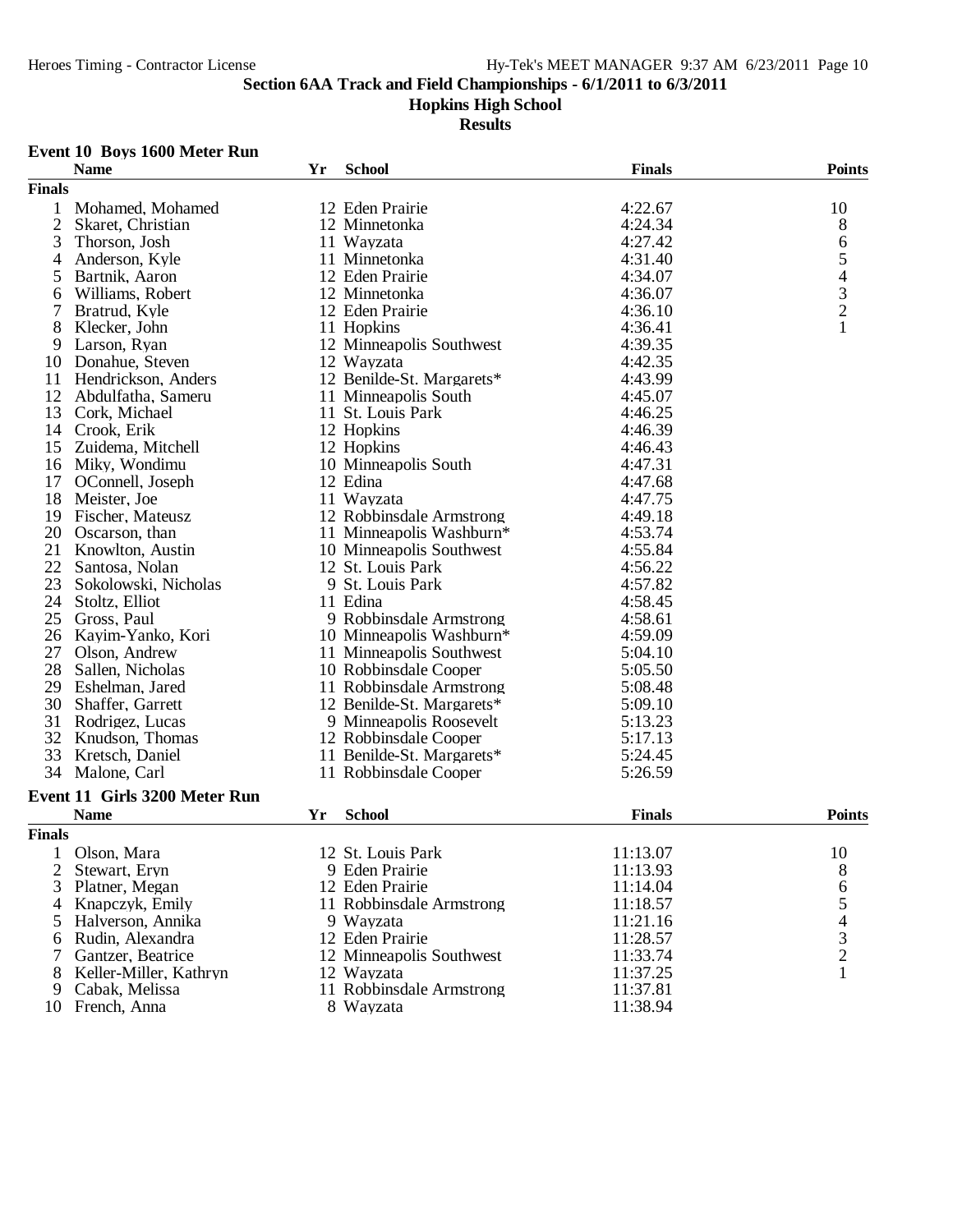#### **Hopkins High School**

|               | Finals  (Event 11 Girls 3200 Meter Run) |    |                           |               |               |
|---------------|-----------------------------------------|----|---------------------------|---------------|---------------|
|               | <b>Name</b>                             | Yr | <b>School</b>             | <b>Finals</b> | <b>Points</b> |
| 11            | Bain, Piper                             |    | 11 Edina                  | 11:44.93      |               |
| 12            | Shannon-Tamrat, Selamawit               |    | 12 Hopkins                | 11:46.66      |               |
| 13            | Bailey, Megan                           |    | 12 Minnetonka             | 11:48.82      |               |
| 14            | McKenzie, Lee                           |    | 11 Edina                  | 11:53.28      |               |
| 15            | Krause, Kyla                            |    | 11 Robbinsdale Cooper     | 12:02.63      |               |
| 16            | Meiusi, Kati                            |    | 12 Minnetonka             | 12:03.40      |               |
| 17            | Goldstein, Zoe                          |    | 10 Hopkins                | 12:05.13      |               |
| 18            | Hall, Isabel                            |    | 8 Hopkins                 | 12:08.25      |               |
| 19            | Daly, Anne                              |    | 10 Minnetonka             | 12:11.42      |               |
| 20            | Gusek, Lyndsay                          |    | 12 Robbinsdale Armstrong  | 12:19.96      |               |
| 21            | Clara, Schultz                          |    | 10 Minneapolis South      | 12:33.03      |               |
| 22            | Steinhagen, Nora                        |    | 11 Edina                  | 12:44.52      |               |
| 23            | Richmond, Daisy                         |    | 8 Benilde-St. Margarets*  | 12:46.26      |               |
| 24            | Ryden, Anna                             |    | 9 Minneapolis Southwest   | 12:59.94      |               |
| 25            | Krueger, Meryssah                       |    | 10 St. Louis Park         | 13:06.63      |               |
| 26            | Crofoot, Kelsey                         |    | 11 Robbinsdale Cooper     | 13:15.37      |               |
| 27            | Pfister, Maria                          |    | 9 Minneapolis Southwest   | 13:29.49      |               |
| 28            | Salhus, Erica                           |    | 9 Robbinsdale Cooper      | 13:31.68      |               |
| 29            | Keppeler, Sarah                         |    | 10 St. Louis Park         | 13:33.95      |               |
| 30            | Tyhacz, Liz                             |    | 11 Benilde-St. Margarets* | 13:48.73      |               |
|               |                                         |    |                           |               |               |
|               | Event 12 Boys 3200 Meter Run            |    | <b>School</b>             | <b>Finals</b> | <b>Points</b> |
|               | <b>Name</b>                             | Yr |                           |               |               |
| <b>Finals</b> |                                         |    |                           |               |               |
| 1             | Inde, Aldis                             |    | 12 Edina                  | 9:17.66       | 10            |
| 2             | Thorson, Josh                           |    | 11 Wayzata                | 9:21.63       | 8             |
| 3             | Bratrud, Kyle                           |    | 12 Eden Prairie           | 9:28.60       |               |
| 4             | Mohamed, Mohamed                        |    | 12 Eden Prairie           | 9:30.03       |               |
| 5             | Thompson, Bjorn                         |    | 12 Edina                  | 9:41.94       |               |
| 6             | Williams, Robert                        |    | 12 Minnetonka             | 9:53.81       | 654321        |
| 7             | Ward, Micah                             |    | 10 Minneapolis Southwest  | 9:53.97       |               |
| 8             | Harries, Mark                           |    | 12 Wayzata                | 9:54.25       |               |
| 9             | Wagener, Kyle                           |    | 12 Edina                  | 9:57.61       |               |
| 10            | Hanson, Andrew                          |    | 11 Eden Prairie           | 9:59.77       |               |
| 11            | Nielsen, Joshua                         |    | 9 Wayzata                 | 9:59.93       |               |
| 12            | Celleri, Ricardo                        |    | 11 Minnetonka             | 10:04.96      |               |
| 13            | Abdulfatha, Sameru                      |    | 11 Minneapolis South      | 10:09.98      |               |
|               | 14 Zuidema, Mitchell                    |    | 12 Hopkins                | 10:10.37      |               |
|               | 15 Crook, Erik                          |    | 12 Hopkins                | 10:16.41      |               |
| 16            | Temesgen, Fekadu                        |    | 12 Minneapolis South      | 10:20.16      |               |
| 17            | Miky, Wondimu                           |    | 10 Minneapolis South      | 10:20.45      |               |
| 18            | Santosa, Nolan                          |    | 12 St. Louis Park         | 10:26.59      |               |
| 19            | Stimson, Ronnie                         |    | 11 Minneapolis Southwest  | 10:27.49      |               |
| 20            | Gross, Paul                             |    | 9 Robbinsdale Armstrong   | 10:36.44      |               |
| 21            | Metzdorff, Peter                        |    | 11 Minneapolis Southwest  | 10:37.15      |               |
| 22            | Eshelman, Jared                         |    | 11 Robbinsdale Armstrong  | 10:44.76      |               |
| 23            | Shaffer, Garrett                        |    | 12 Benilde-St. Margarets* | 10:45.05      |               |
| 24            | Racchini, Matthew                       |    | 10 Benilde-St. Margarets* | 11:02.14      |               |
| 25            | Biwer, Jay                              |    | 9 Benilde-St. Margarets*  | 11:12.96      |               |
|               | 26 Pierson, Zachary                     |    | 11 Robbinsdale Cooper     | 11:14.31      |               |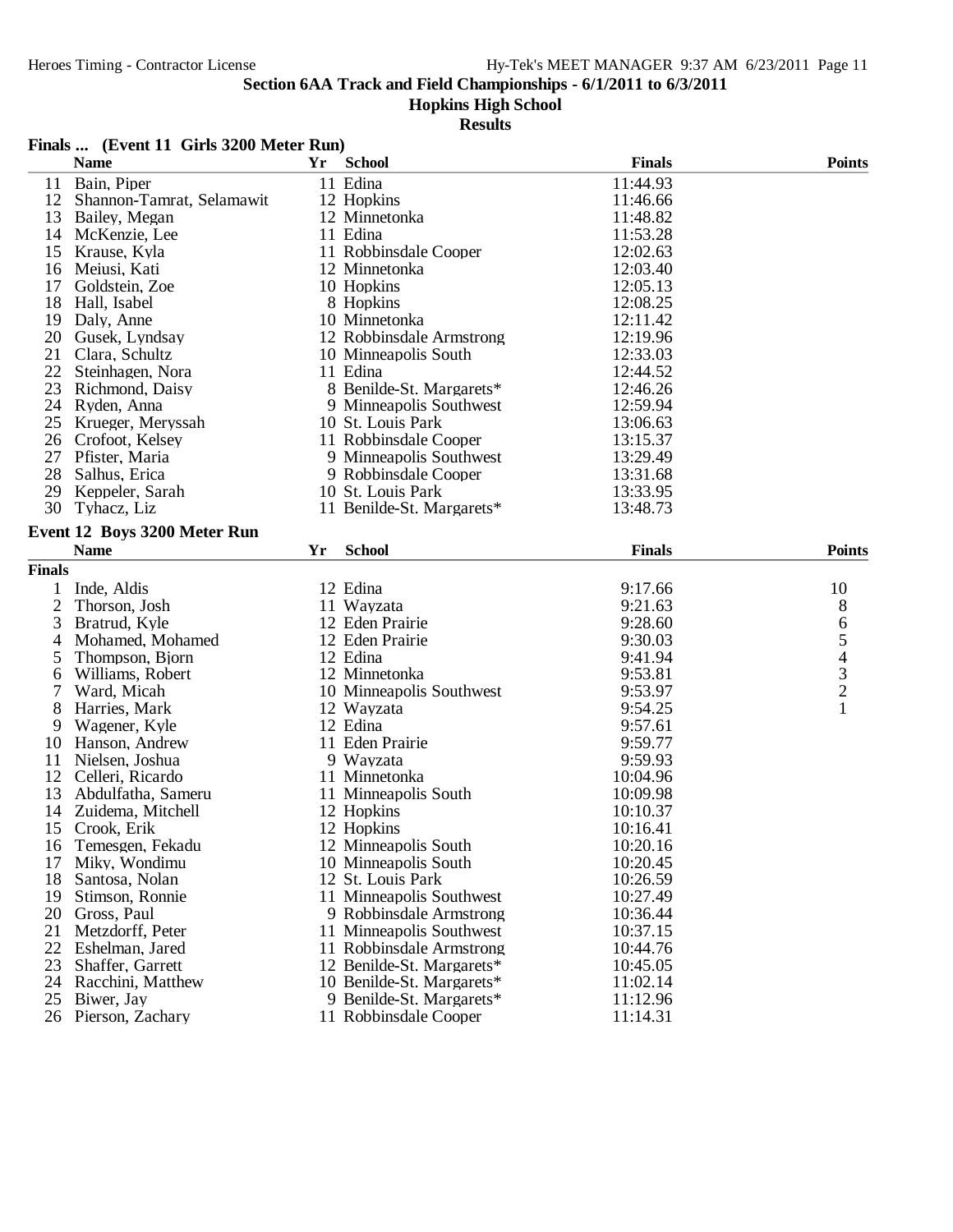**Hopkins High School**

|                | Finals  (Event 12 Boys 3200 Meter Run)  |    |                           |                |            |                |                                |
|----------------|-----------------------------------------|----|---------------------------|----------------|------------|----------------|--------------------------------|
|                | <b>Name</b>                             | Yr | <b>School</b>             | <b>Finals</b>  |            |                | <b>Points</b>                  |
| 27             | Thayer, Joel                            |    | 10 Robbinsdale Armstrong  | 11:16.21       |            |                |                                |
| 28             | Worst, Connor                           |    | 10 Robbinsdale Cooper     | 11:33.11       |            |                |                                |
|                | <b>Event 13 Girls 100 Meter Hurdles</b> |    |                           |                |            |                |                                |
|                | <b>Name</b>                             | Yr | <b>School</b>             | <b>Prelims</b> | Wind       | H#             |                                |
|                | <b>Preliminaries</b>                    |    |                           |                |            |                |                                |
| 1              | Witt, Mariah                            |    | 11 Hopkins                | 15.50 Q        | <b>NWI</b> | $\mathbf{1}$   |                                |
| $\overline{c}$ | Wodnick, Taylor                         |    | 12 Wayzata                | 16.06 Q        | <b>NWI</b> | $\overline{4}$ |                                |
| 3              | Steblay, Maria                          |    | 11 Eden Prairie           | 16.07 Q        | <b>NWI</b> | $\overline{c}$ |                                |
| 4              | Saulsberry, Carolyn                     |    | 11 Minneapolis Southwest  | 16.59 Q        | <b>NWI</b> | 3              |                                |
| 5              | Holstrom, Kelsey                        |    | 12 Minnetonka             | $16.47$ q      | <b>NWI</b> | $\mathbf{1}$   |                                |
| 6              | Johnson, Reilly                         |    | 10 Wayzata                | 16.49 q        | <b>NWI</b> | $\overline{c}$ |                                |
| 7              | Morris, Brianna                         |    | 11 Hopkins                | 16.52 q        | <b>NWI</b> | $\overline{c}$ |                                |
| 8              | Bluford, Amanda                         |    | 9 Robbinsdale Armstrong   | $16.57$ q      | <b>NWI</b> | $\mathbf{1}$   |                                |
| 9              | Saulsberry, Marolyn                     |    | 11 Minneapolis Southwest  | 16.62 $q$      | <b>NWI</b> | $\overline{4}$ |                                |
| 10             | Cich, Anna                              |    | 11 Hopkins                | 16.80          | <b>NWI</b> | $\mathfrak{Z}$ |                                |
| 11             | Ditty, Jacqueline                       |    | 12 Eden Prairie           | 17.14          | <b>NWI</b> | 4              |                                |
| 12             | Snyder, Kasey                           |    | 9 Wayzata                 | 17.44          | <b>NWI</b> | $\sqrt{3}$     |                                |
| 13             | Larkins, Tamera                         |    | 9 Minneapolis Southwest   | 17.44          | <b>NWI</b> | $\overline{c}$ |                                |
| 14             | Snider, Ebonie                          |    | 12 Minneapolis Roosevelt  | 17.46          | <b>NWI</b> | $\overline{4}$ |                                |
| 15             | Kochar-Mack, Haylee                     |    | 11 Robbinsdale Armstrong  | 17.78          | <b>NWI</b> | $\mathbf{1}$   |                                |
| 16             | McGinley, Desiree                       |    | 12 St. Louis Park         | 17.94          | <b>NWI</b> | 3              |                                |
| 17             | Erickson, Christina                     |    | 11 Minnetonka             | 18.12          | <b>NWI</b> | 4              |                                |
| 18             | peterson, Elizebeth                     |    | 10 Minneapolis Washburn   | 18.24          | <b>NWI</b> | 4              |                                |
| 19             | Audrey, Franchett                       |    | 10 Minneapolis South      | 18.26          | <b>NWI</b> | $\mathbf{1}$   |                                |
| 20             | Cushing, Anna                           | 9  | Minnetonka                | 18.34          | <b>NWI</b> | $\mathbf{1}$   |                                |
| 21             | Nichols, Emma                           |    | 12 St. Louis Park         | 18.50          | <b>NWI</b> | $\mathbf{1}$   |                                |
| 22             | Edwards, Chelsea                        |    | 11 St. Louis Park         | 18.71          | <b>NWI</b> | $\sqrt{2}$     |                                |
| 23             | Zoe, Hartman                            |    | 10 Minneapolis South      | 18.86          | <b>NWI</b> | $\overline{c}$ |                                |
| 24             | Reese, Emma                             |    | 12 Edina                  | 19.03          | <b>NWI</b> | $\mathfrak{Z}$ |                                |
| 25             | Duda, Kaitlin                           |    | 10 Benilde-St. Margarets* | 19.14          | <b>NWI</b> | $\mathfrak{Z}$ |                                |
| 26             | Steblay, Natalie                        |    | 9 Eden Prairie            | 19.36          | <b>NWI</b> | $\overline{c}$ |                                |
| 27             | Johnson, Natalie                        |    | 9 Robbinsdale Armstrong   | 19.69          | <b>NWI</b> | 3              |                                |
| 28             | Daniel, Shakalia                        |    | 12 Robbinsdale Cooper     | 19.84          | <b>NWI</b> | $\overline{4}$ |                                |
| 29             | Maeve, Whalen                           |    | 10 Minneapolis South      | 20.13          | <b>NWI</b> | 2              |                                |
| 30             | Rozman, Ellyn                           |    | 9 Edina                   | 21.45          | <b>NWI</b> | 4              |                                |
|                | <b>Event 13 Girls 100 Meter Hurdles</b> |    |                           |                |            |                |                                |
|                | <b>Name</b>                             | Yr | <b>School</b>             | <b>Finals</b>  | Wind       |                | <b>Points</b>                  |
| <b>Finals</b>  |                                         |    |                           |                |            |                |                                |
| $\mathbf{1}$   | Witt, Mariah                            |    | 11 Hopkins                | 15.84          | $-4.4$     |                | 10                             |
| $\overline{2}$ | Wodnick, Taylor                         |    | 12 Wayzata                | 16.48          | $-4.4$     |                | 8                              |
| 3              | Saulsberry, Carolyn                     |    | 11 Minneapolis Southwest  | 16.55          | $-4.4$     |                |                                |
| 4              | Saulsberry, Marolyn                     |    | 11 Minneapolis Southwest  | 16.66          | $-4.4$     |                | 6                              |
| 5              | Steblay, Maria                          |    | 11 Eden Prairie           | 16.87          | $-4.4$     |                | $\frac{5}{4}$<br>$\frac{3}{2}$ |
| 6              | Bluford, Amanda                         |    | 9 Robbinsdale Armstrong   | 17.08          | $-4.4$     |                |                                |
| 7              | Morris, Brianna                         |    | 11 Hopkins                | 17.33          | $-4.4$     |                |                                |
| 8              | Holstrom, Kelsey                        |    | 12 Minnetonka             | 17.40          | $-4.4$     |                | $\mathbf{1}$                   |
| 9              | Johnson, Reilly                         |    | 10 Wayzata                | 17.82          | $-4.4$     |                |                                |
|                |                                         |    |                           |                |            |                |                                |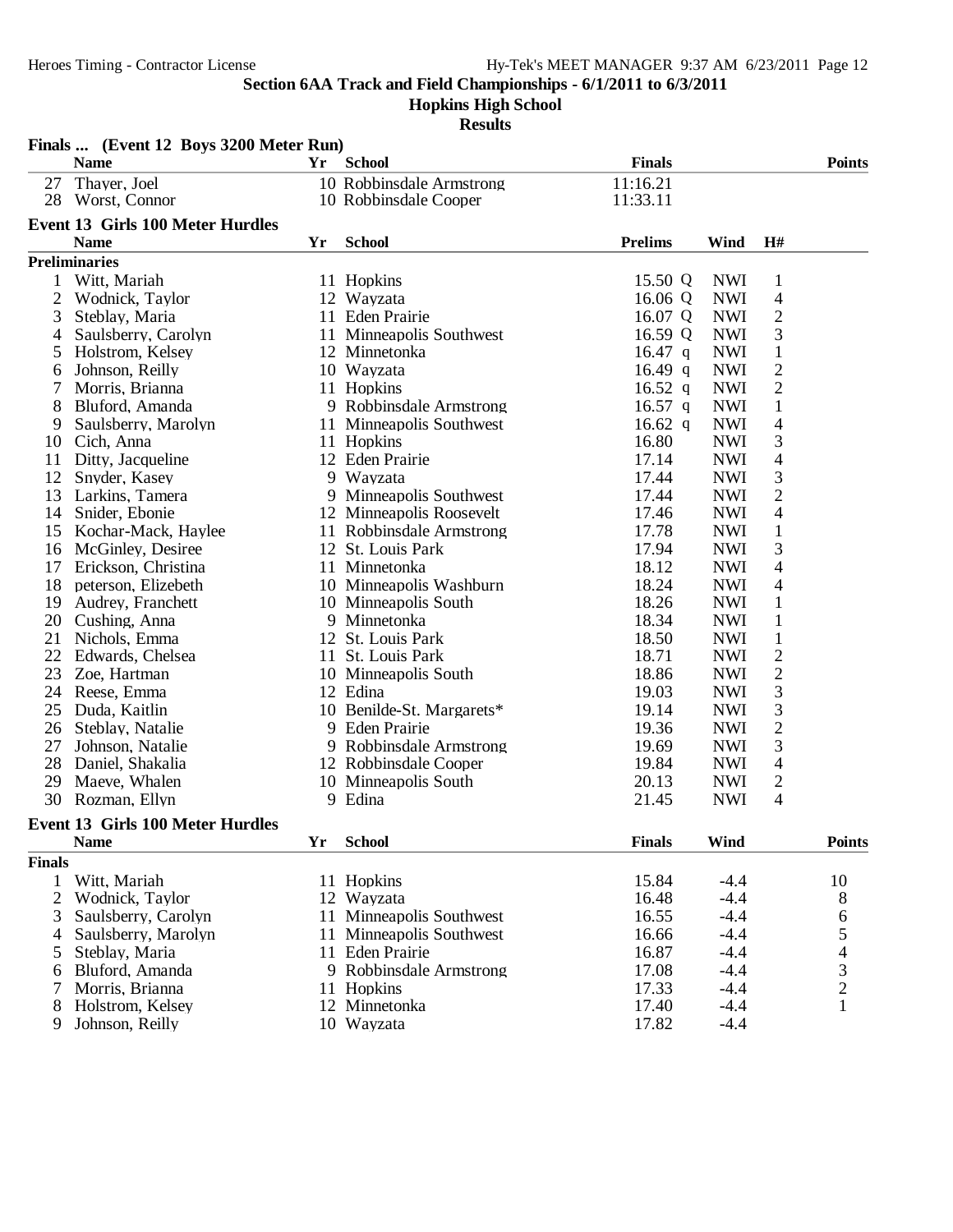#### **Hopkins High School**

#### **Results**

#### **Event 14 Boys 110 Meter Hurdles**

|                | <b>Name</b>                            | Yr | <b>School</b>             | <b>Prelims</b>    | Wind       | H#             |                          |
|----------------|----------------------------------------|----|---------------------------|-------------------|------------|----------------|--------------------------|
|                | <b>Preliminaries</b>                   |    |                           |                   |            |                |                          |
|                | Cohen, Rashad                          |    | 11 Minnetonka             | 15.03 Q           | <b>NWI</b> | $\mathbf{1}$   |                          |
| $\overline{2}$ | Mafe, Damilola                         |    | 12 Hopkins                | 15.04 Q           | <b>NWI</b> | 4              |                          |
| 3              | Virgin, Danny                          |    | 12 Eden Prairie           | 15.30 Q           | <b>NWI</b> | 3              |                          |
| 4              | Stoudt, Angus                          |    | 11 Minnetonka             | 15.39 Q           | <b>NWI</b> | $\overline{c}$ |                          |
| 5              | Swanson, MIchael                       |    | 12 Hopkins                | $15.37$ q         | <b>NWI</b> | $\mathbf{1}$   |                          |
| 6              | Nelson, Patrick                        |    | 12 Wayzata                | 15.50 q           | <b>NWI</b> | 3              |                          |
| 7              | Griffin, Matt                          |    | 11 Eden Prairie           | $15.65$ q         | <b>NWI</b> | $\mathbf{2}$   |                          |
| 8              | Crum, Jamie                            |    | 11 Minnetonka             | 15.69 q           | <b>NWI</b> | 4              |                          |
| 9              | Williams, Scott                        |    | 12 Wayzata                | $15.70 \text{ q}$ | <b>NWI</b> | $\mathbf{1}$   |                          |
| 10             | Bonniwell, Steven                      |    | 11 Minneapolis Southwest  | 15.82             | <b>NWI</b> | $\overline{2}$ |                          |
| 11             | Bouthton-Perault, James                |    | 11 Minneapolis Southwest  | 15.82             | <b>NWI</b> | 4              |                          |
| 12             | Dewey, Alex                            |    | 11 Eden Prairie           | 16.06             | <b>NWI</b> | 3              |                          |
| 13             | Kalejaiye, Ibrahim                     |    | 12 Robbinsdale Cooper     | 16.16             | <b>NWI</b> | $\overline{2}$ |                          |
| 14             | Bady, Thomas                           |    | 11 Hopkins                | 16.19             | <b>NWI</b> | $\mathbf 1$    |                          |
| 15             | Martin, Nick                           |    | 11 Wayzata                | 16.38             | <b>NWI</b> | 3              |                          |
| 16             | Ahlm, Nolan                            |    | 10 Benilde-St. Margarets* | 16.56             | <b>NWI</b> | $\mathbf{1}$   |                          |
| 17             | Young, Cameron                         |    | 12 Minneapolis Washburn*  | 16.58             | <b>NWI</b> | $\overline{4}$ |                          |
| 18             | teach-stevson, Max                     |    | 9 Minneapolis Washburn*   | 16.61             | <b>NWI</b> | $\sqrt{2}$     |                          |
| 19             | Bragagna, Andrea                       |    | 12 Robbinsdale Armstrong  | 16.90             | <b>NWI</b> | 3              |                          |
| 20             | Moranga, Gideon                        |    | 9 St. Louis Park          | 16.91             | <b>NWI</b> | 4              |                          |
| 21             | Kuhlman, Nathan                        |    | 10 Edina                  | 17.27             | <b>NWI</b> | $\mathbf{1}$   |                          |
| 22             | Whitney, Jordan                        |    | 12 Robbinsdale Armstrong  | 17.47             | <b>NWI</b> | 4              |                          |
| 23             | Goldman, Riley                         |    | 10 Edina                  | 17.67             | <b>NWI</b> | 3              |                          |
| 24             | Andrew, Clausen                        |    | 10 Minneapolis South      | 17.98             | <b>NWI</b> | $\mathbf{1}$   |                          |
| 25             | Troska, Aaron                          |    | 11 St. Louis Park         | 18.64             | <b>NWI</b> | 3              |                          |
| 26             | Ellison, Tyler                         |    | 12 Robbinsdale Armstrong  | 18.74             | <b>NWI</b> | 4              |                          |
| 27             | Hammond, Micheal                       |    | 12 Minneapolis Roosevelt  | 19.49             | <b>NWI</b> | 3              |                          |
| 28             | Engen, Carl-Lars                       |    | 10 Minneapolis Southwest  | 19.81             | <b>NWI</b> | 4              |                          |
| 29             | Balke, Thomas                          |    | 11 Edina                  | 19.95             | <b>NWI</b> | $\sqrt{2}$     |                          |
| 30             | Aaron, Durant                          |    | 9 Minneapolis South       | 20.08             | <b>NWI</b> | $\overline{2}$ |                          |
|                | <b>Event 14 Boys 110 Meter Hurdles</b> |    |                           |                   |            |                |                          |
|                | <b>Name</b>                            | Yr | <b>School</b>             | <b>Finals</b>     | Wind       |                | <b>Points</b>            |
| <b>Finals</b>  |                                        |    |                           |                   |            |                |                          |
| 1              | Mafe, Damilola                         |    | 12 Hopkins                | 15.36             | $-5.2$     |                | 10                       |
| 2              | Cohen, Rashad                          |    | 11 Minnetonka             | 15.40             | $-5.2$     |                | 8                        |
| 3              | Virgin, Danny                          |    | 12 Eden Prairie           | 15.69             | $-5.2$     |                | 6                        |
| $\overline{4}$ | Stoudt, Angus                          |    | 11 Minnetonka             | 15.84             | $-5.2$     |                | 5                        |
| 5              | Crum, Jamie                            |    | 11 Minnetonka             | 16.06             | $-5.2$     |                | $\overline{\mathcal{A}}$ |
| 6              | Griffin, Matt                          |    | 11 Eden Prairie           | 16.22             | $-5.2$     |                |                          |
|                | Swanson, MIchael                       |    | 12 Hopkins                | 16.30             | $-5.2$     |                | $\frac{3}{2}$            |
| 8              | Nelson, Patrick                        |    | 12 Wayzata                | 16.40             | $-5.2$     |                | 1                        |
| 9              | Williams, Scott                        |    | 12 Wayzata                | 17.07             | $-5.2$     |                |                          |
|                |                                        |    |                           |                   |            |                |                          |
|                | Event 15 Girls 300 Meter Hurdles       |    |                           |                   |            |                |                          |
|                | <b>Name</b>                            | Yr | <b>School</b>             | <b>Prelims</b>    |            | H#             |                          |
|                | <b>Preliminaries</b>                   |    |                           |                   |            |                |                          |
|                | 1 Witt, Mariah                         |    | 11 Hopkins                | 46.15 Q           |            | $\mathbf{1}$   |                          |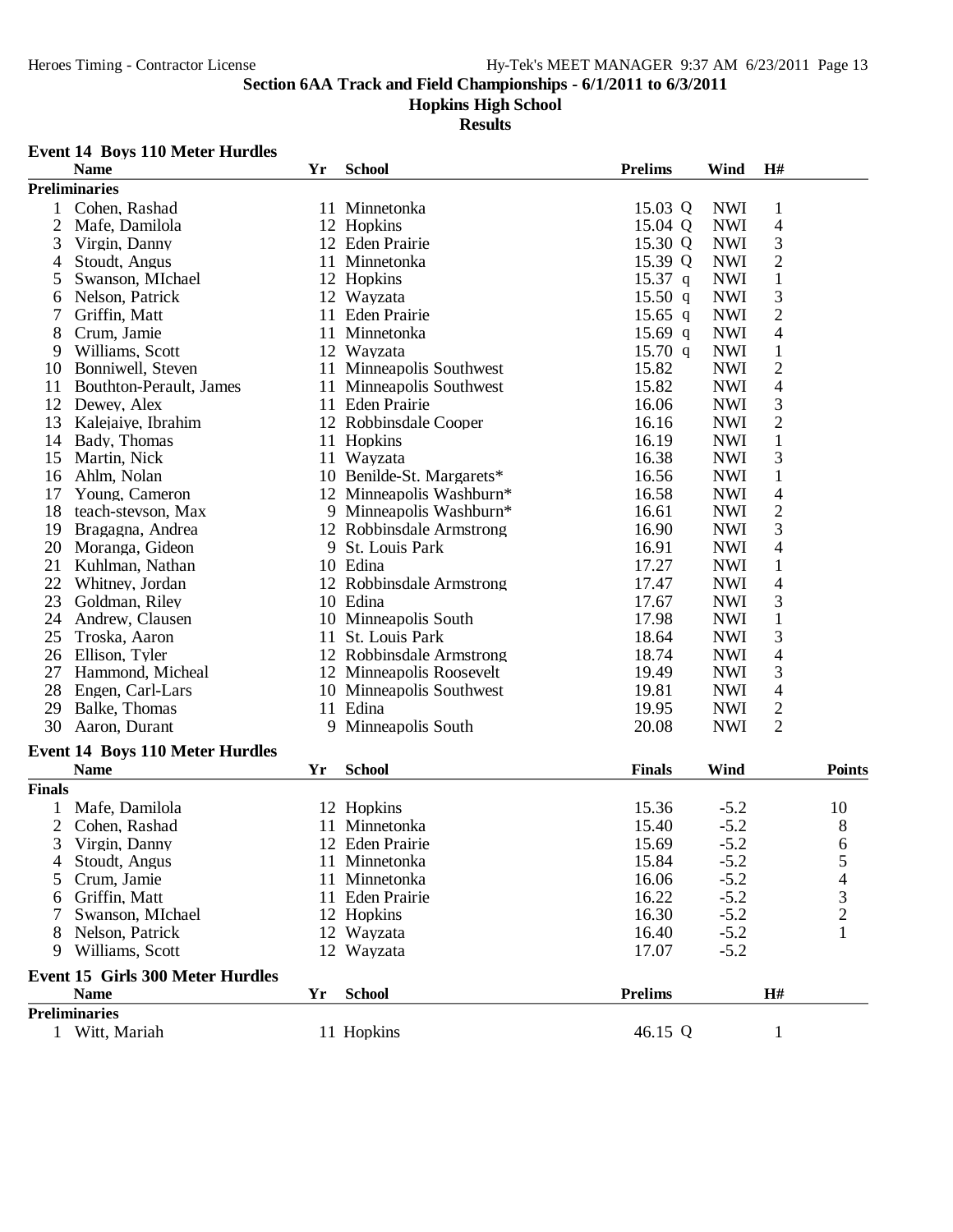**Hopkins High School**

**Results**

| 3<br>10 Minnetonka<br>47.21 Q<br>2<br>Haakenstad, Anne<br>$\overline{c}$<br>3<br>Saulsberry, Marolyn<br>11 Minneapolis Southwest<br>48.09 Q<br>$\overline{4}$<br>Fogelson, Kjirsten<br>12 Edina<br>48.85 Q<br>4<br>$\overline{\mathcal{A}}$<br>11 Wayzata<br>48.86 q<br>Miller, Leah<br>5<br>$\overline{\mathbf{c}}$<br>49.06 q<br>DeYoung, Jillaine<br>9 Hopkins<br>6<br>49.44 q<br>Snider, Ebonie<br>12 Minneapolis Roosevelt<br>1<br>7<br>49.79 q<br>Ditty, Jacqueline<br>12 Eden Prairie<br>1<br>8<br>3<br>Holscher, Emily<br>10 Wayzata<br>50.32 q<br>9<br>3<br>50.35<br>11 Hopkins<br>10<br>Cich, Anna<br>11 Holstrom, Kelsey<br>50.84<br>$\mathbf{1}$<br>12 Minnetonka<br>12 Reese, Emma<br>50.91<br>12 Edina<br>1<br>51.16<br>13<br>Saulsberry, Carolyn<br>11 Minneapolis Southwest<br>4<br>51.75<br>14 Griffin, Lauren<br>10 Eden Prairie<br>3<br>15<br>Carpenter, Kaylee<br>12 Wayzata<br>51.82<br>51.87<br>$\mathbf{1}$<br>16 Hoffman, Aly<br>11 Benilde-St. Margarets*<br>4<br>9 Edina<br>52.92<br>17 Rozman, Ellyn<br>$\begin{array}{c} 3 \\ 3 \\ 3 \end{array}$<br>18 Cushing, Anna<br>9 Minnetonka<br>53.44<br>53.58<br>19 Szmergalski, Kathryn A<br>12 Eden Prairie<br>20 Duda, Kaitlin<br>10 Benilde-St. Margarets*<br>54.31<br>4<br>21<br>Audrey, Franchett<br>10 Minneapolis South<br>54.33<br>$\frac{2}{2}$<br>22<br>54.78<br>McGinley, Desiree<br>12 St. Louis Park<br>23<br>55.06<br>Thornquist, Leah<br>10 Minneapolis Southwest<br>4<br>55.52<br>24 Kautzer, Amanda<br>7 Benilde-St. Margarets*<br>4<br>55.55<br>25 Daniel, Shakalia<br>12 Robbinsdale Cooper<br>$\frac{2}{3}$<br>26 Speak, Nicole<br>9 Robbinsdale Armstrong<br>55.63<br>27 Edwards, Chelsea<br>11 St. Louis Park<br>55.84<br>28 Ottermont, mily<br>56.27<br>9 Minneapolis Washburn<br>$\overline{\mathcal{A}}$<br>29 Smith, Megan<br>56.57<br>11 St. Louis Park<br>$\overline{\mathbf{c}}$<br>30 Brekke, Julia<br>57.74<br>12 Robbinsdale Armstrong<br>31 Hjerpe, Anna<br>58.46<br>1<br>11 Robbinsdale Armstrong<br><b>Event 15 Girls 300 Meter Hurdles</b><br><b>Points</b><br><b>Name</b><br>Yr<br><b>School</b><br><b>Finals</b><br><b>Finals</b><br>Witt, Mariah<br>11 Hopkins<br>44.56<br>10<br>11 Minneapolis Southwest<br>8<br>2<br>Saulsberry, Marolyn<br>45.96<br>47.15<br>6<br>3<br>De Young, Jillaine<br>9 Hopkins<br>5<br>10 Minnetonka<br>47.74<br>Haakenstad, Anne<br>4<br>Miller, Leah<br>11 Wayzata<br>48.57<br>5<br>12 Eden Prairie<br>48.88<br>6 Ditty, Jacqueline<br>Snider, Ebonie<br>12 Minneapolis Roosevelt<br>$\overline{\mathbf{c}}$<br>50.04<br>50.35<br>Holscher, Emily<br>10 Wayzata<br>50.55<br>Fogelson, Kjirsten<br>12 Edina<br>9.<br><b>Event 16 Boys 300 Meter Hurdles</b><br>H#<br><b>Name</b><br><b>School</b><br><b>Prelims</b><br>Yr<br><b>Preliminaries</b><br>1 Mafe, Damilola<br>12 Hopkins<br>39.91 Q<br>2<br>3<br>Stoudt, Angus<br>11 Minnetonka<br>40.31 Q<br>2<br>3<br>12 Wayzata<br>4 | <b>Name</b>      | Yr | <b>School</b> | <b>Prelims</b> | H# |  |
|------------------------------------------------------------------------------------------------------------------------------------------------------------------------------------------------------------------------------------------------------------------------------------------------------------------------------------------------------------------------------------------------------------------------------------------------------------------------------------------------------------------------------------------------------------------------------------------------------------------------------------------------------------------------------------------------------------------------------------------------------------------------------------------------------------------------------------------------------------------------------------------------------------------------------------------------------------------------------------------------------------------------------------------------------------------------------------------------------------------------------------------------------------------------------------------------------------------------------------------------------------------------------------------------------------------------------------------------------------------------------------------------------------------------------------------------------------------------------------------------------------------------------------------------------------------------------------------------------------------------------------------------------------------------------------------------------------------------------------------------------------------------------------------------------------------------------------------------------------------------------------------------------------------------------------------------------------------------------------------------------------------------------------------------------------------------------------------------------------------------------------------------------------------------------------------------------------------------------------------------------------------------------------------------------------------------------------------------------------------------------------------------------------------------------------------------------------------------------------------------------------------------------------------------------------------------------------------------------------------------------------------------------------------------------------------------------------------------------------------------------------------------------------------------------------------------------------------------------------------------------------------------------------------------------|------------------|----|---------------|----------------|----|--|
|                                                                                                                                                                                                                                                                                                                                                                                                                                                                                                                                                                                                                                                                                                                                                                                                                                                                                                                                                                                                                                                                                                                                                                                                                                                                                                                                                                                                                                                                                                                                                                                                                                                                                                                                                                                                                                                                                                                                                                                                                                                                                                                                                                                                                                                                                                                                                                                                                                                                                                                                                                                                                                                                                                                                                                                                                                                                                                                              |                  |    |               |                |    |  |
|                                                                                                                                                                                                                                                                                                                                                                                                                                                                                                                                                                                                                                                                                                                                                                                                                                                                                                                                                                                                                                                                                                                                                                                                                                                                                                                                                                                                                                                                                                                                                                                                                                                                                                                                                                                                                                                                                                                                                                                                                                                                                                                                                                                                                                                                                                                                                                                                                                                                                                                                                                                                                                                                                                                                                                                                                                                                                                                              |                  |    |               |                |    |  |
|                                                                                                                                                                                                                                                                                                                                                                                                                                                                                                                                                                                                                                                                                                                                                                                                                                                                                                                                                                                                                                                                                                                                                                                                                                                                                                                                                                                                                                                                                                                                                                                                                                                                                                                                                                                                                                                                                                                                                                                                                                                                                                                                                                                                                                                                                                                                                                                                                                                                                                                                                                                                                                                                                                                                                                                                                                                                                                                              |                  |    |               |                |    |  |
|                                                                                                                                                                                                                                                                                                                                                                                                                                                                                                                                                                                                                                                                                                                                                                                                                                                                                                                                                                                                                                                                                                                                                                                                                                                                                                                                                                                                                                                                                                                                                                                                                                                                                                                                                                                                                                                                                                                                                                                                                                                                                                                                                                                                                                                                                                                                                                                                                                                                                                                                                                                                                                                                                                                                                                                                                                                                                                                              |                  |    |               |                |    |  |
|                                                                                                                                                                                                                                                                                                                                                                                                                                                                                                                                                                                                                                                                                                                                                                                                                                                                                                                                                                                                                                                                                                                                                                                                                                                                                                                                                                                                                                                                                                                                                                                                                                                                                                                                                                                                                                                                                                                                                                                                                                                                                                                                                                                                                                                                                                                                                                                                                                                                                                                                                                                                                                                                                                                                                                                                                                                                                                                              |                  |    |               |                |    |  |
|                                                                                                                                                                                                                                                                                                                                                                                                                                                                                                                                                                                                                                                                                                                                                                                                                                                                                                                                                                                                                                                                                                                                                                                                                                                                                                                                                                                                                                                                                                                                                                                                                                                                                                                                                                                                                                                                                                                                                                                                                                                                                                                                                                                                                                                                                                                                                                                                                                                                                                                                                                                                                                                                                                                                                                                                                                                                                                                              |                  |    |               |                |    |  |
|                                                                                                                                                                                                                                                                                                                                                                                                                                                                                                                                                                                                                                                                                                                                                                                                                                                                                                                                                                                                                                                                                                                                                                                                                                                                                                                                                                                                                                                                                                                                                                                                                                                                                                                                                                                                                                                                                                                                                                                                                                                                                                                                                                                                                                                                                                                                                                                                                                                                                                                                                                                                                                                                                                                                                                                                                                                                                                                              |                  |    |               |                |    |  |
|                                                                                                                                                                                                                                                                                                                                                                                                                                                                                                                                                                                                                                                                                                                                                                                                                                                                                                                                                                                                                                                                                                                                                                                                                                                                                                                                                                                                                                                                                                                                                                                                                                                                                                                                                                                                                                                                                                                                                                                                                                                                                                                                                                                                                                                                                                                                                                                                                                                                                                                                                                                                                                                                                                                                                                                                                                                                                                                              |                  |    |               |                |    |  |
|                                                                                                                                                                                                                                                                                                                                                                                                                                                                                                                                                                                                                                                                                                                                                                                                                                                                                                                                                                                                                                                                                                                                                                                                                                                                                                                                                                                                                                                                                                                                                                                                                                                                                                                                                                                                                                                                                                                                                                                                                                                                                                                                                                                                                                                                                                                                                                                                                                                                                                                                                                                                                                                                                                                                                                                                                                                                                                                              |                  |    |               |                |    |  |
|                                                                                                                                                                                                                                                                                                                                                                                                                                                                                                                                                                                                                                                                                                                                                                                                                                                                                                                                                                                                                                                                                                                                                                                                                                                                                                                                                                                                                                                                                                                                                                                                                                                                                                                                                                                                                                                                                                                                                                                                                                                                                                                                                                                                                                                                                                                                                                                                                                                                                                                                                                                                                                                                                                                                                                                                                                                                                                                              |                  |    |               |                |    |  |
|                                                                                                                                                                                                                                                                                                                                                                                                                                                                                                                                                                                                                                                                                                                                                                                                                                                                                                                                                                                                                                                                                                                                                                                                                                                                                                                                                                                                                                                                                                                                                                                                                                                                                                                                                                                                                                                                                                                                                                                                                                                                                                                                                                                                                                                                                                                                                                                                                                                                                                                                                                                                                                                                                                                                                                                                                                                                                                                              |                  |    |               |                |    |  |
|                                                                                                                                                                                                                                                                                                                                                                                                                                                                                                                                                                                                                                                                                                                                                                                                                                                                                                                                                                                                                                                                                                                                                                                                                                                                                                                                                                                                                                                                                                                                                                                                                                                                                                                                                                                                                                                                                                                                                                                                                                                                                                                                                                                                                                                                                                                                                                                                                                                                                                                                                                                                                                                                                                                                                                                                                                                                                                                              |                  |    |               |                |    |  |
|                                                                                                                                                                                                                                                                                                                                                                                                                                                                                                                                                                                                                                                                                                                                                                                                                                                                                                                                                                                                                                                                                                                                                                                                                                                                                                                                                                                                                                                                                                                                                                                                                                                                                                                                                                                                                                                                                                                                                                                                                                                                                                                                                                                                                                                                                                                                                                                                                                                                                                                                                                                                                                                                                                                                                                                                                                                                                                                              |                  |    |               |                |    |  |
|                                                                                                                                                                                                                                                                                                                                                                                                                                                                                                                                                                                                                                                                                                                                                                                                                                                                                                                                                                                                                                                                                                                                                                                                                                                                                                                                                                                                                                                                                                                                                                                                                                                                                                                                                                                                                                                                                                                                                                                                                                                                                                                                                                                                                                                                                                                                                                                                                                                                                                                                                                                                                                                                                                                                                                                                                                                                                                                              |                  |    |               |                |    |  |
|                                                                                                                                                                                                                                                                                                                                                                                                                                                                                                                                                                                                                                                                                                                                                                                                                                                                                                                                                                                                                                                                                                                                                                                                                                                                                                                                                                                                                                                                                                                                                                                                                                                                                                                                                                                                                                                                                                                                                                                                                                                                                                                                                                                                                                                                                                                                                                                                                                                                                                                                                                                                                                                                                                                                                                                                                                                                                                                              |                  |    |               |                |    |  |
|                                                                                                                                                                                                                                                                                                                                                                                                                                                                                                                                                                                                                                                                                                                                                                                                                                                                                                                                                                                                                                                                                                                                                                                                                                                                                                                                                                                                                                                                                                                                                                                                                                                                                                                                                                                                                                                                                                                                                                                                                                                                                                                                                                                                                                                                                                                                                                                                                                                                                                                                                                                                                                                                                                                                                                                                                                                                                                                              |                  |    |               |                |    |  |
|                                                                                                                                                                                                                                                                                                                                                                                                                                                                                                                                                                                                                                                                                                                                                                                                                                                                                                                                                                                                                                                                                                                                                                                                                                                                                                                                                                                                                                                                                                                                                                                                                                                                                                                                                                                                                                                                                                                                                                                                                                                                                                                                                                                                                                                                                                                                                                                                                                                                                                                                                                                                                                                                                                                                                                                                                                                                                                                              |                  |    |               |                |    |  |
|                                                                                                                                                                                                                                                                                                                                                                                                                                                                                                                                                                                                                                                                                                                                                                                                                                                                                                                                                                                                                                                                                                                                                                                                                                                                                                                                                                                                                                                                                                                                                                                                                                                                                                                                                                                                                                                                                                                                                                                                                                                                                                                                                                                                                                                                                                                                                                                                                                                                                                                                                                                                                                                                                                                                                                                                                                                                                                                              |                  |    |               |                |    |  |
|                                                                                                                                                                                                                                                                                                                                                                                                                                                                                                                                                                                                                                                                                                                                                                                                                                                                                                                                                                                                                                                                                                                                                                                                                                                                                                                                                                                                                                                                                                                                                                                                                                                                                                                                                                                                                                                                                                                                                                                                                                                                                                                                                                                                                                                                                                                                                                                                                                                                                                                                                                                                                                                                                                                                                                                                                                                                                                                              |                  |    |               |                |    |  |
|                                                                                                                                                                                                                                                                                                                                                                                                                                                                                                                                                                                                                                                                                                                                                                                                                                                                                                                                                                                                                                                                                                                                                                                                                                                                                                                                                                                                                                                                                                                                                                                                                                                                                                                                                                                                                                                                                                                                                                                                                                                                                                                                                                                                                                                                                                                                                                                                                                                                                                                                                                                                                                                                                                                                                                                                                                                                                                                              |                  |    |               |                |    |  |
|                                                                                                                                                                                                                                                                                                                                                                                                                                                                                                                                                                                                                                                                                                                                                                                                                                                                                                                                                                                                                                                                                                                                                                                                                                                                                                                                                                                                                                                                                                                                                                                                                                                                                                                                                                                                                                                                                                                                                                                                                                                                                                                                                                                                                                                                                                                                                                                                                                                                                                                                                                                                                                                                                                                                                                                                                                                                                                                              |                  |    |               |                |    |  |
|                                                                                                                                                                                                                                                                                                                                                                                                                                                                                                                                                                                                                                                                                                                                                                                                                                                                                                                                                                                                                                                                                                                                                                                                                                                                                                                                                                                                                                                                                                                                                                                                                                                                                                                                                                                                                                                                                                                                                                                                                                                                                                                                                                                                                                                                                                                                                                                                                                                                                                                                                                                                                                                                                                                                                                                                                                                                                                                              |                  |    |               |                |    |  |
|                                                                                                                                                                                                                                                                                                                                                                                                                                                                                                                                                                                                                                                                                                                                                                                                                                                                                                                                                                                                                                                                                                                                                                                                                                                                                                                                                                                                                                                                                                                                                                                                                                                                                                                                                                                                                                                                                                                                                                                                                                                                                                                                                                                                                                                                                                                                                                                                                                                                                                                                                                                                                                                                                                                                                                                                                                                                                                                              |                  |    |               |                |    |  |
|                                                                                                                                                                                                                                                                                                                                                                                                                                                                                                                                                                                                                                                                                                                                                                                                                                                                                                                                                                                                                                                                                                                                                                                                                                                                                                                                                                                                                                                                                                                                                                                                                                                                                                                                                                                                                                                                                                                                                                                                                                                                                                                                                                                                                                                                                                                                                                                                                                                                                                                                                                                                                                                                                                                                                                                                                                                                                                                              |                  |    |               |                |    |  |
|                                                                                                                                                                                                                                                                                                                                                                                                                                                                                                                                                                                                                                                                                                                                                                                                                                                                                                                                                                                                                                                                                                                                                                                                                                                                                                                                                                                                                                                                                                                                                                                                                                                                                                                                                                                                                                                                                                                                                                                                                                                                                                                                                                                                                                                                                                                                                                                                                                                                                                                                                                                                                                                                                                                                                                                                                                                                                                                              |                  |    |               |                |    |  |
|                                                                                                                                                                                                                                                                                                                                                                                                                                                                                                                                                                                                                                                                                                                                                                                                                                                                                                                                                                                                                                                                                                                                                                                                                                                                                                                                                                                                                                                                                                                                                                                                                                                                                                                                                                                                                                                                                                                                                                                                                                                                                                                                                                                                                                                                                                                                                                                                                                                                                                                                                                                                                                                                                                                                                                                                                                                                                                                              |                  |    |               |                |    |  |
|                                                                                                                                                                                                                                                                                                                                                                                                                                                                                                                                                                                                                                                                                                                                                                                                                                                                                                                                                                                                                                                                                                                                                                                                                                                                                                                                                                                                                                                                                                                                                                                                                                                                                                                                                                                                                                                                                                                                                                                                                                                                                                                                                                                                                                                                                                                                                                                                                                                                                                                                                                                                                                                                                                                                                                                                                                                                                                                              |                  |    |               |                |    |  |
|                                                                                                                                                                                                                                                                                                                                                                                                                                                                                                                                                                                                                                                                                                                                                                                                                                                                                                                                                                                                                                                                                                                                                                                                                                                                                                                                                                                                                                                                                                                                                                                                                                                                                                                                                                                                                                                                                                                                                                                                                                                                                                                                                                                                                                                                                                                                                                                                                                                                                                                                                                                                                                                                                                                                                                                                                                                                                                                              |                  |    |               |                |    |  |
|                                                                                                                                                                                                                                                                                                                                                                                                                                                                                                                                                                                                                                                                                                                                                                                                                                                                                                                                                                                                                                                                                                                                                                                                                                                                                                                                                                                                                                                                                                                                                                                                                                                                                                                                                                                                                                                                                                                                                                                                                                                                                                                                                                                                                                                                                                                                                                                                                                                                                                                                                                                                                                                                                                                                                                                                                                                                                                                              |                  |    |               |                |    |  |
|                                                                                                                                                                                                                                                                                                                                                                                                                                                                                                                                                                                                                                                                                                                                                                                                                                                                                                                                                                                                                                                                                                                                                                                                                                                                                                                                                                                                                                                                                                                                                                                                                                                                                                                                                                                                                                                                                                                                                                                                                                                                                                                                                                                                                                                                                                                                                                                                                                                                                                                                                                                                                                                                                                                                                                                                                                                                                                                              |                  |    |               |                |    |  |
|                                                                                                                                                                                                                                                                                                                                                                                                                                                                                                                                                                                                                                                                                                                                                                                                                                                                                                                                                                                                                                                                                                                                                                                                                                                                                                                                                                                                                                                                                                                                                                                                                                                                                                                                                                                                                                                                                                                                                                                                                                                                                                                                                                                                                                                                                                                                                                                                                                                                                                                                                                                                                                                                                                                                                                                                                                                                                                                              |                  |    |               |                |    |  |
|                                                                                                                                                                                                                                                                                                                                                                                                                                                                                                                                                                                                                                                                                                                                                                                                                                                                                                                                                                                                                                                                                                                                                                                                                                                                                                                                                                                                                                                                                                                                                                                                                                                                                                                                                                                                                                                                                                                                                                                                                                                                                                                                                                                                                                                                                                                                                                                                                                                                                                                                                                                                                                                                                                                                                                                                                                                                                                                              |                  |    |               |                |    |  |
|                                                                                                                                                                                                                                                                                                                                                                                                                                                                                                                                                                                                                                                                                                                                                                                                                                                                                                                                                                                                                                                                                                                                                                                                                                                                                                                                                                                                                                                                                                                                                                                                                                                                                                                                                                                                                                                                                                                                                                                                                                                                                                                                                                                                                                                                                                                                                                                                                                                                                                                                                                                                                                                                                                                                                                                                                                                                                                                              |                  |    |               |                |    |  |
|                                                                                                                                                                                                                                                                                                                                                                                                                                                                                                                                                                                                                                                                                                                                                                                                                                                                                                                                                                                                                                                                                                                                                                                                                                                                                                                                                                                                                                                                                                                                                                                                                                                                                                                                                                                                                                                                                                                                                                                                                                                                                                                                                                                                                                                                                                                                                                                                                                                                                                                                                                                                                                                                                                                                                                                                                                                                                                                              |                  |    |               |                |    |  |
|                                                                                                                                                                                                                                                                                                                                                                                                                                                                                                                                                                                                                                                                                                                                                                                                                                                                                                                                                                                                                                                                                                                                                                                                                                                                                                                                                                                                                                                                                                                                                                                                                                                                                                                                                                                                                                                                                                                                                                                                                                                                                                                                                                                                                                                                                                                                                                                                                                                                                                                                                                                                                                                                                                                                                                                                                                                                                                                              |                  |    |               |                |    |  |
|                                                                                                                                                                                                                                                                                                                                                                                                                                                                                                                                                                                                                                                                                                                                                                                                                                                                                                                                                                                                                                                                                                                                                                                                                                                                                                                                                                                                                                                                                                                                                                                                                                                                                                                                                                                                                                                                                                                                                                                                                                                                                                                                                                                                                                                                                                                                                                                                                                                                                                                                                                                                                                                                                                                                                                                                                                                                                                                              |                  |    |               |                |    |  |
|                                                                                                                                                                                                                                                                                                                                                                                                                                                                                                                                                                                                                                                                                                                                                                                                                                                                                                                                                                                                                                                                                                                                                                                                                                                                                                                                                                                                                                                                                                                                                                                                                                                                                                                                                                                                                                                                                                                                                                                                                                                                                                                                                                                                                                                                                                                                                                                                                                                                                                                                                                                                                                                                                                                                                                                                                                                                                                                              |                  |    |               |                |    |  |
|                                                                                                                                                                                                                                                                                                                                                                                                                                                                                                                                                                                                                                                                                                                                                                                                                                                                                                                                                                                                                                                                                                                                                                                                                                                                                                                                                                                                                                                                                                                                                                                                                                                                                                                                                                                                                                                                                                                                                                                                                                                                                                                                                                                                                                                                                                                                                                                                                                                                                                                                                                                                                                                                                                                                                                                                                                                                                                                              |                  |    |               |                |    |  |
|                                                                                                                                                                                                                                                                                                                                                                                                                                                                                                                                                                                                                                                                                                                                                                                                                                                                                                                                                                                                                                                                                                                                                                                                                                                                                                                                                                                                                                                                                                                                                                                                                                                                                                                                                                                                                                                                                                                                                                                                                                                                                                                                                                                                                                                                                                                                                                                                                                                                                                                                                                                                                                                                                                                                                                                                                                                                                                                              |                  |    |               |                |    |  |
|                                                                                                                                                                                                                                                                                                                                                                                                                                                                                                                                                                                                                                                                                                                                                                                                                                                                                                                                                                                                                                                                                                                                                                                                                                                                                                                                                                                                                                                                                                                                                                                                                                                                                                                                                                                                                                                                                                                                                                                                                                                                                                                                                                                                                                                                                                                                                                                                                                                                                                                                                                                                                                                                                                                                                                                                                                                                                                                              |                  |    |               |                |    |  |
|                                                                                                                                                                                                                                                                                                                                                                                                                                                                                                                                                                                                                                                                                                                                                                                                                                                                                                                                                                                                                                                                                                                                                                                                                                                                                                                                                                                                                                                                                                                                                                                                                                                                                                                                                                                                                                                                                                                                                                                                                                                                                                                                                                                                                                                                                                                                                                                                                                                                                                                                                                                                                                                                                                                                                                                                                                                                                                                              |                  |    |               |                |    |  |
|                                                                                                                                                                                                                                                                                                                                                                                                                                                                                                                                                                                                                                                                                                                                                                                                                                                                                                                                                                                                                                                                                                                                                                                                                                                                                                                                                                                                                                                                                                                                                                                                                                                                                                                                                                                                                                                                                                                                                                                                                                                                                                                                                                                                                                                                                                                                                                                                                                                                                                                                                                                                                                                                                                                                                                                                                                                                                                                              |                  |    |               |                |    |  |
|                                                                                                                                                                                                                                                                                                                                                                                                                                                                                                                                                                                                                                                                                                                                                                                                                                                                                                                                                                                                                                                                                                                                                                                                                                                                                                                                                                                                                                                                                                                                                                                                                                                                                                                                                                                                                                                                                                                                                                                                                                                                                                                                                                                                                                                                                                                                                                                                                                                                                                                                                                                                                                                                                                                                                                                                                                                                                                                              |                  |    |               |                |    |  |
|                                                                                                                                                                                                                                                                                                                                                                                                                                                                                                                                                                                                                                                                                                                                                                                                                                                                                                                                                                                                                                                                                                                                                                                                                                                                                                                                                                                                                                                                                                                                                                                                                                                                                                                                                                                                                                                                                                                                                                                                                                                                                                                                                                                                                                                                                                                                                                                                                                                                                                                                                                                                                                                                                                                                                                                                                                                                                                                              |                  |    |               |                |    |  |
|                                                                                                                                                                                                                                                                                                                                                                                                                                                                                                                                                                                                                                                                                                                                                                                                                                                                                                                                                                                                                                                                                                                                                                                                                                                                                                                                                                                                                                                                                                                                                                                                                                                                                                                                                                                                                                                                                                                                                                                                                                                                                                                                                                                                                                                                                                                                                                                                                                                                                                                                                                                                                                                                                                                                                                                                                                                                                                                              |                  |    |               |                |    |  |
|                                                                                                                                                                                                                                                                                                                                                                                                                                                                                                                                                                                                                                                                                                                                                                                                                                                                                                                                                                                                                                                                                                                                                                                                                                                                                                                                                                                                                                                                                                                                                                                                                                                                                                                                                                                                                                                                                                                                                                                                                                                                                                                                                                                                                                                                                                                                                                                                                                                                                                                                                                                                                                                                                                                                                                                                                                                                                                                              |                  |    |               |                |    |  |
|                                                                                                                                                                                                                                                                                                                                                                                                                                                                                                                                                                                                                                                                                                                                                                                                                                                                                                                                                                                                                                                                                                                                                                                                                                                                                                                                                                                                                                                                                                                                                                                                                                                                                                                                                                                                                                                                                                                                                                                                                                                                                                                                                                                                                                                                                                                                                                                                                                                                                                                                                                                                                                                                                                                                                                                                                                                                                                                              |                  |    |               |                |    |  |
|                                                                                                                                                                                                                                                                                                                                                                                                                                                                                                                                                                                                                                                                                                                                                                                                                                                                                                                                                                                                                                                                                                                                                                                                                                                                                                                                                                                                                                                                                                                                                                                                                                                                                                                                                                                                                                                                                                                                                                                                                                                                                                                                                                                                                                                                                                                                                                                                                                                                                                                                                                                                                                                                                                                                                                                                                                                                                                                              |                  |    |               |                |    |  |
|                                                                                                                                                                                                                                                                                                                                                                                                                                                                                                                                                                                                                                                                                                                                                                                                                                                                                                                                                                                                                                                                                                                                                                                                                                                                                                                                                                                                                                                                                                                                                                                                                                                                                                                                                                                                                                                                                                                                                                                                                                                                                                                                                                                                                                                                                                                                                                                                                                                                                                                                                                                                                                                                                                                                                                                                                                                                                                                              | Johnson, Brandon |    |               | 40.44 Q        |    |  |

## **Preliminaries ... (Event 15 Girls 300 Meter Hurdles)**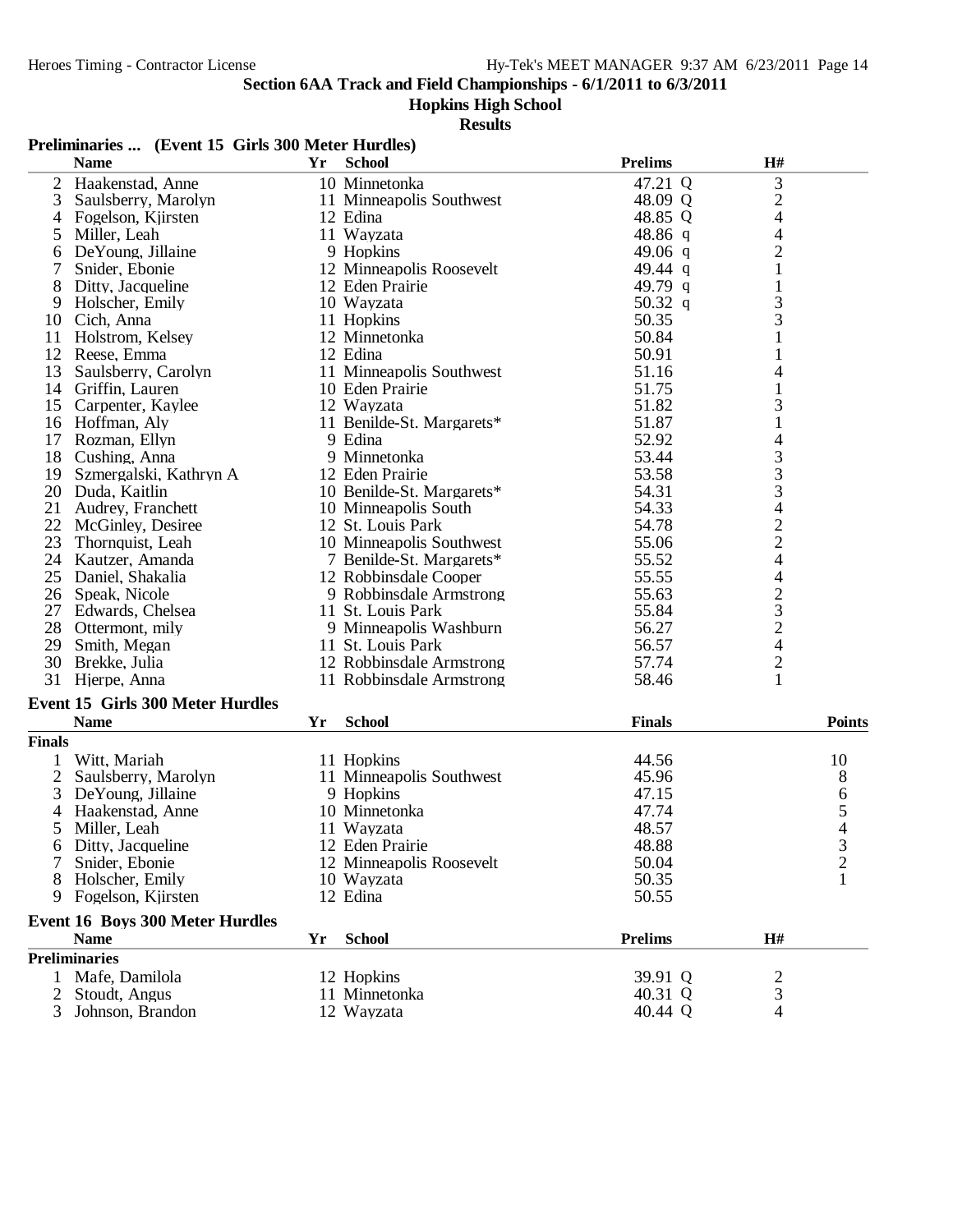#### **Hopkins High School**

|               | Preliminaries  (Event 16 Boys 300 Meter Hurdles)      |    |                          |                        |                |                                                 |                                            |
|---------------|-------------------------------------------------------|----|--------------------------|------------------------|----------------|-------------------------------------------------|--------------------------------------------|
|               | <b>Name</b>                                           | Yr | <b>School</b>            |                        | <b>Prelims</b> | H#                                              |                                            |
| 4             | Cohen, Rashad                                         |    | 11 Minnetonka            |                        | 39.96 q        | $\mathbf{1}$                                    |                                            |
| 5             | Crum, Jamie                                           |    | 11 Minnetonka            |                        | 40.18 q        | $\overline{c}$                                  |                                            |
| 6             | Swanson, MIchael                                      |    | 12 Hopkins               |                        | 40.68 q        | $\mathbf{1}$                                    |                                            |
| 7             | Griffin, Matt                                         |    | 11 Eden Prairie          |                        | 41.25 q        | 4                                               |                                            |
| 8             | Jamison, John                                         |    | 11 Minneapolis Southwest |                        | 41.53 q        | 4                                               |                                            |
| 9             | Hesse, Anton                                          |    | 12 Minneapolis Southwest |                        | 41.54 q        |                                                 |                                            |
| 10            | Nelson, Patrick                                       |    | 12 Wayzata               |                        | 41.98          |                                                 |                                            |
| 11            | Williams, Scott                                       |    | 12 Wayzata               |                        | 42.34          |                                                 |                                            |
| 12            | Abel, David                                           |    | 12 Hopkins               |                        | 42.71          | $\begin{array}{c} 3 \\ 2 \\ 3 \\ 3 \end{array}$ |                                            |
| 13            | Dewey, Alex                                           |    | 11 Eden Prairie          |                        | 43.02          | $\overline{\mathcal{L}}$                        |                                            |
| 14            | Shaughnessy, Nick                                     |    | 10 St. Louis Park        |                        | 43.32          |                                                 |                                            |
| 15            | Kalejaiye, Ibrahim                                    |    | 12 Robbinsdale Cooper    |                        | 43.44          | $\frac{2}{2}$                                   |                                            |
|               | 16 Bragagna, Andrea                                   |    | 12 Robbinsdale Armstrong |                        | 43.51          | $\mathbf{1}$                                    |                                            |
| 17            | Carlson, Mitchell                                     |    | 10 Eden Prairie          |                        | 43.97          | 4                                               |                                            |
| 18            | Andrew, Clausen                                       |    | 10 Minneapolis South     |                        | 44.56          | 3                                               |                                            |
| 19            | Kalejaiye, Lukman                                     |    | 10 Robbinsdale Cooper    |                        | 44.96          |                                                 |                                            |
|               | 20 Moranga, Gideon                                    |    | 9 St. Louis Park         |                        | 45.04          | $\frac{2}{1}$                                   |                                            |
| 21            | Goldman, Riley                                        |    | 10 Edina                 |                        | 45.28          | 3                                               |                                            |
| 22            | Andres, Alvarez                                       |    | 10 Minneapolis South     |                        | 45.97          | 4                                               |                                            |
| 23            | Troska, Aaron                                         |    | 11 St. Louis Park        |                        | 46.37          | $\overline{c}$                                  |                                            |
|               | 24 Thayer, Jeremiah                                   |    | 10 Robbinsdale Armstrong |                        | 46.52          | $\mathbf{1}$                                    |                                            |
|               | 25 Kuhlman, Nathan                                    |    | 10 Edina                 |                        | 47.16          |                                                 |                                            |
|               | 26 Ellison, Tyler                                     |    | 12 Robbinsdale Armstrong |                        | 47.35          | $\begin{array}{c} 3 \\ 3 \\ 2 \end{array}$      |                                            |
| 27            | Engen, Carl-Lars                                      |    | 10 Minneapolis Southwest |                        | 49.13          |                                                 |                                            |
| 28            | Minhas, Waleed                                        |    | 11 Edina                 |                        | 50.67          | $\mathbf{1}$                                    |                                            |
| 29            | Hammond, Micheal                                      |    | 12 Minneapolis Roosevelt |                        | 57.71          | 1                                               |                                            |
|               |                                                       |    |                          |                        |                |                                                 |                                            |
|               | <b>Event 16 Boys 300 Meter Hurdles</b><br><b>Name</b> | Yr | <b>School</b>            |                        | <b>Finals</b>  |                                                 | <b>Points</b>                              |
|               |                                                       |    |                          |                        |                |                                                 |                                            |
| <b>Finals</b> |                                                       |    |                          |                        |                |                                                 |                                            |
| 1             | Cohen, Rashad                                         |    | 11 Minnetonka            |                        | 39.08          |                                                 | 10                                         |
| 2             | Crum, Jamie                                           |    | 11 Minnetonka            |                        | 39.62          |                                                 | 8                                          |
| 3             | Stoudt, Angus                                         |    | 11 Minnetonka            |                        | 39.68          |                                                 | $\begin{array}{c} 6 \\ 5 \end{array}$      |
| 4             | Johnson, Brandon                                      |    | 12 Wayzata               |                        | 40.05          |                                                 |                                            |
| 5             | Mafe, Damilola                                        |    | 12 Hopkins               |                        | 40.44          |                                                 | $\begin{array}{c} 4 \\ 3 \\ 2 \end{array}$ |
| 6             | Swanson, MIchael                                      |    | 12 Hopkins               |                        | 40.86          |                                                 |                                            |
|               | Griffin, Matt                                         |    | 11 Eden Prairie          |                        | 41.09          |                                                 |                                            |
| 8             | Hesse, Anton                                          |    | 12 Minneapolis Southwest |                        | 41.45          |                                                 |                                            |
| 9             | Jamison, John                                         |    | 11 Minneapolis Southwest |                        | 41.74          |                                                 |                                            |
|               | Event 17 Girls 4x100 Meter Relay                      |    |                          |                        |                |                                                 |                                            |
|               | <b>Team</b>                                           |    | <b>Relay</b>             |                        | <b>Finals</b>  | H#                                              | <b>Points</b>                              |
| <b>Finals</b> |                                                       |    |                          |                        |                |                                                 |                                            |
|               | 1 Hopkins                                             |    | A                        |                        | 49.14          | 2                                               | 10                                         |
|               | 1) Wiemer, Julia 12                                   |    | 2) Manuel-Moore, Dami 9  | 3) Tanoe, Mary 12      |                | 4) Anderson, Taylor 10                          |                                            |
|               | 2 Eden Prairie                                        |    | A                        |                        | 49.52          | 2                                               | 8                                          |
|               | 1) Johnson, Samantha 9                                |    | 2) Danielle, Schultz 12  | 3) Steblay, Maria 11   |                | 4) Fischer, Hana 12                             |                                            |
|               | Minneapolis Washburn                                  |    | A                        |                        | 49.75          | 2                                               | 6                                          |
|               | 1) Ricks, Trayonna 9                                  |    | 2) Karlona, Gregory. 9   | 3) DeVaughn, Audrey 10 |                | 4) Croce, Elliane 9                             |                                            |
|               | 4 Minnetonka                                          |    | A                        |                        | 49.78          |                                                 | 5                                          |
|               | 1) Orlowsky, Alexandra 9                              |    | 2) Crist, Elizabeth 10   | 3) Byron, Elise 12     |                | 4) Bowe, Carolina 9                             |                                            |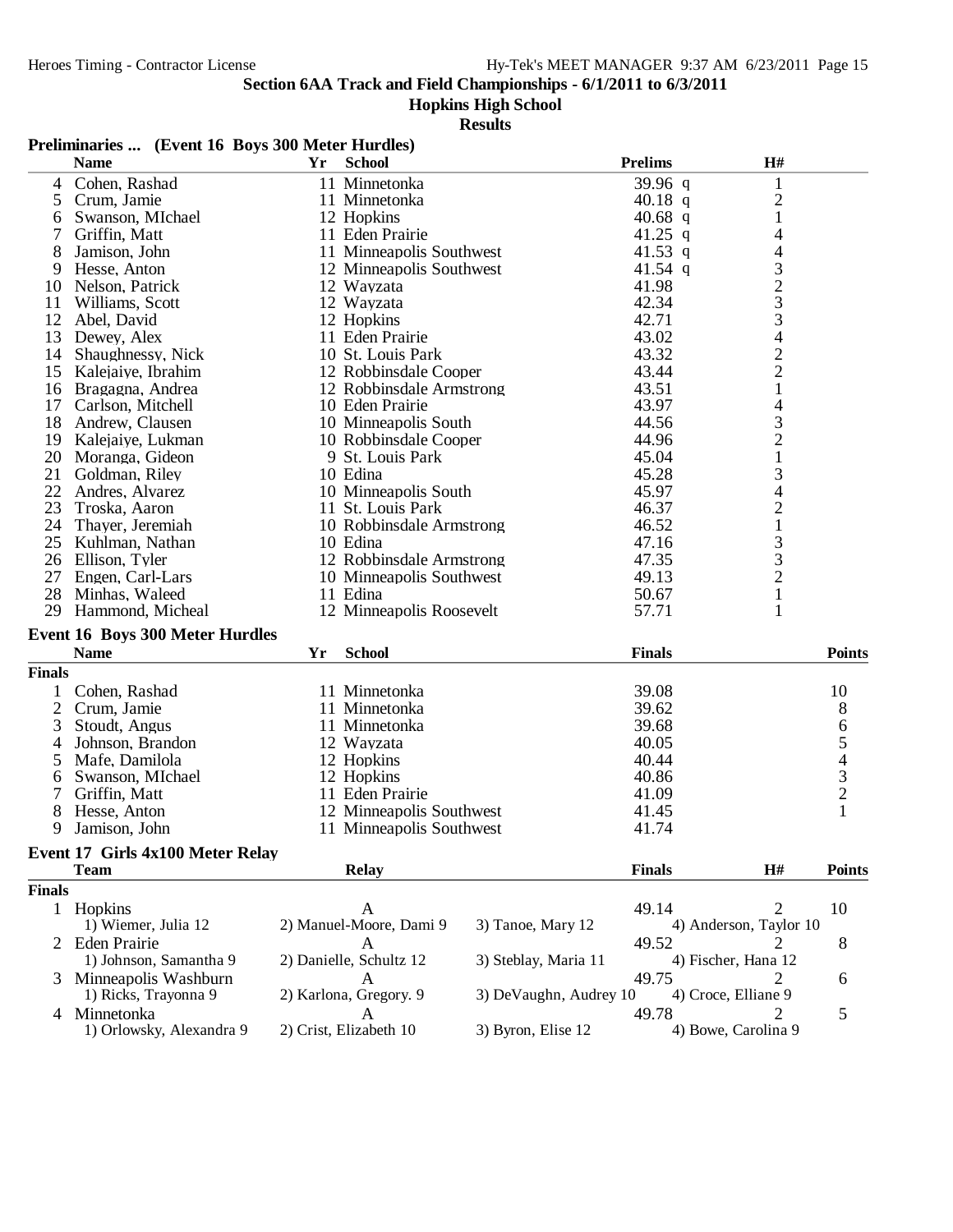## **Hopkins High School**

**Results**

|               | <b>Team</b>                                       | <b>Relay</b>                                |                           | <b>Finals</b>                   | H#             | <b>Points</b>  |
|---------------|---------------------------------------------------|---------------------------------------------|---------------------------|---------------------------------|----------------|----------------|
| 5             | Wayzata                                           |                                             |                           | 50.64                           | $\mathfrak{D}$ | 4              |
|               | 1) Griffith, Lily 12                              | 2) Hayden, Erin 11                          | 3) Conzet, Madison 9      | 4) Browne, Leanna 12            |                |                |
| 6             | Robbinsdale Cooper<br>1) Harris, Ladeja 10        | 2) NEWTON, LASHELLE 10 3) Bowie, Ranisha 11 |                           | 52.15<br>4) Gautsche, Mariah 12 |                | 3              |
|               | Benilde-St. Margarets*                            |                                             |                           | 52.81                           |                | 2              |
|               | 1) Oppenheimer, Katie 9                           | 2) Arnason, Anne 10                         | 3) Perrine, Natalie 12    | 4) Dankbar, Kathleen 12         |                |                |
| 8             | Edina                                             | A                                           |                           | 53.08                           |                | 1              |
|               | 1) Reese, Emma 12                                 | 2) Hebb, Adrienne 12                        | 3) Engbretson, Sarah 12   | 4) Joyce, Carina 10             |                |                |
| 9             | St. Louis Park<br>1) Brathwaite, Tamesha 11       | A<br>2) Hixon, Imara 9                      | 3) Palmquist, Kirstin 12  | 53.21<br>4) Tupa, Abigail 11    | 2              |                |
|               | 10 Minneapolis South                              |                                             |                           | 53.51                           |                |                |
|               | 1) Sadiqah, Jihad 12                              | 2) Zoe, Hartman 10                          | 3) Maiya, Hartman 9       | 4) Samantha, Warren 11          |                |                |
|               | 11 Minneapolis Southwest                          | A                                           |                           | 54.85                           |                |                |
|               | 1) Larkins, Tamera 9                              | 2) Stimson, Mary 9                          | 3) Savage, Andrea 9       | 4) Turner, Averi 9              |                |                |
|               | Robbinsdale Armstrong                             | A                                           |                           | D <sub>Q</sub>                  |                |                |
|               | 1) Thompson, Indigo 9                             | 2) Peah, Peaches 12                         | 3) Karneh, Margretta 11   | 4) Danielson, Emily 10          |                |                |
|               | <b>Event 18 Boys 4x100 Meter Relay</b>            |                                             |                           |                                 |                |                |
| <b>Finals</b> | <b>Team</b>                                       | <b>Relay</b>                                |                           | <b>Finals</b>                   | H#             | <b>Points</b>  |
| 1             | Minnetonka                                        |                                             |                           | 42.77                           | 2              | 10             |
|               | 1) Singleton, Keandre 10                          | 2) McFarlin, James 11                       | 3) Webb, Charles 11       | 4) Singleton, DeAndre 10        |                |                |
|               | 2 Hopkins                                         |                                             |                           | 42.81                           |                | 8              |
|               | 1) Broadway, Laron 11                             | 2) Williamson, Julius 11                    | 3) Hickman, Shaheed 9     | 4) Mafe, Damilola 12            |                |                |
|               | Minneapolis Washburn*                             | A                                           |                           | 42.92                           |                | 6              |
|               | 1) scales, emetrius 11                            | 2) Cheppel, Cedric 12                       | 3) Nelson, Shakeel 11     | 4) Williams, Jason 10           |                |                |
| 4             | Wayzata<br>1) Underhill, Mitchell 10              | A<br>2) Roti, Erik 11                       | 3) Borillo, Michael 12    | 43.06<br>4) DKae, Ryan 12       | 2              | 5              |
|               | Robbinsdale Armstrong                             |                                             |                           | 44.10                           |                | 4              |
|               | 1) Thomas, Kameron 10                             | 2) Anderson, Denzel 11                      | 3) Clark, Dxavier 10      | 4) Ash, Tommie 10               |                |                |
| 6             | St. Louis Park                                    | A                                           |                           | 44.36                           |                | 3              |
|               | 1) Green, Chad 12                                 | 2) Iwe, Chukwuka 12                         | 3) Hayes, Kashif 10       | 4) Young, Jordan 11             |                |                |
| 7             | Edina<br>1) Johnson, Cavonte 11                   | A<br>2) Nelson, Alex 12                     | 3) Mertes, John 12        | 45.03<br>4) Larson, Robert 12   | 2              | $\overline{2}$ |
| 8             | Minneapolis South                                 | A                                           |                           | 45.27                           |                |                |
|               | 1) Lamarr, Sullivan 12                            | 2) Adrian, Kange 11                         | 3) Calvin, Belfrey 12     | 4) Andrew, Jones-Harris 12      |                |                |
| 9             | Benilde-St. Margarets*                            |                                             |                           | 46.09                           | 2              |                |
|               | 1) Grunewald, Ben 11                              | 2) Snelson, Javon 11                        | 3) Gorrilla, Thomas 10    | 4) Sherman, A.J. 12             |                |                |
|               | 10 Minneapolis Southwest                          | A                                           |                           | 46.50                           |                |                |
|               | 1) Bouthton-Perault, James 11 2) Akerson, Joey 11 |                                             | 3) Thomazin, Matthew 11   | 4) Dulka, Ian 11                | 1              |                |
|               | 11 Robbinsdale Cooper<br>1) Anthony, Keith 12     | A<br>2) Hawkins, Khayvon 9                  | 3) Payne, Ashanti 10      | 46.52<br>4) Ford, Versell 10    |                |                |
|               | Eden Prairie                                      | A                                           |                           | <b>DNF</b>                      | 2              |                |
|               | 1) Sandle, MIchael 12                             | 2) Mugarura, Jordan 12                      | 3) Harris, Rumeal 12      | 4) Snider, Latrell 12           |                |                |
|               | Event 19 Girls 4x200 Meter Relay                  |                                             |                           |                                 |                |                |
|               | <b>Team</b>                                       | <b>Relay</b>                                |                           | <b>Finals</b>                   | H#             | <b>Points</b>  |
| <b>Finals</b> |                                                   |                                             |                           |                                 |                |                |
|               | 1 Robbinsdale Armstrong                           | A                                           |                           | 1:42.11                         | 2              | 10             |
|               | 1) Adams, Suzanna 11                              | 2) Kaine, Dustlynn 11                       | 3) Rasmussen, Sheridan 11 | 4) Floyd, Sid-Reisha 12         |                |                |
|               | 2 Hopkins<br>1) Anderson, Taylor 10               | A<br>2) Anderson, Elise 9                   |                           | 1:42.14                         | 2              | 8              |
|               |                                                   |                                             | 3) Tanoe, Mary 12         | 4) Sweeney, Bridget 12          |                |                |

#### **Finals ... (Event 17 Girls 4x100 Meter Relay)**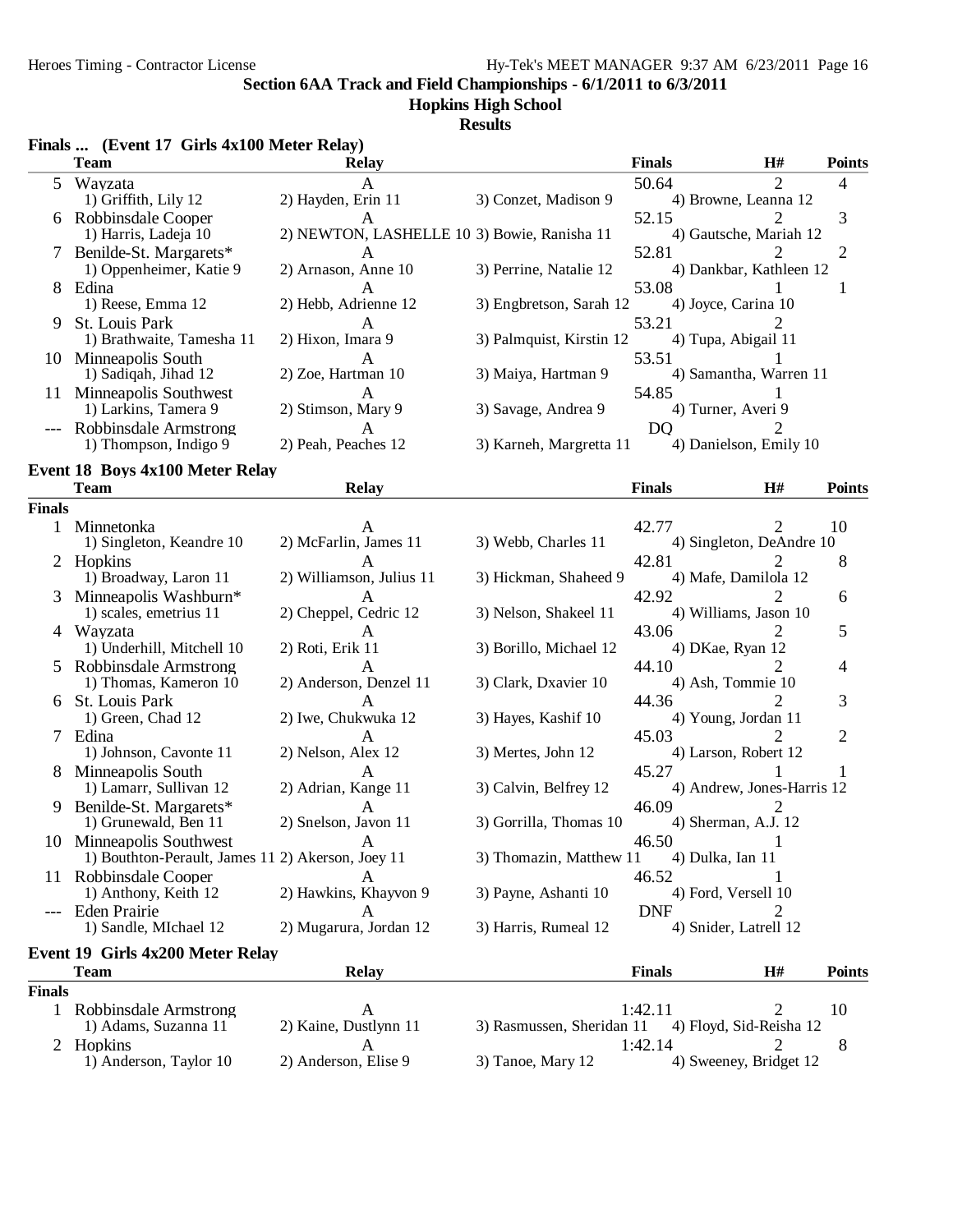# **Hopkins High School**

## **Results**

|               | <b>Team</b>                                 | <b>Relay</b>                 |                            | <b>Finals</b>  | H#                         | <b>Points</b>  |
|---------------|---------------------------------------------|------------------------------|----------------------------|----------------|----------------------------|----------------|
| 3             | Minnetonka                                  | A                            |                            | 1:45.55        | 2                          | 6              |
|               | 1) Orlowsky, Alexandra 9                    | 2) Starr, Olivia 11          | 3) Haakenstad, Anne 10     |                | 4) Byron, Elise 12         |                |
| 4             | Minneapolis Roosevelt                       | A                            |                            | 1:46.88        |                            | 5              |
|               | 1) Berry, Delyssa 10                        | 2) Rogers, Shapree           | 3) Finley, Glory 10        |                | 4) Williams, Gloria 11     |                |
| 5.            | Wayzata                                     | A                            |                            | 1:48.79        | 2                          | 4              |
|               | 1) Childs, Christina 10                     | 2) Behrns, Lauren 9          | 3) Brooks, Sarah 11        |                | 4) Bailey, Ali 12          |                |
|               | 6 St. Louis Park                            | A                            |                            | 1:49.19        | 2                          | 3              |
|               | 1) Sweeney, Katherine 10                    | 2) Tupa, Abigail 11          | 3) Brubaker, Lydia 11      |                | 4) Brathwaite, Tamesha 11  |                |
|               | 7 Robbinsdale Cooper                        | A                            |                            | 1:49.31        |                            | 2              |
|               | 1) NEWTON, LASHELLE 10 2) Harris, Ladeja 10 |                              | 3) Bowie, Ranisha 11       |                | 4) Baker, Alexa 12         |                |
| 8             | Eden Prairie                                |                              |                            | 1:50.30        |                            | 1              |
|               | 1) Steblay, Natalie 9                       | 2) Ditty, Jacqueline 12      | 3) Jeurissen, Ashley 12    |                | 4) Kristo, Megan 11        |                |
| 9             | Minneapolis Washburn                        | A                            |                            | 1:51.67        |                            |                |
|               | 1) Crocker, Allison 10                      | 2) Smith, Bailey 11          | 3) Koboske, Corin 10       |                | 4) Whiting, Dakota 9       |                |
|               | 10 Minneapolis South                        | А                            |                            | 1:52.42        |                            |                |
|               | 1) Sadiqah, Jihad 12                        | 2) Zoe, Hartman 10           | 3) Erin, Wallin 11         |                | 4) Samantha, Warren 11     |                |
|               | 11 Minneapolis Southwest                    | A                            |                            | 1:53.48        |                            |                |
|               | 1) Reid, Emma 11                            | 2) Savage, Andrea 9          | 3) Larkins, Tamera 9       |                | 4) Saulsberry, Carolyn 11  |                |
|               | 12 Benilde-St. Margarets*                   |                              |                            | 1:54.16        |                            |                |
|               | 1) Oppenheimer, Katie 9                     | A<br>2) Arnason, Anne 10     | 3) Hayden, Claire 12       |                | 4) Dankbar, Kathleen 12    |                |
|               |                                             |                              |                            |                |                            |                |
| $---$         | Edina<br>1) White, Vera 9                   | A<br>2) Lawless-Egan, Emma 9 | 3) Good, Julia 11          | D <sub>Q</sub> | 2<br>4) Joyce, Carina 10   |                |
|               |                                             |                              |                            |                |                            |                |
|               | <b>Event 20 Boys 4x200 Meter Relay</b>      |                              |                            |                |                            |                |
|               | <b>Team</b>                                 | <b>Relay</b>                 |                            | <b>Finals</b>  | H#                         | <b>Points</b>  |
| <b>Finals</b> |                                             |                              |                            |                |                            |                |
|               | 1 Hopkins                                   |                              |                            | 1:28.50        |                            | 10             |
|               | 1) Oseko, Victor 12                         | 2) Williamson, Julius 11     | 3) McMorris, ShaDonte 11   |                | 4) Salargo, Austin 11      |                |
|               | Wayzata                                     | A                            |                            | 1:29.95        |                            | 8              |
|               | 1) DKae, Ryan 12                            | 2) Smith, Michael 9          | 3) Lebewitz, Sam 12        |                | 4) Borchardt, Jeffrey 10   |                |
|               | Eden Prairie                                | A                            |                            | 1:30.06        |                            | 6              |
|               | 1) Sandle, MIchael 12                       | 2) Fountain, Rashawn 11      | 3) Mugarura, Jordan 12     |                | 4) Snider, Latrell 12      |                |
|               | 4 Minnetonka                                | A                            |                            | 1:30.10        |                            | 5              |
|               | 1) Singleton, Keandre 10                    | 2) McFarlin, James 11        | 3) Webb, Charles 11        |                | 4) Singleton, DeAndre 10   |                |
|               | 5 Robbinsdale Armstrong                     | A                            |                            | 1:31.49        | 2                          | 4              |
|               | 1) Thomas, Kameron 10                       | 2) Watkins, Ryan 12          | 3) Anderson, Denzel 11     |                | 4) Queenan, Ryan 10        |                |
|               | 6 Minneapolis Southwest                     | A                            |                            | 1:33.17        | 2                          | 3              |
|               | 1) Dulka, Ian 11                            | 2) DeVaughn, Nathan 11       | 3) Pierce-Tyler, Rodney 12 |                | 4) Marshall, Shane 11      |                |
| 7             | Minneapolis South                           | A                            |                            | 1:33.65        | 2                          | $\overline{2}$ |
|               | 1) Lamarr, Sullivan 12                      | 2) Negawo, Ansha 10          | 3) Alec, Trelsted 11       |                | 4) Andrew, Jones-Harris 12 |                |
| 8             | Minneapolis Washburn*                       | А                            |                            | 1:33.75        |                            | 1              |
|               | 1) Whiting, amison 10                       | 2) Cheppel, Cedric 12        | 3) Nelson, Shakeel 11      |                | 4) scales, emetrius 11     |                |
| 9             | St. Louis Park                              |                              |                            | 1:36.69        |                            |                |
|               | 1) Brubaker, Nathan 12                      | А<br>2) Uzzell, Naris 9      | 3) Curry, Melvin 9         |                | 4) Stern, Aaron 11         |                |
|               |                                             |                              |                            |                |                            |                |
|               | 10 Benilde-St. Margarets*                   | A                            |                            | 1:37.67        | 4) Sutton, Joe 11          |                |
|               | 1) Snelson, Javon 11                        | 2) Ribich, Kyle 12           | 3) Gorrilla, Thomas 10     |                |                            |                |
|               | 11 Edina                                    | A                            |                            | 1:38.09        | 2                          |                |
|               | 1) Mertes, John 12                          | 2) Larson, Robert 12         | 3) Schellhorn, John 11     |                | 4) Potts, Keagan 11        |                |
|               | Robbinsdale Cooper<br>1) Adam, Hoyfal 12    | A<br>2) Anthony, Keith 12    | 3) Tolbert, Robertlee 9    | DQ             | 1<br>4) Brooks, Lee 10     |                |
|               |                                             |                              |                            |                |                            |                |

### **Finals ... (Event 19 Girls 4x200 Meter Relay)**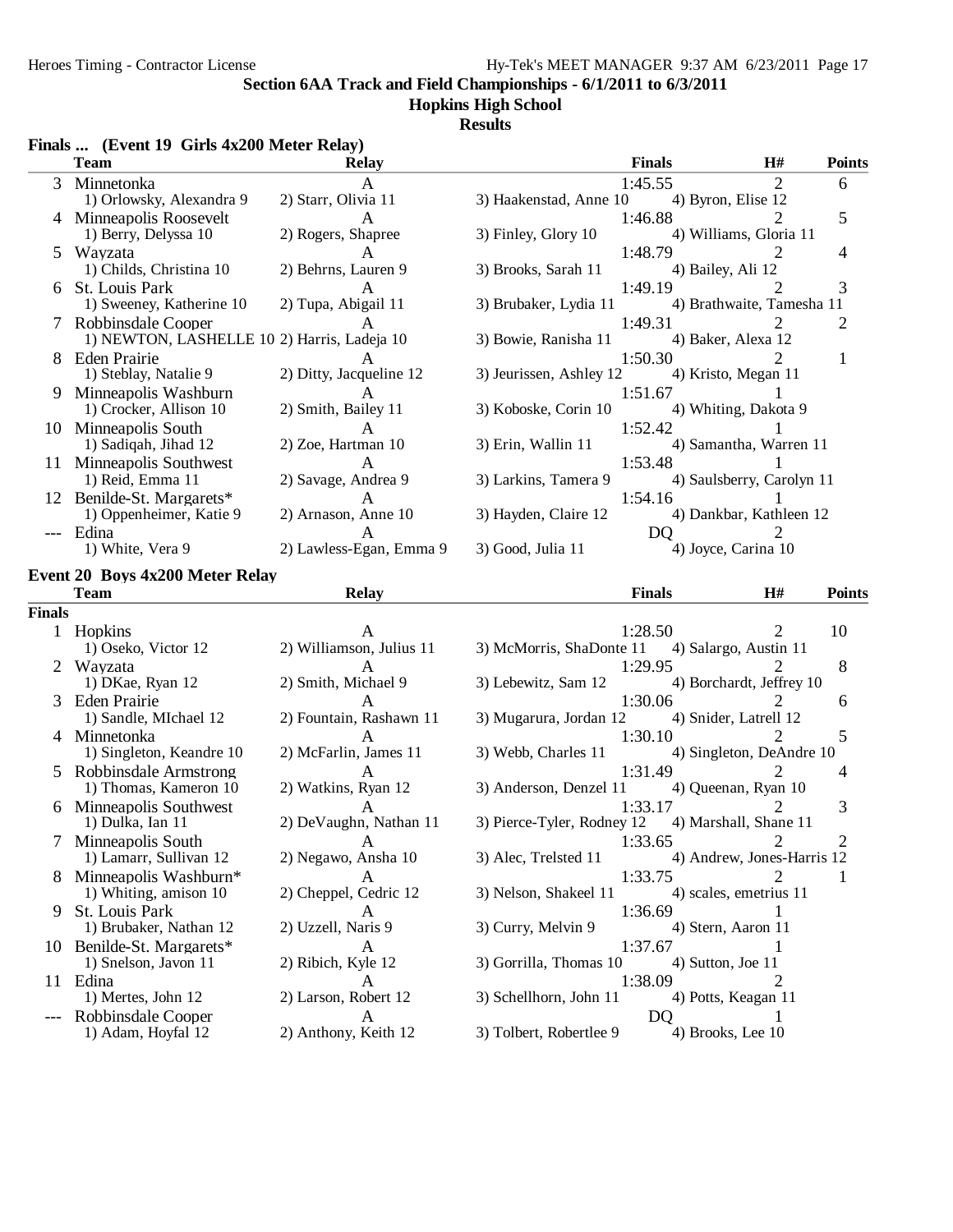#### **Hopkins High School**

**Results**

### **Event 21 Girls 4x400 Meter Relay**

|               | <b>Team</b>                                      | <b>Relay</b>                 |                            | <b>Finals</b>                     | H#                          | <b>Points</b>  |
|---------------|--------------------------------------------------|------------------------------|----------------------------|-----------------------------------|-----------------------------|----------------|
| <b>Finals</b> |                                                  |                              |                            |                                   |                             |                |
|               | 1 Hopkins<br>1) Witt, Mariah 11                  | 2) Rouse, Stephanie 12       | 3) Cich, Anna 11           | 3:56.35                           | 2<br>4) Sweeney, Bridget 12 | 10             |
| 2             | Minnetonka<br>1) Byron, Elise 12                 | 2) Haakenstad, Anne 10       | 3) Carruth, Maggie 9       | 3:57.45<br>4) Endy, Elizabeth 9   |                             | 8              |
| 3             | Wayzata<br>1) Browne, Leanna 12                  | A<br>2) Pralle, Dana 12      | 3) Jensen, Sarah 12        | 4:03.71<br>4) Hermann, Jessie 10  |                             | 6              |
|               | 4 Eden Prairie<br>1) Steblay, Maria 11           | A<br>2) Rudin, Alexandra 12  | 3) Platner, Megan 12       | 4:07.18<br>4) Platt, Brittany 10  |                             | 5              |
| 5.            | St. Louis Park<br>1) Sweeney, Katherine 10       | A<br>2) Olson, Mara 12       | 3) Brubaker, Lydia 11      | 4:10.55                           | 4) Brathwaite, Tamesha 11   | 4              |
|               | 6 Robbinsdale Armstrong<br>1) Kaine, Dustlynn 11 | A<br>2) Cabak, Melissa 11    | 3) Rasmussen, Sheridan 11  | 4:11.34<br>4) Adams, Suzanna 11   |                             | 3              |
|               | Minneapolis Washburn<br>1) Stuart, Sidney 8      | A<br>2) Carter, Deja 10      | 3) Croce, Elliane 9        | 4:13.13<br>4) Crocker, Allison 10 | 2                           | $\overline{2}$ |
|               | 8 Edina<br>1) Biewen, Kathryn 11                 | A<br>2) Kuhs, Molly 10       | 3) Loeffelholz, Bridget 9  | 4:16.61<br>4) Rozman, Ellyn 9     |                             | 1              |
| 9             | Minneapolis Southwest<br>1) Pashibin, Tatyana 11 | 2) Reid, Emma 11             | 3) Green, Emily 9          | 4:19.46                           | 4) Saulsberry, Marolyn 11   |                |
|               | 10 Benilde-St. Margarets*<br>1) Arnason, Anne 10 | A<br>2) Jerabek, Haley 10    | 3) Hoffman, Aly 11         | 4:20.43                           | 4) Muscala, Lauren 12       |                |
|               | 11 Robbinsdale Cooper<br>1) Bohler, Laurie 9     | A<br>2) Daniel, Shakalia 12  | 3) Momanyi, Beulah 11      | 4:25.04<br>4) Evans, Ellie 10     |                             |                |
|               | 12 Minneapolis South<br>1) Sylvia, Eisenbeis 9   | A<br>2) Kate, Cuthburt 10    | 3) Schutz, Clare 10        | 4:35.08<br>4) Casey, Johnson 11   |                             |                |
|               | Event 22 Boys 4x400 Meter Relay                  |                              |                            |                                   |                             |                |
|               | <b>Team</b>                                      | <b>Relay</b>                 |                            | <b>Finals</b>                     | H#                          | <b>Points</b>  |
| <b>Finals</b> |                                                  |                              |                            |                                   |                             |                |
| 1             | Wayzata                                          | A                            |                            | 3:17.98                           | $\mathfrak{D}$              | 10             |
|               | 1) Smith, Michael 9                              | 2) Jarvey, Brian 11          | 3) Lebewitz, Sam 12        | 4) Moline, Adam 12                |                             |                |
|               | 2 Hopkins                                        | A                            |                            | 3:22.73                           |                             | 8              |
|               | 1) Swanson, MIchael 12                           | 2) McMorris, ShaDonte 11     | 3) Benton, Connor 12       | 4) Salargo, Austin 11             |                             |                |
| 3             | Minnetonka                                       | A                            |                            | 3:25.52                           | $\mathcal{D}_{\cdot}$       | 6              |
|               | 1) Bader, Justin 10                              | 2) Cohen, Rashad 11          | 3) Roemhildt, Christian 11 | 4) Stoudt, Angus 11               |                             |                |
|               | 4 Eden Prairie                                   | A                            |                            | 3:27.64                           | 2                           | 5              |
|               | 1) Fountain, Rashawn 11                          | 2) Griffin, Matt 11          | 3) Platner, David 12       |                                   | 4) Mohamed, Mohamed 12      |                |
| 5.            | Robbinsdale Armstrong                            | A                            |                            | 3:30.53                           |                             | 4              |
|               | 1) Watkins, Ryan 12                              | 2) Queenan, Ryan 10          | 3) Bragagna, Andrea 12     |                                   | 4) Fischer, Mateusz 12      |                |
| 6             | Minneapolis South<br>1) Alec, Trelsted 11        | A<br>2) Marques, Jones 10    | 3) Andrew, Jones-Harris 12 | 3:32.53<br>4) Negawo, Ansha 10    | $\overline{2}$              | 3              |
| 7             | St. Louis Park<br>1) Reed, Dominic 11            | A<br>2) Shaughnessy, Nick 10 | 3) Iwe, Chukwuka 12        | 3:36.81<br>4) Young, Jordan 11    |                             | $\overline{c}$ |
|               | 8 Edina<br>1) Lagorio, John 11                   | А<br>2) McKlveen, Edward 12  | 3) Schellhorn, John 11     | 3:39.61<br>4) Nur, Ahmed 12       | 2                           | 1              |
| 9             | Minneapolis Southwest                            | A                            |                            | 3:39.62                           | 2                           |                |
|               | 1) Manion, Ian 12                                | 2) DeVaughn, Nathan 11       | 3) Olson, Nathan 11        | 4) Hesse, Anton 12                |                             |                |
|               | 10 Benilde-St. Margarets*                        | A                            |                            | 3:42.05                           | 1                           |                |
|               | 1) Hendrickson, Anders 12                        | 2) Ribich, Kyle 12           | 3) Philbin, Ryan 11        | 4) Ingbar, Sam 11                 |                             |                |
| 11.           | Robbinsdale Cooper                               | A                            |                            | 3:45.53                           |                             |                |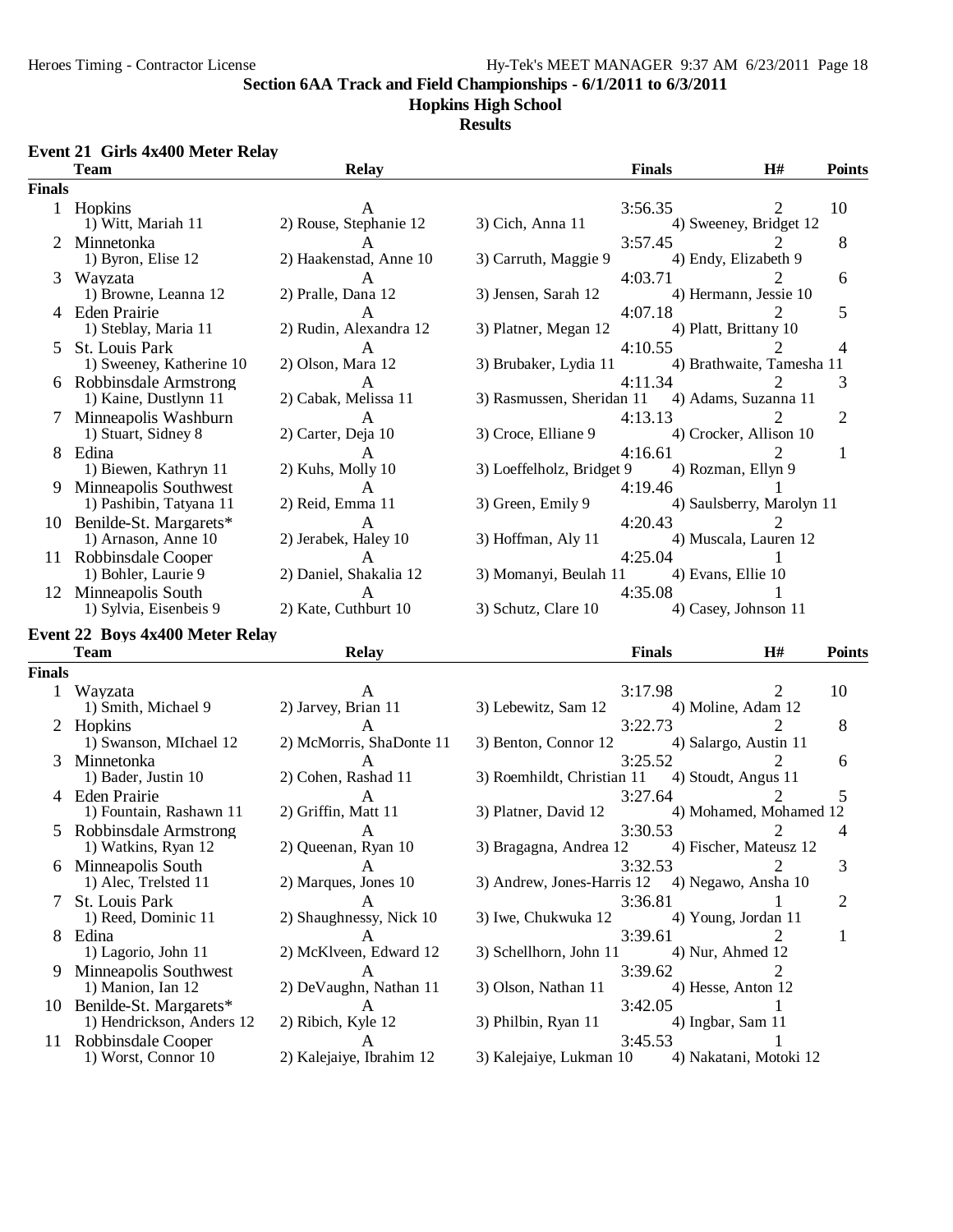#### **Hopkins High School**

#### **Results**

#### **Event 23 Girls 4x800 Meter Relay**

|               | <b>Team</b>                                    | <b>Relay</b>                | <b>Finals</b>                                            | <b>Points</b>  |
|---------------|------------------------------------------------|-----------------------------|----------------------------------------------------------|----------------|
| <b>Finals</b> |                                                |                             |                                                          |                |
|               | 1 Hopkins                                      |                             | 9:25.23                                                  | 10             |
|               | 1) Rouse, Stephanie 12                         | 2) Klecker, Mary 11         | 3) Goeman, Kayla 12<br>4) Borowsky, Hannah 12            |                |
|               | <b>Eden Prairie</b>                            | A                           | 9:28.74                                                  | 8              |
|               | 1) Platt, Brittany 10                          | 2) Stewart, Eryn 9          | 3) Platner, Megan 12<br>4) Lawton, Laura 12              |                |
| 3             | Minnetonka                                     | A                           | 9:48.34                                                  | 6              |
|               | 1) Meiusi, Kati 12                             | 2) Greiner, Megan 9         | 3) Endy, Elizabeth 9<br>4) Carruth, Maggie 9             |                |
|               | 4 Wayzata                                      | А                           | 10:10.33                                                 | 5              |
|               | 1) Johnson, Summer 10                          | 2) Sharp, Brittany 11       | 3) Rahja, Bethany 12<br>4) Konrad, Krista 12             |                |
|               | Robbinsdale Cooper<br>1) Evans, Ellie 10       | A<br>2) Krause, Kyla 11     | 10:24.51<br>3) Momanyi, Beulah 11<br>4) Bohler, Laurie 9 | 4              |
|               | 6 Edina                                        | A                           | 10:29.33                                                 | 3              |
|               | 1) Johnson, Renee 11                           | 2) Connors, Micaela 11      | 3) Kohn, Stephanie 11<br>4) Shorley, Libby 11            |                |
|               | Robbinsdale Armstrong                          | A                           | 10:41.01                                                 | $\overline{2}$ |
|               | 1) Nachbor, Anna 9                             | 2) Gross, Cathleen 11       | 4) DeSalvo, Veronica 11<br>3) Verbeten, Madelyn 11       |                |
|               | Benilde-St. Margarets*                         | A                           | 10:43.52                                                 | 1              |
|               | 1) Conry, Maggie 8                             | 2) Valde, Karen 11          | 4) Muscala, Lauren 12<br>3) Hoffman, Aly 11              |                |
| 9             | St. Louis Park                                 | A                           | 10:52.44                                                 |                |
|               | 1) Ingram, Audrey 10                           | 2) Tatarek, Kelsey 9        | 3) Ostrom, Kathryn 10<br>4) Hayenga, Shelbi 10           |                |
|               | 10 Minneapolis Southwest                       | A                           | 10:59.07                                                 |                |
|               | 1) Maloney, Kara 11                            | 2) Counihan, Abby 9         | 3) Counihan, Ella 9<br>4) Haukkala, Rachel 12            |                |
| 11.           | Minneapolis South                              | A                           | 11:22.46                                                 |                |
|               | 1) Casey, Johnson 11                           | 2) Sylvia, Eisenbeis 9      | 3) Laura, Turner 9<br>4) Etta, Harkness-Bartholdi 9      |                |
|               | Event 24 Boys 4x800 Meter Relay                |                             |                                                          |                |
|               | <b>Team</b>                                    | <b>Relay</b>                | <b>Finals</b>                                            | <b>Points</b>  |
| <b>Finals</b> |                                                |                             |                                                          |                |
| 1             | Wavzata                                        |                             | 8:01.06                                                  | 10             |
|               | 1) Peterson, Derek 10                          | 2) Heintzeman, Nathan 12    | 3) Jarvey, Brian 11<br>4) Moline, Adam 12                |                |
| 2             | Hopkins                                        | A                           | 8:04.11                                                  | 8              |
|               | 1) Benton, Connor 12                           | 2) Heegaard, Thomas 10      | 3) Rossow, Kyle 12<br>4) Jacobwith, Samuel 11            |                |
| 3             | Minnetonka                                     | A                           | 8:18.50                                                  | 6              |
|               | 1) Speca, Marcus 11                            | 2) Evans, Jay 11            | 3) Nemitz, Aaron 10<br>4) Goldberg, Zach 11              |                |
|               | 4 Edina                                        | A                           | 8:19.23                                                  | 5              |
|               | 1) Stoltz, Elliot 11                           | 2) Inde, Aldis 12           | 3) Fogg, David 11<br>4) Leese, Sam 12                    |                |
|               | Eden Prairie                                   | A                           | 8:25.64                                                  | 4              |
|               | 1) Shillock, Roy 12                            | 2) Bartnik, Aaron 12        | 3) Lawton, Cal 9<br>4) Platner, David 12                 |                |
| 6             | St. Louis Park                                 | А                           | 8:44.52                                                  | 3              |
|               | 1) Shaughnessy, Nick 10                        | 2) Reed, Dominic 11         | 3) Cork, Michael 11<br>4) Sokolowski, Nicholas 9         |                |
| 7             | Minneapolis Southwest<br>1) Stimson, Ronnie 11 | A<br>2) Metzdorff, Peter 11 | 9:03.13<br>3) Rokke, David 11<br>4) Rorke, McCauley 11   | $\overline{2}$ |
|               | Robbinsdale Cooper                             |                             |                                                          |                |
| 8             | 1) Knudson, Thomas 12                          | A<br>2) Pierson, Zachary 11 | 9:07.15<br>4) Worst, Connor 10<br>3) Sallen, Nicholas 10 | 1              |
| 9             | Robbinsdale Armstrong                          | A                           | 9:08.84                                                  |                |
|               | 1) Comer, Nathan 9                             | 2) Bies, Joseph 12          | 3) Berg, Aaron 11<br>4) Thayer, Joel 10                  |                |
|               | 10 Minneapolis South                           | Α                           | 9:10.90                                                  |                |
|               | 1) Andres, Alvarez 10                          | 2) Amin, Amin 11            | 3) Chace, Russell 12<br>4) Conor, Garrity 10             |                |
| 11.           | Benilde-St. Margarets*                         | A                           | 9:16.55                                                  |                |
|               | 1) Philbin, Ryan 11                            | 2) Biwer, Jay 9             | 3) Egger, Thomas 12<br>4) Ingbar, Sam 11                 |                |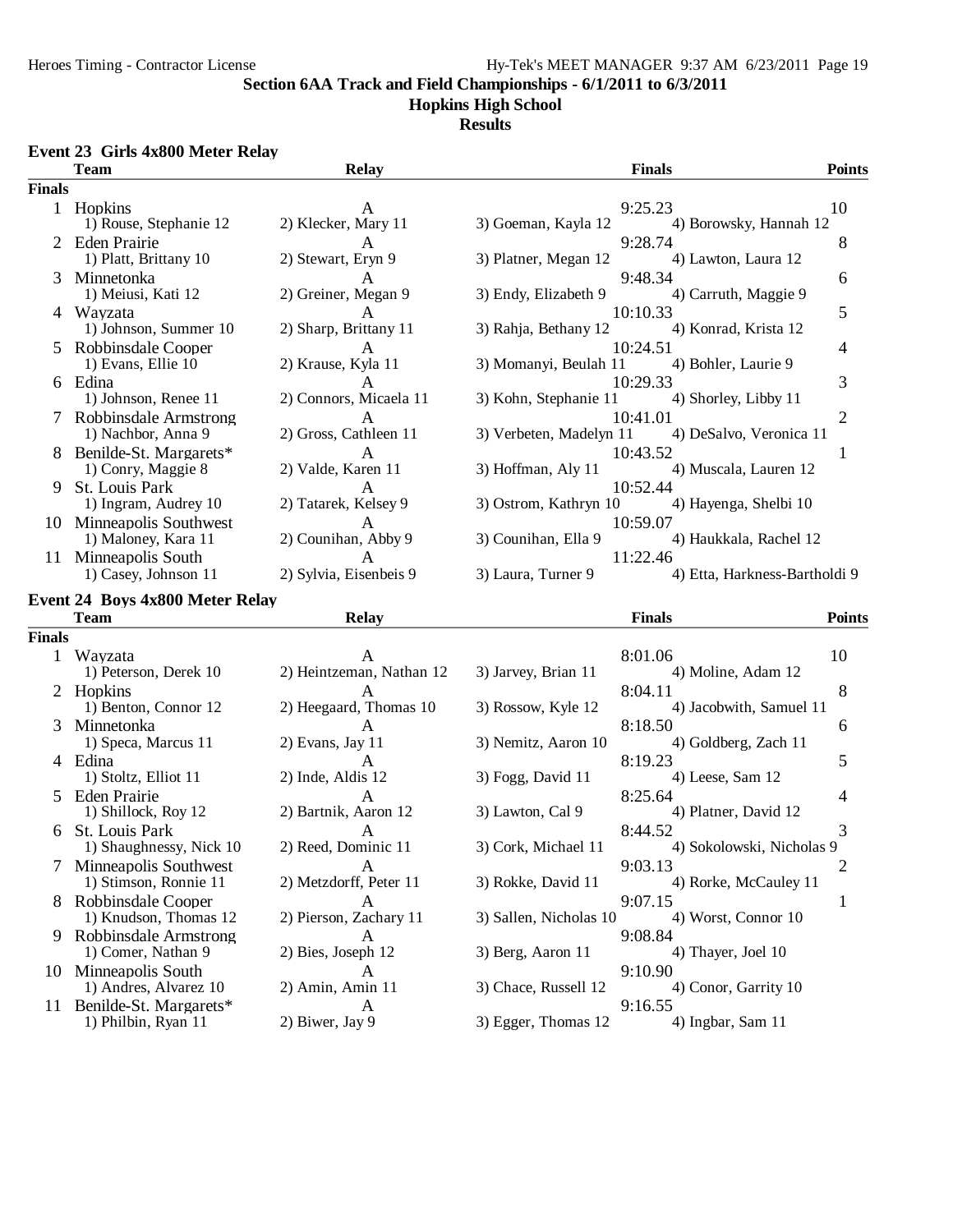## **Hopkins High School**

**Results**

## **Event 25 Girls High Jump**

|                | <b>Name</b>                    | Yr | <b>School</b>             | <b>Finals</b> | <b>Points</b>                              |
|----------------|--------------------------------|----|---------------------------|---------------|--------------------------------------------|
| <b>Finals</b>  |                                |    |                           |               |                                            |
| 1              | Pashibin, Tatyana              |    | 11 Minneapolis Southwest  | 5-08.00       | 10                                         |
| $\overline{2}$ | Good, Julia                    |    | 11 Edina                  | $5 - 00.00$   | 7                                          |
| 3              | Danielle, Schultz              |    | 12 Eden Prairie           | $5 - 00.00$   | 7                                          |
| 4              | Kersten, Samantha              |    | 10 Minneapolis Washburn   | $5 - 00.00$   | $\frac{5}{4}$                              |
| 5              | Dunford, Kathleen              |    | 12 Eden Prairie           | 5-00.00       |                                            |
| 6              | Lee, Jazmyn                    |    | 11 Robbinsdale Cooper     | $4 - 10.00$   | .75                                        |
| 6              | Snyder, Kasey                  |    | 9 Wayzata                 | $4 - 10.00$   | .75                                        |
| 6              | Biewen, Kathryn                |    | 11 Edina                  | $4 - 10.00$   | .75                                        |
| 6              | Lee, Ashli                     |    | 11 Robbinsdale Cooper     | $4 - 10.00$   | .75                                        |
| 6              | Turner, Averi                  |    | 9 Minneapolis Southwest   | $4 - 10.00$   | .75                                        |
| 6              | Innes, Lauren                  |    | 10 Minneapolis Washburn   | $4 - 10.00$   | .75                                        |
| 6              | Johnson, Anna                  |    | 12 Hopkins                | $4 - 10.00$   | .75                                        |
| 6              | Jensen, Piper                  |    | 9 Minnetonka              | $4 - 10.00$   | .75                                        |
| 9              | Stimson, Mary                  |    | 9 Minneapolis Southwest   | $4 - 10.00$   |                                            |
| 9              | Brown, Hannah                  |    | 11 St. Louis Park         | $4 - 10.00$   |                                            |
| 16             | Wingert, Alexis                |    | 9 Eden Prairie            | 4-08.00       |                                            |
| 16             | Dick, Micaela                  |    | 9 Minnetonka              | 4-08.00       |                                            |
| 16             | Conradi, Sabelle               |    | 10 Hopkins                | 4-08.00       |                                            |
| 16             | McNeil, Madeline               |    | 10 Benilde-St. Margarets* | 4-08.00       |                                            |
| 16             | Reisner, Hannah                |    | 11 Robbinsdale Armstrong  | 4-08.00       |                                            |
| 16             | Olson, Samantha                |    | 12 St. Louis Park         | 4-08.00       |                                            |
| 16             | Naumchik, Brianna              |    | 11 Minnetonka             | 4-08.00       |                                            |
| 23             | Gautsche, Mariah               |    | 12 Robbinsdale Cooper     | 4-06.00       |                                            |
| 23             | Gove, Sarah                    |    | 11 Wayzata                | $4 - 06.00$   |                                            |
| 23             | Anna, Landskroener             |    | 11 Minneapolis South      | 4-06.00       |                                            |
| 23             | Hennen, Grace                  |    | 9 Wayzata                 | $4 - 06.00$   |                                            |
| ---            | Erin, Wallin                   |    | 11 Minneapolis South      | <b>NH</b>     |                                            |
| ---            | Lucy, Hennen                   |    | 11 Minneapolis South      | <b>NH</b>     |                                            |
| $---$          | Michels, Maria                 |    | 10 Benilde-St. Margarets* | <b>NH</b>     |                                            |
|                | Thompson, Indigo               |    | 9 Robbinsdale Armstrong   | <b>NH</b>     |                                            |
|                | Henriksen, Helena              |    | 12 Robbinsdale Armstrong  | <b>NH</b>     |                                            |
| $---$          | Wisdorf, Jada                  |    | 11 St. Louis Park         | <b>NH</b>     |                                            |
| $---$          | Meuwissen, Kendall             |    | 11 Hopkins                | NH            |                                            |
|                |                                |    |                           |               |                                            |
|                | <b>Event 26 Boys High Jump</b> |    |                           | <b>Finals</b> | <b>Points</b>                              |
|                | <b>Name</b>                    | Yr | <b>School</b>             |               |                                            |
| <b>Finals</b>  |                                |    |                           |               |                                            |
|                | Welshons, Nick                 |    | 12 Wayzata                | $6 - 05.00$   | 10                                         |
| 2              | Yedoni, Trevor                 |    | 12 Benilde-St. Margarets* | 6-05.00       | 8                                          |
| 3              | Crum, Jamie                    |    | 11 Minnetonka             | 6-05.00       | 6                                          |
| $\overline{4}$ | Snider, Latrell                |    | 12 Eden Prairie           | 6-03.00       | 5                                          |
| 5              | Oats, Denzell                  |    | 10 St. Louis Park         | $6 - 01.00$   |                                            |
| 6              | Clark, Johnie                  |    | 12 Minneapolis Washburn*  | 5-11.00       | $\begin{array}{c} 4 \\ 3 \\ 2 \end{array}$ |
|                | Niemira, ane                   |    | 11 Eden Prairie           | $5-11.00$     |                                            |
| 8              | Williamson, Julius             |    | 11 Hopkins                | 5-11.00       | .33                                        |
| 8              | Brown, Aubraheeim              |    | 12 Eden Prairie           | $5-11.00$     | .33                                        |
| 8              | Sibomana, Ulysses              |    | 11 Wayzata                | $5-11.00$     | .33                                        |
| 11             | Brooks, Pilgrim                |    | 10 Robbinsdale Cooper     | 5-11.00       |                                            |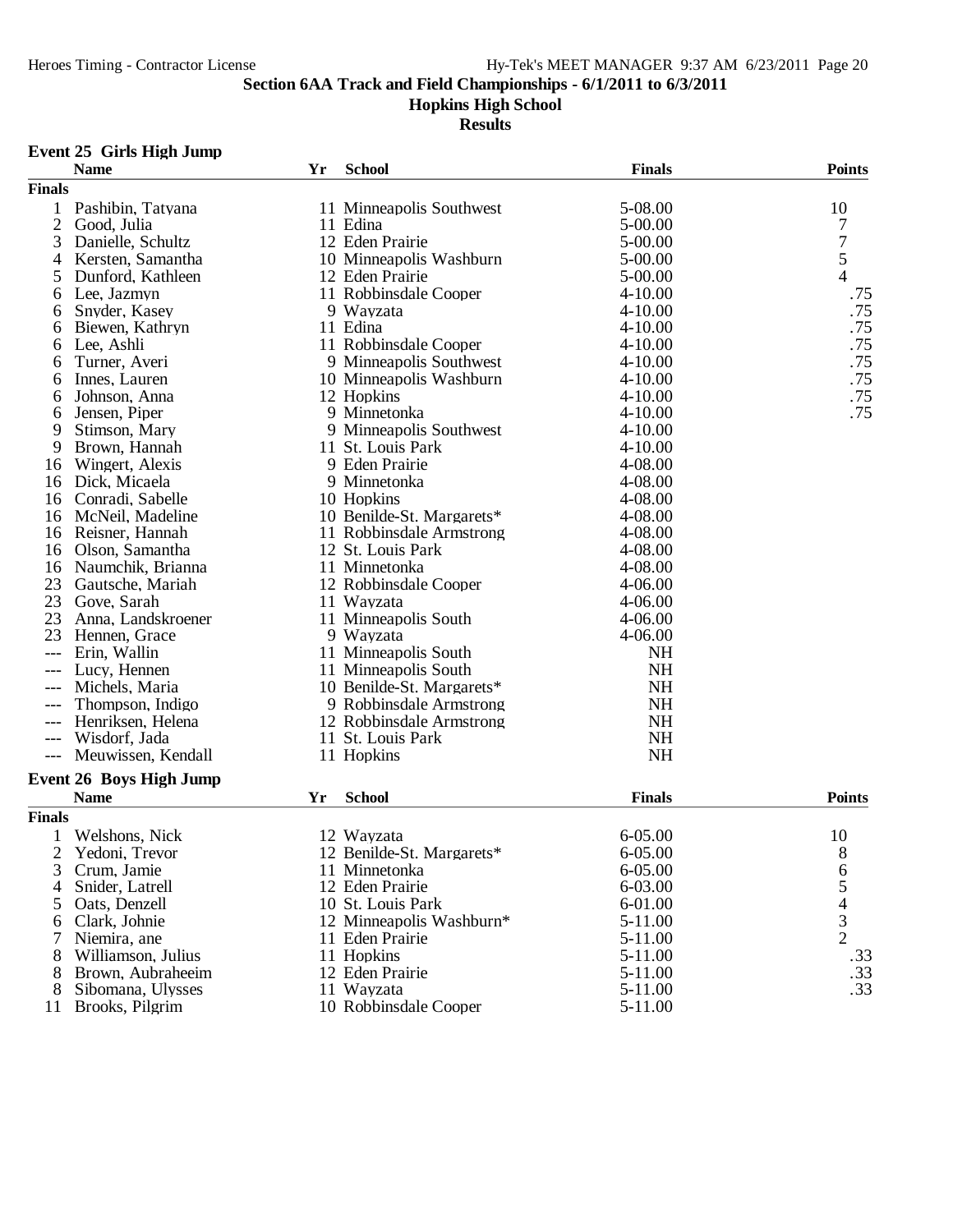4 Spencer, Alexander

#### **Section 6AA Track and Field Championships - 6/1/2011 to 6/3/2011**

### **Hopkins High School**

|                | Finals  (Event 26 Boys High Jump) |    |                           |               |                                            |
|----------------|-----------------------------------|----|---------------------------|---------------|--------------------------------------------|
|                | <b>Name</b>                       | Yr | <b>School</b>             | <b>Finals</b> | <b>Points</b>                              |
| 12             | Meath, Ryan                       |    | 12 Robbinsdale Armstrong  | 5-09.00       |                                            |
|                | 12 Bjornes, Connor                |    | 11 Edina                  | 5-09.00       |                                            |
| 12             | Kevin, Sullivan                   |    | 11 Minneapolis South      | 5-09.00       |                                            |
| 15             | Lagorio, John                     |    | 11 Edina                  | 5-07.00       |                                            |
| 15             | Shepherd, Quinn                   |    | 10 Minnetonka             | 5-07.00       |                                            |
| 15             | Snelson, Javon                    |    | 11 Benilde-St. Margarets* | 5-07.00       |                                            |
|                | Balke, Thomas                     |    | 11 Edina                  | <b>NH</b>     |                                            |
| $---$          | Daniels, Marc                     |    | 9 Minneapolis Southwest   | NH            |                                            |
|                | Chace, Russell                    |    | 12 Minneapolis South      | <b>NH</b>     |                                            |
| $---$          | Isaiah, Reff                      |    | 10 Minneapolis South      | <b>NH</b>     |                                            |
| $---$          | Biyogo, Bornface                  |    | 11 Robbinsdale Armstrong  | <b>NH</b>     |                                            |
|                | Macklem, Nicholas                 |    | 11 Robbinsdale Armstrong  | <b>NH</b>     |                                            |
|                | Gregerson, Sam                    |    | 10 Minnetonka             | <b>NH</b>     |                                            |
| $---$          | Anderson, Shawn                   |    | 11 Minneapolis Southwest  | <b>NH</b>     |                                            |
|                |                                   |    |                           |               |                                            |
|                | <b>Event 27 Girls Pole Vault</b>  |    |                           |               |                                            |
|                | <b>Name</b>                       | Yr | <b>School</b>             | <b>Finals</b> | <b>Points</b>                              |
| <b>Finals</b>  |                                   |    |                           |               |                                            |
| 1              | Benke, Anna                       |    | 11 Minnetonka             | 10-01.00      | 10                                         |
| $\overline{2}$ | Guimont, Emily                    |    | 11 Edina                  | $9 - 10.00$   | 7                                          |
| 3              | Narr, Macy                        |    | 9 Minnetonka              | $9-10.00$     | 7                                          |
| 4              | Lucy, Hennen                      |    | 11 Minneapolis South      | 9-07.00       |                                            |
| 5              | Bredemus, Therese                 |    | 12 Hopkins                | 9-01.00       | $\begin{array}{c} 5 \\ 4 \\ 3 \end{array}$ |
| 6              | Dupay, Jane                       |    | 12 Hopkins                | 9-01.00       |                                            |
| 7              | Carlson, Athena                   |    | 12 St. Louis Park         | 9-01.00       | $\overline{2}$                             |
| 8              | Hebb, Adrienne                    |    | 12 Edina                  | 8-07.00       | .50                                        |
| 8              | Smith, Kendra                     |    | 11 Robbinsdale Armstrong  | 8-07.00       | .50                                        |
| 10             | Perrine, Natalie                  |    | 12 Benilde-St. Margarets* | 8-07.00       |                                            |
| 12             | Rommel, Abigail L                 |    | 11 Eden Prairie           | 8-07.00       |                                            |
| 13             | Delaney, Emily                    |    | 10 Robbinsdale Armstrong  | 8-07.00       |                                            |
| 14             | Bach, Anika                       |    | 9 Hopkins                 | 8-01.00       |                                            |
| 14             | Hesby, Sally                      |    | 11 Wayzata                | 8-01.00       |                                            |
| 14             | Hels, Stacey                      |    | 12 Wayzata                | 8-01.00       |                                            |
| 14             | Byron, Elise                      |    | 12 Minnetonka             | 8-01.00       |                                            |
| 17             | Stolz, Katherine                  |    | 10 Eden Prairie           | 7-07.00       |                                            |
| 17             | Evans, Ellie                      |    | 10 Robbinsdale Cooper     | 7-07.00       |                                            |
| 17             | Knight, Mykena                    |    | 11 Eden Prairie           | 7-07.00       |                                            |
| 17             | Lai, Amanda                       |    | 12 Wayzata                | 7-07.00       |                                            |
|                | Maeve, Whalen                     |    | 10 Minneapolis South      | <b>NH</b>     |                                            |
|                | Anna, Landskroener                |    | 11 Minneapolis South      | NH            |                                            |
|                | Goldman, Elsa                     |    | 12 Edina                  | NH            |                                            |
|                | Cummings-Krueger, Emma            |    | 11 Minneapolis Southwest  | NH            |                                            |
|                |                                   |    |                           |               |                                            |
|                | <b>Event 28 Boys Pole Vault</b>   |    |                           |               |                                            |
|                | <b>Name</b>                       | Yr | <b>School</b>             | <b>Finals</b> | <b>Points</b>                              |
| <b>Finals</b>  |                                   |    |                           |               |                                            |
|                | 1 Elyea-Wheeler, Brian            |    | 11 Eden Prairie           | 12-05.00      | 10                                         |
|                | 2 Grover, Christopher             |    | 11 Minnetonka             | 12-05.00      | 8                                          |
| 3              | Potts, Keagan                     |    | 11 Edina                  | 12-02.00      | 6                                          |
|                | 4 Spencer, Alexander              |    | 11 Wayzata                | 12-02.00      | 5                                          |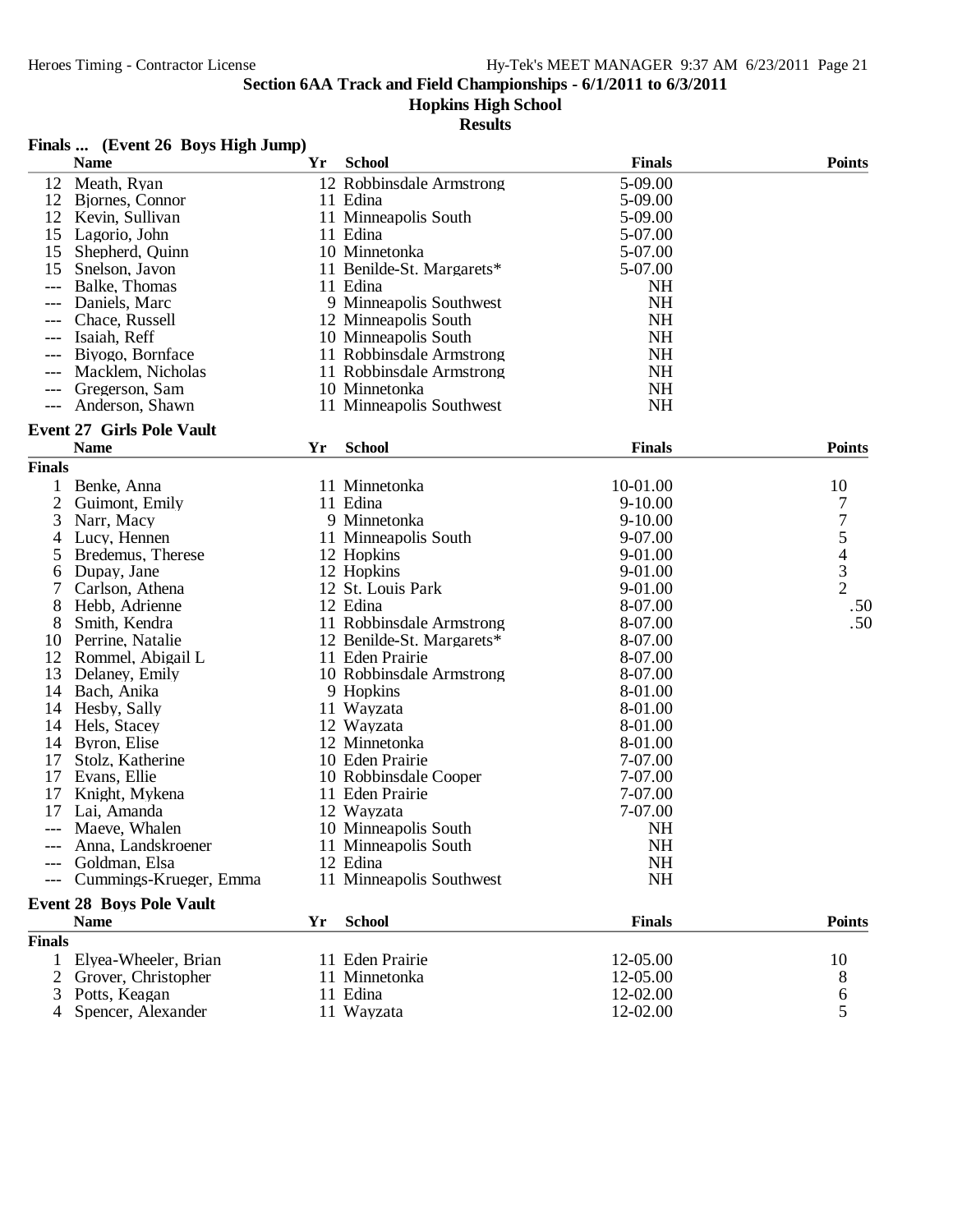## **Hopkins High School**

#### **Results**

#### **Finals ... (Event 28 Boys Pole Vault)**

|                     | <b>Name</b>                     | Yr | <b>School</b>             | <b>Finals</b>          |        | <b>Points</b> |
|---------------------|---------------------------------|----|---------------------------|------------------------|--------|---------------|
| 5                   | Hensley, Austin                 |    | 11 Minnetonka             | 11-08.00               |        | 4             |
| 6                   | Whitney, Jordan                 |    | 12 Robbinsdale Armstrong  | 11-02.00               |        | 3             |
| 7                   | Dorn, Matt                      |    | 11 Wayzata                | 11-02.00               |        | 1.50          |
| 7                   | Matthew, Swalm                  |    | 11 Minneapolis South      | 11-02.00               |        | 1.50          |
| 9                   | Pierson, Zachary                |    | 11 Robbinsdale Cooper     | 10-08.00               |        |               |
| 9                   | Kelly, Matthew                  |    | 10 Robbinsdale Cooper     | 10-08.00               |        |               |
| 9                   | Mitchell, Erickson              |    | 12 Minneapolis South      | 10-08.00               |        |               |
|                     | Walfoort, Shane                 |    | 10 Edina                  | <b>NH</b>              |        |               |
| $---$               | Brubaker, Nathan                |    | 12 St. Louis Park         | <b>NH</b>              |        |               |
|                     | Schmiel, Jonathon               |    | 10 Edina                  | <b>NH</b>              |        |               |
| ---                 | Munshower, Kyle                 |    | 9 Minneapolis Southwest   | <b>NH</b>              |        |               |
| $---$               | Hidani, Eddie                   |    | 10 Wayzata                | <b>NH</b>              |        |               |
|                     | Manion, Ian                     |    | 12 Minneapolis Southwest  | <b>NH</b>              |        |               |
|                     | Chace, Russell                  |    | 12 Minneapolis South      | <b>NH</b>              |        |               |
|                     | Ose, Tim                        |    | 10 Eden Prairie           | <b>NH</b>              |        |               |
|                     | Macklem, Nicholas               |    | 11 Robbinsdale Armstrong  | <b>NH</b><br><b>NH</b> |        |               |
| $\qquad \qquad - -$ | Narum, John                     |    | 11 Hopkins                |                        |        |               |
|                     | <b>Event 29 Girls Long Jump</b> |    |                           |                        |        |               |
|                     | <b>Name</b>                     | Yr | <b>School</b>             | <b>Finals</b>          | Wind   | <b>Points</b> |
| <b>Finals</b>       |                                 |    |                           |                        |        |               |
| 1                   | Biewen, Kathryn                 |    | 11 Edina                  | 17-04.00               | $+0.0$ | 10            |
| $\overline{2}$      | Benke, Anna                     |    | 11 Minnetonka             | 17-02.75               | $+0.0$ | 8             |
| 3                   | Wiemer, Julia                   |    | 12 Hopkins                | 16-08.25               | $+0.0$ | 6             |
| 4                   | Terp, Gabriella                 |    | 10 Eden Prairie           | 16-05.50               | 0.5    | 5             |
| 5                   | Browne, Leanna                  |    | 12 Wayzata                | 16-00.50               | $+0.0$ | 4             |
| 6                   | Guimont, Emily                  |    | 11 Edina                  | 15-10.50               | 0.2    | 2.50          |
| 6                   | Halvorsen, Mariah               |    | 9 Wayzata                 | 15-10.50               | 0.1    | 2.50          |
| 8                   | Floyd, Sid-Reisha               |    | 12 Robbinsdale Armstrong  | 15-10.00               | 0.9    | 1             |
| 9                   | Whiting, Dakota                 |    | 9 Minneapolis Washburn    | 15-09.75               | $-1.3$ |               |
| 10                  | Antony, Kayle                   |    | 11 Wayzata                | 15-08.75               | 0.3    |               |
| 11                  | Greenfield, Jill                |    | 12 Hopkins                | 15-07.50               | 1.0    |               |
| 12                  | Pettis, Brianna                 |    | 10 Minneapolis Edison     | 15-03.75               | 0.6    |               |
| 13                  | Anderson, Samantha              |    | 12 Hopkins                | 14-10.25               | 0.5    |               |
| 14                  | Joyce, Carina                   |    | 10 Edina                  | 14-09.75               | 0.1    |               |
| 15                  | Terp, Olivia M                  |    | 12 Eden Prairie           | 14-07.25               | $-0.3$ |               |
| 16                  | Arnason, Anne                   |    | 10 Benilde-St. Margarets* | 14-05.50               | 0.8    |               |
| 17                  | Peah, Peaches                   |    | 12 Robbinsdale Armstrong  | 14-05.00               | 0.3    |               |
| 18                  | OConnor, Jonna                  |    | 10 Minnetonka             | 14-04.75               | 0.3    |               |
| 19                  | Samantha, Warren                |    | 11 Minneapolis South      | 14-03.75               | 0.2    |               |
| 20                  | Brathwaite, Tamesha             |    | 11 St. Louis Park         | 14-02.00               | $+0.0$ |               |
| 21                  | Gorman, Jametta                 |    | 10 Minneapolis Southwest  | 14-01.75               | 0.6    |               |
| 22                  | Lee, Jazmyn                     |    | 11 Robbinsdale Cooper     | 14-00.75               | 0.3    |               |
| 23                  | Reisner, Hannah                 |    | 11 Robbinsdale Armstrong  | 14-00.25               | 1.2    |               |
| 24                  | Joe, Tammy                      | 9. | Eden Prairie              | 13-07.75               | 1.6    |               |
| 25                  | Savage, Andrea                  | 9  | Minneapolis Southwest     | 13-07.00               | 1.9    |               |
| 26                  | Sackrison, Caitlin              |    | 12 Minnetonka             | 13-06.75               | $-1.9$ |               |
| 27                  | Olson, Samantha                 |    | 12 St. Louis Park         | 13-06.00               | 2.2    |               |
| 28                  | Redd, Mary                      |    | 9 Robbinsdale Cooper      | 13-02.50               | $+0.0$ |               |
| 29                  | Zoe, Hartman                    |    | 10 Minneapolis South      | 13-01.50               | $-0.9$ |               |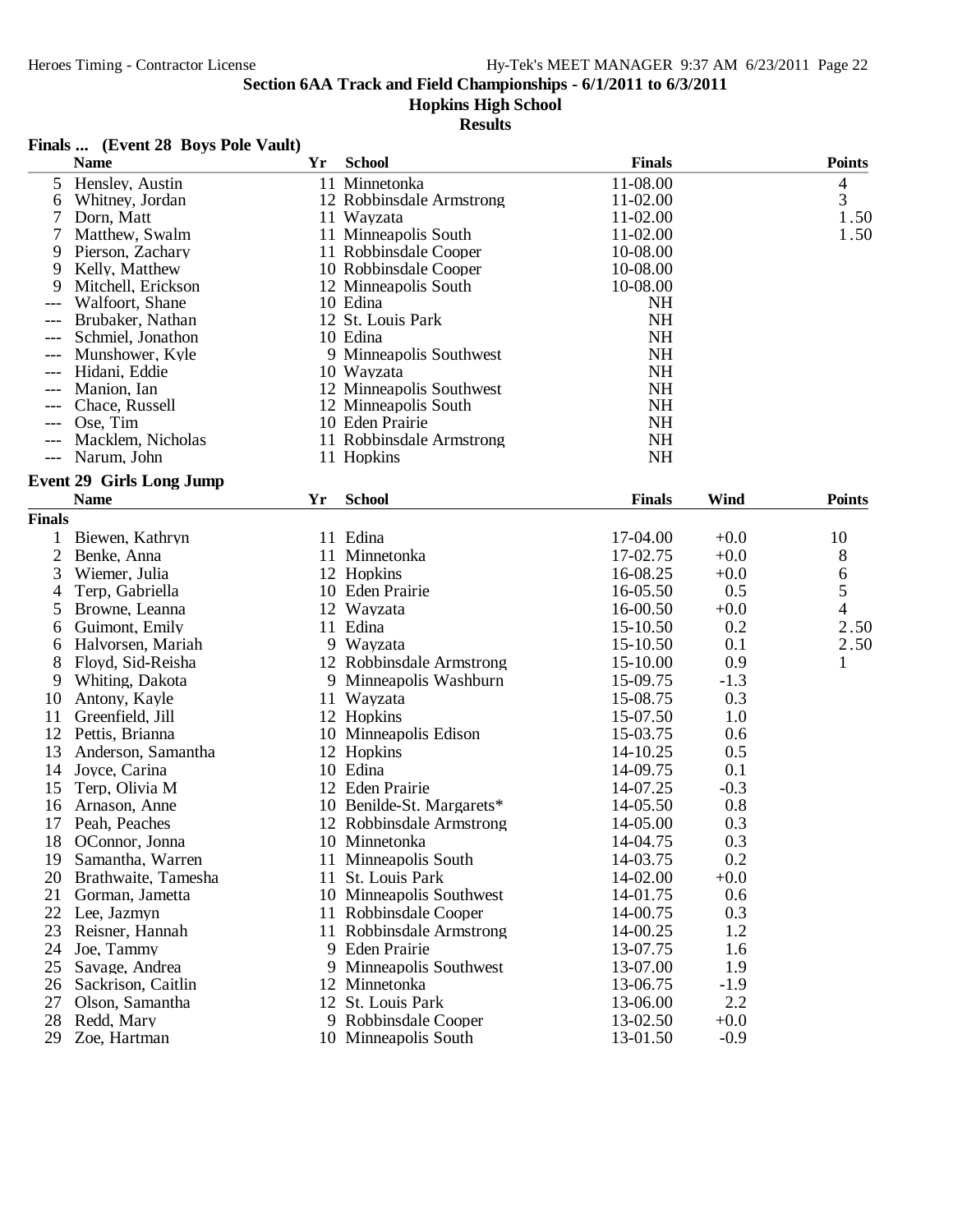**Hopkins High School**

|                | Finals  (Event 29 Girls Long Jump) |    |                              |               |        |               |
|----------------|------------------------------------|----|------------------------------|---------------|--------|---------------|
|                | <b>Name</b>                        | Yr | <b>School</b>                | <b>Finals</b> | Wind   | <b>Points</b> |
| 30             | Young, Kadejah                     |    | 11 Minneapolis Roosevelt     | 12-11.75      | $+0.0$ |               |
| 31             | Scott, Eleanor                     |    | 10 Benilde-St. Margarets*    | 12-10.25      | $+0.0$ |               |
| 32             | Anna, Landskroener                 |    | 11 Minneapolis South         | 12-08.50      | 0.1    |               |
| 33             | Sweeney, Katherine                 |    | 10 St. Louis Park            | 12-07.00      | 1.2    |               |
|                | 34 Reid, Emma                      |    | 11 Minneapolis Southwest     | 11-11.25      | 2.1    |               |
| 35             | Halbert, Joslin                    |    | 10 Robbinsdale Cooper        | 11-08.75      | $-2.8$ |               |
| ---            | Segura, Khadijah                   |    | 11 Minneapolis Washburn      | <b>DQ</b>     | 1.1    |               |
|                | <b>Event 30 Boys Long Jump</b>     |    |                              |               |        |               |
|                | <b>Name</b>                        | Yr | <b>School</b>                | <b>Finals</b> | Wind   | <b>Points</b> |
| <b>Finals</b>  |                                    |    |                              |               |        |               |
| 1              | Yedoni, Trevor                     |    | 12 Benilde-St. Margarets*    | 22-06.75      | 3.5    | 10            |
| 2              | Harris, Rumeal                     |    | 12 Eden Prairie              | 22-00.25      | 2.0    | 8             |
| 3              | Clark, Johnie                      |    | 12 Minneapolis Washburn*     | 21-11.50      | 2.5    | 6             |
| 4              | Gray, Evan                         |    | 12 Minneapolis Southwest     | 21-10.25      | 5.5    |               |
| 5              | Singleton, DeAndre                 |    | 10 Minnetonka                | 21-09.75      | 3.6    | 54321         |
| 6              | Zeidler, Ethan                     |    | 11 Wayzata                   | 21-05.50      | 4.6    |               |
| 7              | DeVaughn, Nathan                   |    | 11 Minneapolis Southwest     | 21-01.75      | 2.7    |               |
|                |                                    |    | 10 Minnetonka                | 20-11.75      | 3.4    |               |
| 8              | Singleton, Keandre                 |    |                              |               |        |               |
| 9              | Berry, Tyler                       |    | 11 Wayzata                   | 20-06.25      | 4.9    |               |
| 10             | Whiting, amison                    |    | 10 Minneapolis Washburn*     | 20-04.50      | 1.7    |               |
| 11             | Sussman, Jack                      |    | 12 Hopkins                   | 20-00.25      | 3.6    |               |
| 12             | Ahlm, Nolan                        |    | 10 Benilde-St. Margarets*    | 19-11.75      | 4.5    |               |
| 13             | Johnson, Cavonte                   |    | 11 Edina                     | 19-08.00      | 3.2    |               |
| 14             | Green, Chad                        |    | 12 St. Louis Park            | 19-07.75      | 3.9    |               |
| 15             | Burrell, Paris                     |    | 11 Wayzata                   | 19-06.25      | 4.3    |               |
| 16             | Brooks, Pilgrim                    |    | 10 Robbinsdale Cooper        | 19-05.25      | 3.8    |               |
| 17             | Nguyen, Johnny                     |    | 10 Eden Prairie              | 19-00.00      | 3.3    |               |
| 18             | Gorrilla, Thomas                   |    | 10 Benilde-St. Margarets*    | 18-11.00      | 4.6    |               |
| 19             | Kalejaiye, Ibrahim                 |    | 12 Robbinsdale Cooper        | 18-09.75      | 4.3    |               |
| 20             | Eric, Nelson                       |    | 10 Minneapolis South         | 18-09.00      | 4.4    |               |
| 21             | Banks, Evan                        |    | 9 Eden Prairie               | 18-08.50      | 4.3    |               |
| 22             | Nelson, Alex                       |    | 12 Edina                     | 18-00.50      | 3.0    |               |
| 23             | Anderson, Shawn                    |    | 11 Minneapolis Southwest     | 17-11.25      | 2.5    |               |
|                | 24 Holmes, Derrick                 |    | 10 Minneapolis Patrick Henry | 17-08.00      | 2.9    |               |
| 25             | Calvin, Belfrey                    |    | 12 Minneapolis South         | 17-05.50      | 2.7    |               |
|                | 26 Bakken Heck, Soren              |    | 11 Robbinsdale Armstrong     | 17-01.00      | 2.6    |               |
| 27             | Jackson, Kendall                   |    | 9 Minneapolis South          | 16-10.75      | 3.3    |               |
| 28             | Norton, Andrew                     |    | 12 Hopkins                   | 16-10.50      | 2.6    |               |
| 29             | Macklem, Nicholas                  |    | 11 Robbinsdale Armstrong     | 16-08.50      | 2.0    |               |
| 30             | Bakken-Heck, Lucas                 |    | 9 Robbinsdale Armstrong      | 16-06.25      | 2.6    |               |
| 31             | Balke, Thomas                      |    | 11 Edina                     | 16-02.50      | 1.9    |               |
|                | 32 Payne, Ashanti                  |    | 10 Robbinsdale Cooper        | 16-01.00      | 1.2    |               |
| 33             | Webb, Charles                      |    | 11 Minnetonka                | 14-05.50      | 1.5    |               |
|                | <b>Event 31 Girls Triple Jump</b>  |    |                              |               |        |               |
|                | <b>Name</b>                        | Yr | <b>School</b>                | <b>Finals</b> | Wind   | <b>Points</b> |
| <b>Finals</b>  |                                    |    |                              |               |        |               |
| $\mathbf{1}$   | Biewen, Kathryn                    |    | 11 Edina                     | 37-07.00      | 2.2    | 10            |
| $\overline{2}$ | Jensen, Piper                      |    | 9 Minnetonka                 | 36-11.50      | 2.7    | 8             |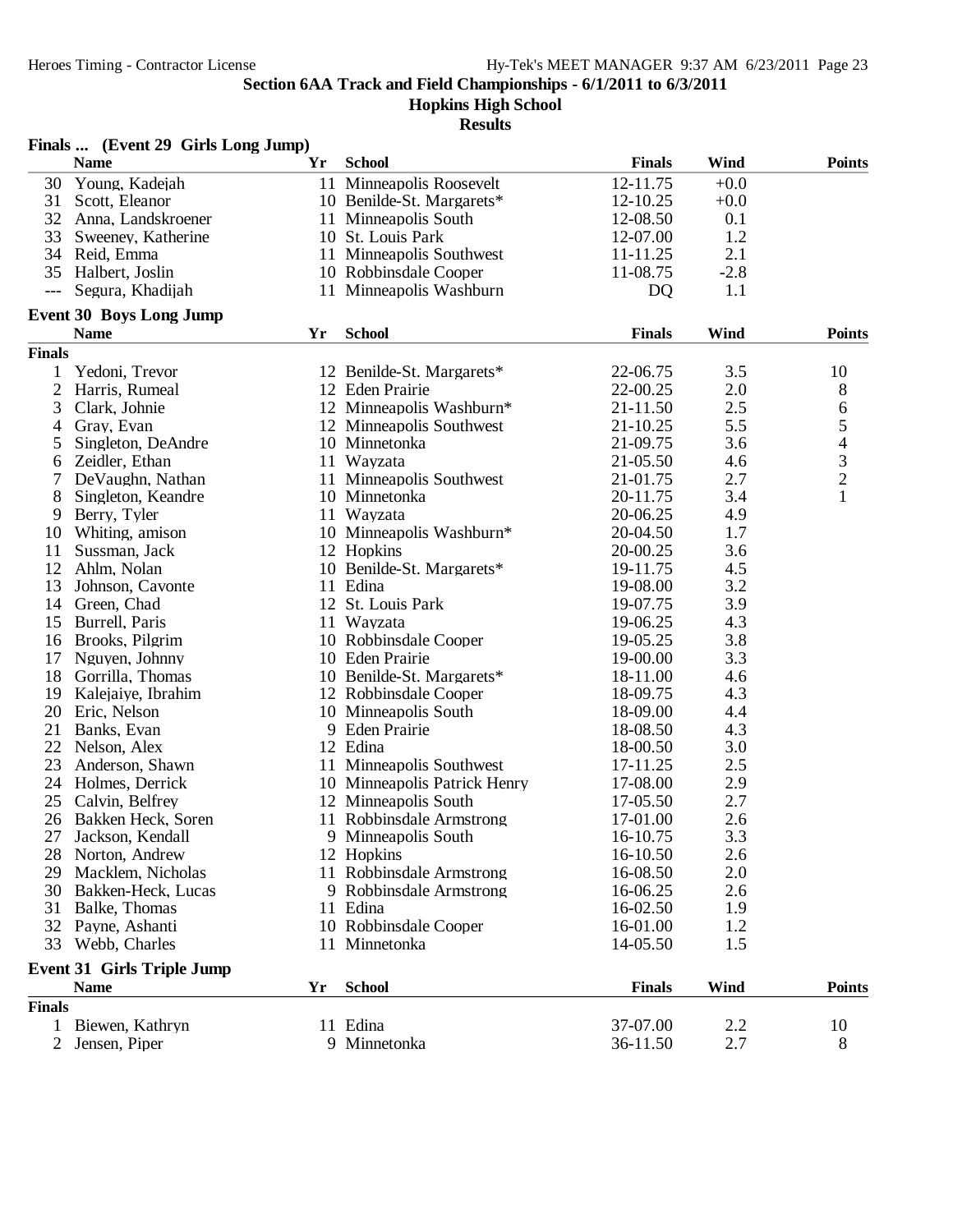#### **Hopkins High School**

|               | Finals  (Event 31 Girls Triple Jump)            |    |                           |               |        |                          |
|---------------|-------------------------------------------------|----|---------------------------|---------------|--------|--------------------------|
|               | <b>Name</b>                                     | Yr | <b>School</b>             | <b>Finals</b> | Wind   | <b>Points</b>            |
| 3             | Pashibin, Tatyana                               |    | 11 Minneapolis Southwest  | 36-09.25      | 1.7    | 6                        |
| 4             | Terp, Olivia M                                  |    | 12 Eden Prairie           | 35-11.50      | 1.6    | 5                        |
| 5             | Dupay, Jane                                     |    | 12 Hopkins                | 35-04.00      | 4.5    | $\overline{\mathcal{A}}$ |
| 6             | Benke, Anna                                     |    | 11 Minnetonka             | 34-08.50      | 4.3    | $\frac{3}{2}$            |
| 7             | Schmidt, Katherine                              |    | 9 Robbinsdale Armstrong   | 34-08.00      | 3.0    |                          |
| 8             | Guimont, Emily                                  |    | 11 Edina                  | 34-04.50      | 4.1    | $\mathbf{1}$             |
| 9             | Reisner, Hannah                                 |    | 11 Robbinsdale Armstrong  | 34-04.25      | 2.4    |                          |
| 10            | Baker, Alexa                                    |    | 12 Robbinsdale Cooper     | 34-00.50      | 3.7    |                          |
| 11            | Barron, Mia                                     |    | 9 Minnetonka              | 33-09.00      | 5.1    |                          |
|               | 12 Ashley, Chanell                              |    | 11 St. Louis Park         | 33-06.50      | 4.3    |                          |
| 13            | Saulsberry, Carolyn                             |    | 11 Minneapolis Southwest  | 33-06.00      | 4.9    |                          |
|               | 14 Wiemer, Julia                                |    | 12 Hopkins                | 32-08.00      | 5.5    |                          |
| 15            | Dummer, Sara                                    |    | 12 Hopkins                | 32-07.00      | 3.8    |                          |
|               | 16 Harkness, Shelby                             |    | 11 Edina                  | 32-00.50      | 5.1    |                          |
| 17            | Spendio, Julia                                  |    | 11 Wayzata                | 31-11.00      | 6.4    |                          |
|               | 18 Turner, Averi                                |    | 9 Minneapolis Southwest   | 31-09.00      | 2.0    |                          |
|               | 19 DeVaughn, Audrey                             |    | 10 Minneapolis Washburn   | 31-07.50      | 4.7    |                          |
|               | 20 Hayden, Claire                               |    | 12 Benilde-St. Margarets* | 31-03.00      | 4.5    |                          |
| 21            | Brown, Hannah                                   |    | 11 St. Louis Park         | 31-02.50      | 4.0    |                          |
|               | 22 Bransford, Sarah                             |    | 12 Wayzata                | 31-01.00      | 4.6    |                          |
| 22            | Audrey, Franchett                               |    | 10 Minneapolis South      | 31-01.00      | 4.6    |                          |
| 24            | Antony, Kayle                                   |    | 11 Wayzata                | 30-11.50      | 6.7    |                          |
| 25            | Terp, Gabriella                                 |    | 10 Eden Prairie           | 30-10.75      | 4.2    |                          |
|               | 26 Voel, Autumn                                 |    | 9 Eden Prairie            | 30-07.50      | 2.7    |                          |
| 27            | Scheldrup, Sarah                                |    | 9 Robbinsdale Armstrong   | 30-06.00      | 2.7    |                          |
| 28            | Young, Kadejah                                  |    | 11 Minneapolis Roosevelt  | 30-01.00      | 4.0    |                          |
| 29            | Maeve, Whalen                                   |    | 10 Minneapolis South      | 29-03.00      | 2.4    |                          |
| 30            | Hoffman, Aly                                    |    | 11 Benilde-St. Margarets* | 27-04.50      | 3.3    |                          |
| 31            | Olson, Samantha                                 |    | 12 St. Louis Park         | 26-07.50      | 4.9    |                          |
|               | 32 Hannah, Arvold                               |    | 9 Minneapolis South       | 26-04.75      | 3.4    |                          |
|               |                                                 |    |                           |               |        |                          |
|               | <b>Event 32 Boys Triple Jump</b><br><b>Name</b> |    | <b>School</b>             | <b>Finals</b> | Wind   | <b>Points</b>            |
|               |                                                 | Yr |                           |               |        |                          |
| <b>Finals</b> |                                                 |    |                           |               |        |                          |
| 1             | Sandle, MIchael                                 |    | 12 Eden Prairie           | 50-04.50      | 2.0    | 10                       |
| 2             | Gray, Evan                                      |    | 12 Minneapolis Southwest  | 45-02.00      | $+0.0$ | 8                        |
| 3             | Stoudt, Angus                                   |    | 11 Minnetonka             | 44-09.75      | 0.2    | 6                        |
| 4             | Strickland, Brandon                             |    | 11 Wayzata                | 43-05.50      | $+0.0$ | 5                        |
| 5             | Zeidler, Ethan                                  |    | 11 Wayzata                | 43-05.00      | 0.4    | 4                        |
| 6             | Ahlm, Nolan                                     |    | 10 Benilde-St. Margarets* | 42-10.00      | 0.8    | 3                        |
|               | Snider, Latrell                                 |    | 12 Eden Prairie           | 42-04.00      | $+0.0$ | $\overline{c}$           |
| 8             | Clark, Johnie                                   |    | 12 Minneapolis Washburn*  | 42-00.75      | 1.0    | $\mathbf{1}$             |
| 9             | Johnson, Cavonte                                |    | 11 Edina                  | 41-01.50      | 0.9    |                          |
| 10            | Gregory, DeShawn                                |    | 10 Hopkins                | 40-01.25      | 1.4    |                          |
| 11            | Green, Chad                                     |    | 12 St. Louis Park         | 39-11.00      | $+0.0$ |                          |
| 12            | Balke, Thomas                                   |    | 11 Edina                  | 39-08.25      | $-1.8$ |                          |
| 13            | Norton, Andrew                                  |    | 12 Hopkins                | 39-06.00      | $+0.0$ |                          |
| 14            | Wanzenried, Sam                                 |    | 12 Minnetonka             | 39-04.00      | 0.7    |                          |
| 15            | Kalejaiye, Lukman                               |    | 10 Robbinsdale Cooper     | 39-00.00      | 1.2    |                          |
|               | 16 Whiting, amison                              |    | 10 Minneapolis Washburn*  | 38-09.75      | 0.8    |                          |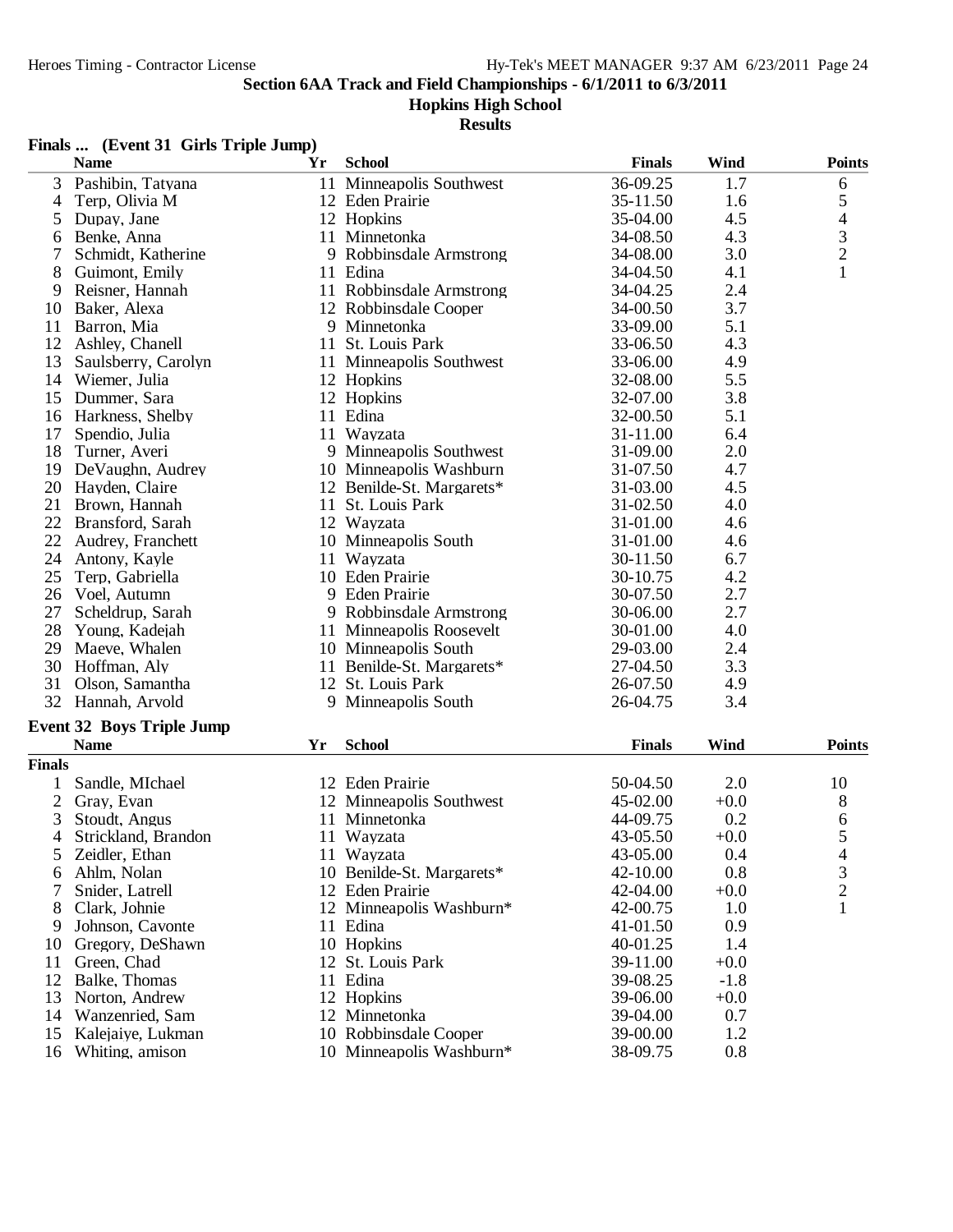#### **Hopkins High School**

|               | Finals  (Event 32 Boys Triple Jump) |    |                           |               |            |                                            |
|---------------|-------------------------------------|----|---------------------------|---------------|------------|--------------------------------------------|
|               | <b>Name</b>                         | Yr | <b>School</b>             | <b>Finals</b> | Wind       | <b>Points</b>                              |
| 17            | Isaiah, Reff                        |    | 10 Minneapolis South      | 38-08.00      | 0.6        |                                            |
| 18            | Sussman, Jack                       |    | 12 Hopkins                | 38-00.75      | 1.8        |                                            |
| 19            | DeVaughn, Nathan                    |    | 11 Minneapolis Southwest  | 37-11.50      | 0.4        |                                            |
| 20            | Negawo, Ansha                       |    | 10 Minneapolis South      | 37-10.00      | 1.2        |                                            |
| 21            | Burrell, Paris                      |    | 11 Wayzata                | 37-04.00      | $-0.1$     |                                            |
| 22            | Curry, Melvin                       |    | 9 St. Louis Park          | 36-10.00      | 2.3        |                                            |
| 23            | Bakken Heck, Soren                  |    | 11 Robbinsdale Armstrong  | 36-07.50      | 1.5        |                                            |
| 24            | Nakatani, Motoki                    |    | 12 Robbinsdale Cooper     | 36-06.00      | 1.9        |                                            |
| 25            | Zhang, Wenshi                       |    | 11 Robbinsdale Armstrong  | 36-05.50      | 1.7        |                                            |
| 26            | Alexander, Alex                     |    | 10 Benilde-St. Margarets* | 35-08.25      | 0.4        |                                            |
|               |                                     |    |                           |               |            |                                            |
| 27            | Goldman, Riley                      |    | 10 Edina                  | 35-07.75      | 0.8        |                                            |
| 28            | Jackson, Kendall                    |    | 9 Minneapolis South       | 35-07.50      | 0.9        |                                            |
| 29            | Anderson, Shawn                     |    | 11 Minneapolis Southwest  | 34-07.00      | 1.6        |                                            |
| $---$         | Bakken-Heck, Lucas                  |    | 9 Robbinsdale Armstrong   | ND            | <b>NWI</b> |                                            |
| $---$         | Johnson, Malik                      |    | 11 Eden Prairie           | <b>ND</b>     | <b>NWI</b> |                                            |
|               | Tolbert, Robertlee                  |    | 9 Robbinsdale Cooper      | ND            | <b>NWI</b> |                                            |
| $---$         | Roemhildt, Christian                |    | 11 Minnetonka             | <b>ND</b>     | <b>NWI</b> |                                            |
|               | <b>Event 33 Girls Discus Throw</b>  |    |                           |               |            |                                            |
|               | <b>Name</b>                         | Yr | <b>School</b>             | <b>Finals</b> |            | <b>Points</b>                              |
| <b>Finals</b> |                                     |    |                           |               |            |                                            |
| 1             | Timmerman, Kayla                    |    | 11 Wayzata                | 121-11        |            | 10                                         |
| 2             | Crist, Elizabeth                    |    | 10 Minnetonka             | 114-07        |            | 8                                          |
| 3             | Kraines, Chelsie D                  |    | 11 Eden Prairie           | 106-00        |            | 6                                          |
| 4             | Carlson, Athena                     |    | 12 St. Louis Park         | 103-00        |            | 5                                          |
| 5             | Raines, Bria                        |    | 11 Hopkins                | 100-08        |            |                                            |
| 6             | Olson, Jessica                      |    | 12 Minnetonka             | $97-10$       |            |                                            |
| 7             | Greenfield, Jill                    |    | 12 Hopkins                | 96-08         |            | $\begin{array}{c} 4 \\ 3 \\ 2 \end{array}$ |
| 8             | Richardson, Desiree                 |    | 12 Minneapolis Roosevelt  | 96-02         |            | $\mathbf{1}$                               |
| 9             | Lobeck, Margaret                    |    | 12 Edina                  | 96-00         |            |                                            |
| 10            | Humphreys, Alex                     |    | 11 Wayzata                | 95-07         |            |                                            |
| 11            | Stolt, Alyssa                       |    | 11 Wayzata                | 94-06         |            |                                            |
| 12            | Gorski, Ashley R                    |    | 12 Eden Prairie           | 93-06         |            |                                            |
| 13            | Edwards, Kaylani                    |    | 12 Minneapolis Roosevelt  | 92-08         |            |                                            |
| 14            | Verner, Alexa                       |    | 12 St. Louis Park         | $92 - 00$     |            |                                            |
| 15            | Thornquist, Micah                   |    | 12 Minneapolis Southwest  | $90 - 10$     |            |                                            |
| 16            | Pruitt, Ambrosia                    |    | 12 St. Louis Park         | 89-00         |            |                                            |
| 17            | Perrine, Natalie                    |    | 12 Benilde-St. Margarets* | 87-01         |            |                                            |
| 18            | Snyder, Celeste                     |    | 8 Minnetonka              | 86-01         |            |                                            |
| 19            | Dutcher, Daniell                    |    | 11 Minneapolis Washburn   | 82-00         |            |                                            |
| 20            | Jarvis, Bridget L                   |    | 11 Eden Prairie           | 80-02         |            |                                            |
| 21            | Deanna, Smith                       |    | 11 Minneapolis South      | 80-01         |            |                                            |
| 22            | McGill, Jazmyne                     |    | 10 Robbinsdale Armstrong  | 79-09         |            |                                            |
| 23            | Santtoria, Rule                     |    | 9 Minneapolis South       | 79-07         |            |                                            |
| 23            | Walker, Precious                    |    | 10 Benilde-St. Margarets* | 79-07         |            |                                            |
| 25            | Kaneesha, Green                     |    | 11 Minneapolis South      | 79-03         |            |                                            |
| 26            | Bates, Anna                         |    | 9 Hopkins                 | 79-00         |            |                                            |
| 27            | Hawkins, Khadeezah                  |    | 11 Robbinsdale Cooper     | 78-11         |            |                                            |
| 28            | Johnson, Annalesa                   |    | 12 Minneapolis Southwest  | 78-04         |            |                                            |
| 29            | Bush, Maggie                        |    | 12 Edina                  | 77-00         |            |                                            |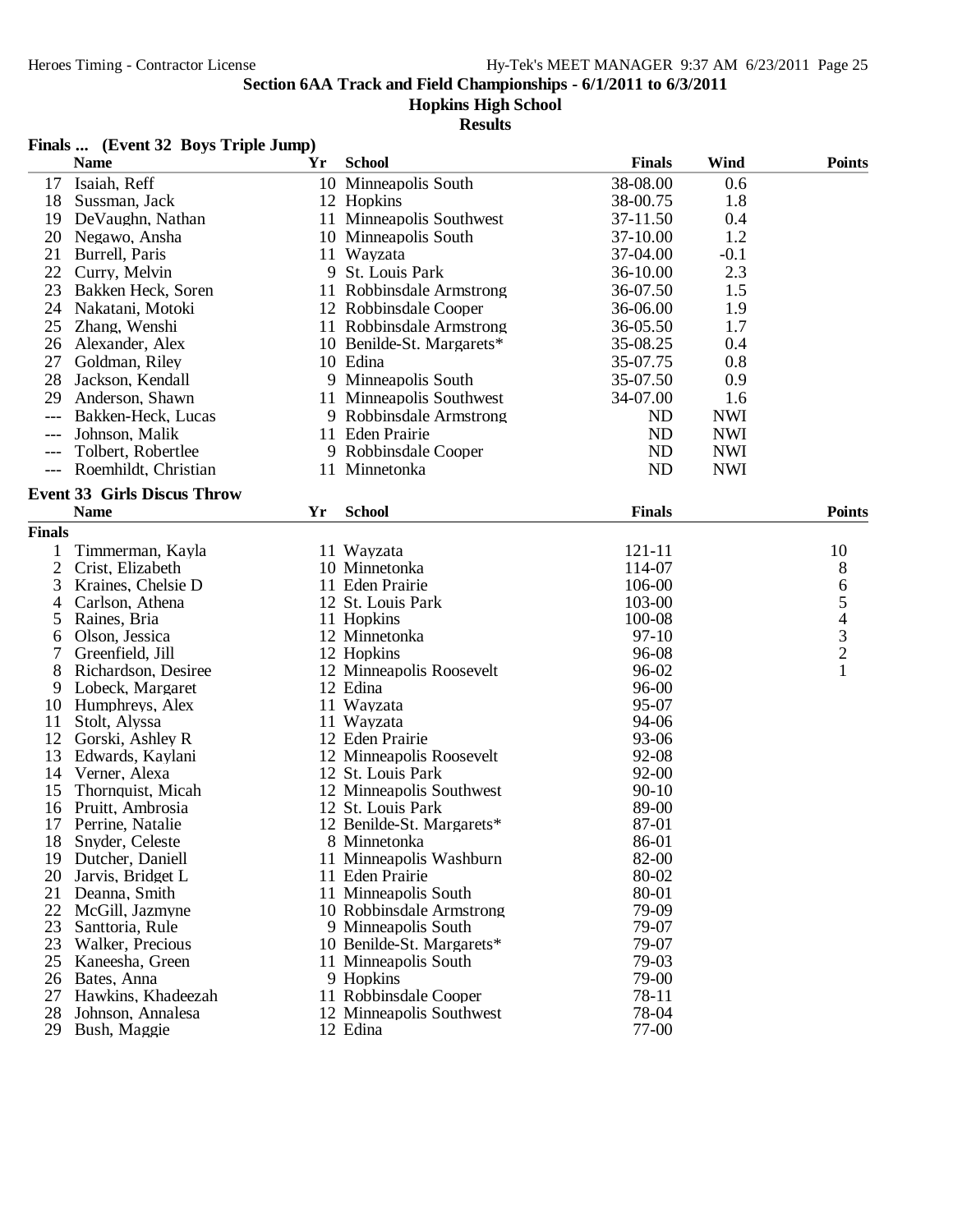**Hopkins High School**

|                     | Finals  (Event 33 Girls Discus Throw) |    |                                        |               |                |
|---------------------|---------------------------------------|----|----------------------------------------|---------------|----------------|
|                     | <b>Name</b>                           | Yr | <b>School</b>                          | <b>Finals</b> | <b>Points</b>  |
| 30                  | Desantis, Alyssa                      |    | 11 Minneapolis Roosevelt               | $76-10$       |                |
| 31                  | Marton, Christina                     |    | 10 Minneapolis Washburn                | 75-09         |                |
|                     | 32 Charley, Angela                    |    | 9 Benilde-St. Margarets*               | $72-10$       |                |
| 33                  | Nordstrom, Maria                      |    | 10 Robbinsdale Cooper                  | 72-08         |                |
|                     | 34 Queenan, Kelsey                    |    | 11 Robbinsdale Armstrong               | 53-04         |                |
| $\qquad \qquad - -$ | Fogelson, Kelly                       |    | 10 Edina                               | <b>ND</b>     |                |
|                     | <b>Event 34 Boys Discus Throw</b>     |    |                                        |               |                |
|                     | <b>Name</b>                           | Yr | <b>School</b>                          | <b>Finals</b> | <b>Points</b>  |
| <b>Finals</b>       |                                       |    |                                        |               |                |
| 1                   | Wallin, Matt                          |    | 12 Robbinsdale Armstrong               | 161-07        | 10             |
| $\mathbf{2}$        | Larson, Evan                          |    | 11 Minnetonka                          | 156-08        | 8              |
| 3                   | Senst, Mark                           |    | 11 Robbinsdale Armstrong               | 154-11        | 6              |
| 4                   | Dawson, Taylor                        |    | 12 Minnetonka                          | 153-07        | 5              |
| 5                   | Reinke, Tyson                         |    | 10 Eden Prairie                        | 142-02        | $\overline{4}$ |
| 6                   | Ness, Cal                             |    | 12 Robbinsdale Armstrong               | 135-10        |                |
| 7                   | Gilliam, Adam                         |    | 12 Hopkins                             | 133-07        | $\frac{3}{2}$  |
| 8                   | Park, Aleksandr                       |    | 11 Wayzata                             | 133-04        | $\mathbf{1}$   |
| 9                   | Sutton, Jonathon                      |    | 10 Benilde-St. Margarets*              | 128-00        |                |
| 10                  | Ondercin, Alex                        |    | 10 Minnetonka                          | 126-03        |                |
| 11                  | Link, Michael                         |    | 12 Hopkins                             | 122-06        |                |
| 12                  | Dolezal, Jacob                        |    | 10 Minneapolis Southwest               | 120-03        |                |
| 13                  | Creer, Breion                         |    | 11 Benilde-St. Margarets*              | 119-08        |                |
| 14                  | Peterson, Luke                        |    | 12 Wayzata                             | 119-02        |                |
| 15                  | Smith, Brandon                        |    | 11 St. Louis Park                      | 116-03        |                |
| 16                  | Yost, Tony                            |    | 10 Eden Prairie                        | 116-02        |                |
| 17                  | McLain, Gavin                         |    | 10 Benilde-St. Margarets*              | 112-06        |                |
| 18                  | Marshall, Shane                       |    | 11 Minneapolis Southwest               | 110-01        |                |
| 19                  | Hawkins, Khayvon                      |    | 9 Robbinsdale Cooper                   | 109-10        |                |
| 20                  | Thymian, Matthew                      |    | 11 Robbinsdale Cooper                  | 109-04        |                |
| 21                  | Kern, Wilson                          |    | 11 Minneapolis South                   | 108-01        |                |
| 22                  | Collins, Ian                          |    | 10 Edina                               | 107-08        |                |
| 23                  | Shepherd, Caleb                       |    | 12 Minneapolis Washburn*               | 107-07        |                |
| 24                  | Willis, Shawn                         |    | 12 St. Louis Park                      | 103-01        |                |
| 25                  | Petrie, John                          |    | 12 Wayzata                             | 97-00         |                |
| 26                  | Brown, Bobby                          |    | 11 Minneapolis Patrick Henry           | $96-11$       |                |
| 27                  | Jacobson, Beaudin                     |    | 10 Eden Prairie                        | $96-10$       |                |
| 28                  | Stramman, lic                         |    | 12 Minneapolis Washburn*               | 91-09         |                |
| 29                  | Kirk. Atwater                         |    | 10 Minneapolis South                   | 91-04         |                |
| 30                  | Ekue-Hettah, Philippe                 |    | 12 Minneapolis Roosevelt               | $90 - 05$     |                |
| 31                  | Newman, Rayvon                        |    | 10 Minneapolis Roosevelt               | 79-06         |                |
| 32                  | Ethan, Driver                         |    | 8 Minneapolis South                    | 76-02         |                |
| 33                  | Montes, Yair                          |    | 11 Minneapolis Edison                  | 69-07         |                |
| $---$               | Larson, Robert                        |    | 12 Edina                               | <b>ND</b>     |                |
|                     | Russell, Kevin                        |    |                                        | <b>ND</b>     |                |
| $---$               |                                       |    | 12 Hopkins<br>12 Minneapolis Southwest | <b>ND</b>     |                |
|                     | Pierce-Tyler, Rodney                  |    |                                        | <b>ND</b>     |                |
| $---$               | Payne, Ashanti                        |    | 10 Robbinsdale Cooper                  |               |                |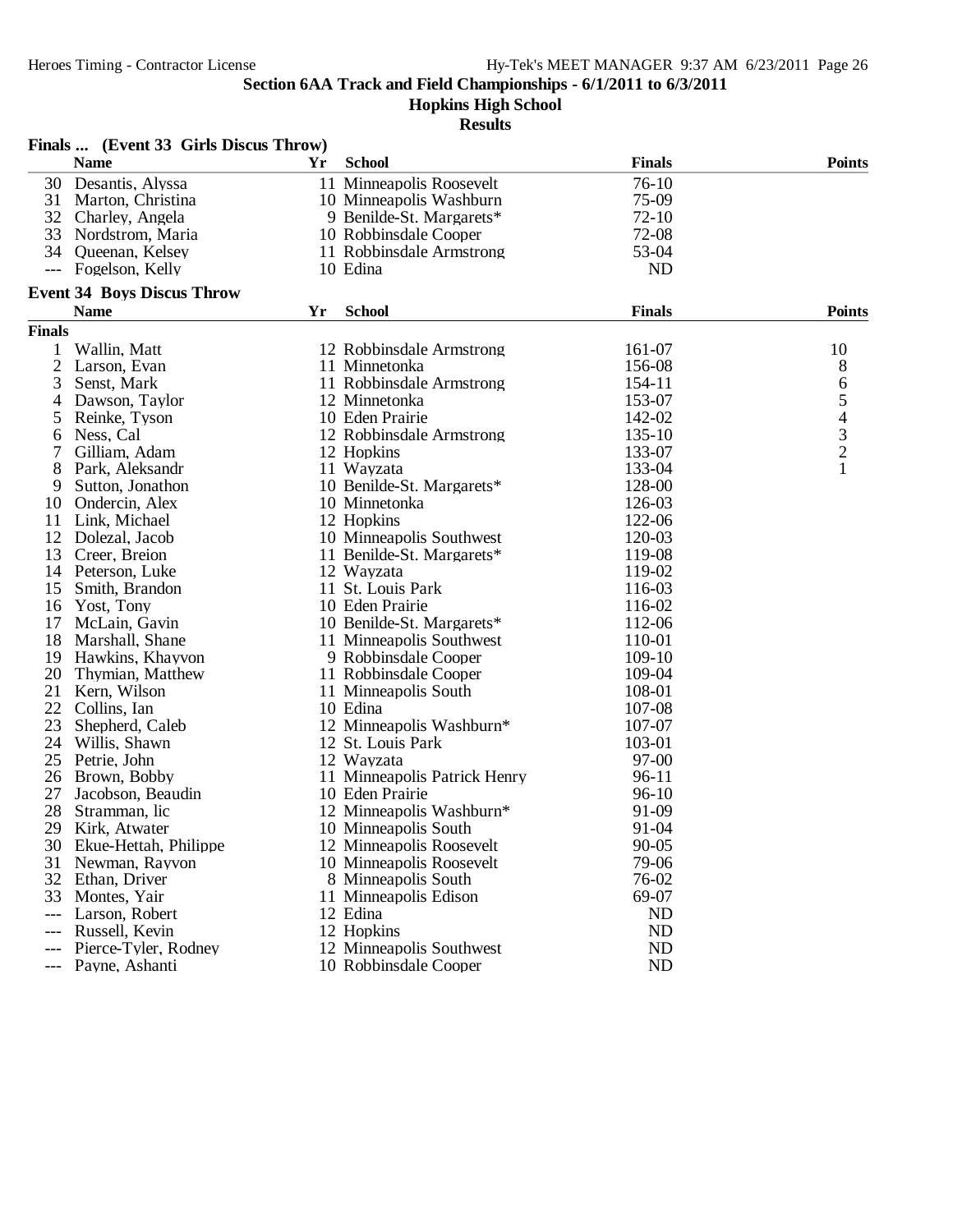**Hopkins High School**

**Results**

#### **Event 35 Girls Shot Put**

|                     | <b>Name</b>                   | Yr | <b>School</b>             | <b>Finals</b> | <b>Points</b>                                   |
|---------------------|-------------------------------|----|---------------------------|---------------|-------------------------------------------------|
| <b>Finals</b>       |                               |    |                           |               |                                                 |
| 1                   | Stolt, Alyssa                 |    | 11 Wayzata                | 39-00.00      | 10                                              |
| 2                   | Richardson, Desiree           |    | 12 Minneapolis Roosevelt  | 38-06.50      | 8                                               |
| 3                   | Timmerman, Kayla              |    | 11 Wayzata                | 36-03.50      | 6                                               |
| 4                   | McGill, Jazmyne               |    | 10 Robbinsdale Armstrong  | 35-01.25      |                                                 |
| 5                   | Fogelson, Kelly               |    | 10 Edina                  | 34-04.50      |                                                 |
| 6                   | Greenfield, Jill              |    | 12 Hopkins                | 33-09.25      |                                                 |
| 7                   | Dolezal, Samantha             |    | 12 Minneapolis Southwest  | 32-10.00      | $\begin{array}{c} 5 \\ 4 \\ 3 \\ 2 \end{array}$ |
| 8                   | Raines, Bria                  |    | 11 Hopkins                | 32-05.00      | $\mathbf{1}$                                    |
| 9                   | Snyder, Celeste               |    | 8 Minnetonka              | 32-02.75      |                                                 |
| 10                  | Crist, Elizabeth              |    | 10 Minnetonka             | 31-09.75      |                                                 |
| 11                  | Kraines, Chelsie D            |    | 11 Eden Prairie           | 31-09.50      |                                                 |
| 12                  | Olson, Jessica                |    | 12 Minnetonka             | 31-07.50      |                                                 |
| 13                  | Perrine, Natalie              |    | 12 Benilde-St. Margarets* | 31-06.25      |                                                 |
| 14                  | Endres, Rebecca               |    | 10 Eden Prairie           | 31-02.00      |                                                 |
| 15                  | Kaneesha, Green               |    | 11 Minneapolis South      | 31-01.50      |                                                 |
| 16                  | Kuria, Joanne                 |    | 11 Wayzata                | 30-03.00      |                                                 |
| 17                  | Sledge, Leigha                |    | 12 St. Louis Park         | 29-04.00      |                                                 |
| 18                  | Verner, Alexa                 |    | 12 St. Louis Park         | 28-08.00      |                                                 |
| 19                  | Snelson, Jazmyn               |    | 9 Benilde-St. Margarets*  | 27-11.75      |                                                 |
| 20                  | Williams, Kaleenma            |    | 10 Minneapolis Roosevelt  | 27-09.50      |                                                 |
| 21                  | Hawkins, Khadeezah            |    | 11 Robbinsdale Cooper     | 27-08.00      |                                                 |
| 22                  | Lobeck, Margaret              |    | 12 Edina                  | 27-07.50      |                                                 |
| 23                  | Santtoria, Rule               |    | 9 Minneapolis South       | 27-02.75      |                                                 |
| 24                  | Charley, Angela               |    | 9 Benilde-St. Margarets*  | 26-09.75      |                                                 |
| 25                  | Johnson, Annalesa             |    | 12 Minneapolis Southwest  | 26-00.00      |                                                 |
| 26                  | Geiger, Alexandra             |    | 9 Edina                   | 25-06.50      |                                                 |
| 27                  | Ziegler, Ann                  |    | 9 Hopkins                 | 25-03.00      |                                                 |
| 28                  | Pruitt, Ambrosia              |    | 12 St. Louis Park         | 25-01.00      |                                                 |
| 29                  | Koboske, Corin                |    | 10 Minneapolis Washburn   | 24-03.25      |                                                 |
| 30                  | Lucy, Hennen                  |    | 11 Minneapolis South      | 23-09.75      |                                                 |
| $---$               | Castro, Diana                 |    | 10 Minneapolis Edison     | <b>ND</b>     |                                                 |
| ---                 | Nellem, Kareisha              |    | 11 Robbinsdale Cooper     | <b>ND</b>     |                                                 |
| ---                 | Johnson, Gehara               |    | 11 Robbinsdale Cooper     | <b>ND</b>     |                                                 |
| $\qquad \qquad - -$ | Powell, Auryanna              |    | 7 Minneapolis Edison      | <b>ND</b>     |                                                 |
| $---$               | James, Racquel                |    | 12 Minneapolis Roosevelt  | <b>ND</b>     |                                                 |
|                     | <b>Event 36 Boys Shot Put</b> |    |                           |               |                                                 |
|                     | <b>Name</b>                   | Yr | <b>School</b>             | <b>Finals</b> | <b>Points</b>                                   |
|                     |                               |    |                           |               |                                                 |
| <b>Finals</b>       |                               |    |                           |               |                                                 |
|                     | Okpalaeke, Marcus             |    | 12 Hopkins                | 48-04.00      | 10                                              |
| 2                   | Collins, Ian                  |    | 10 Edina                  | 47-10.25      | 8                                               |
| 3                   | Yost, Tony                    |    | 10 Eden Prairie           | 47-07.50      | 6                                               |
| 4                   | Petrie, John                  |    | 12 Wayzata                | 47-01.00      | 5                                               |
| 5                   | Link, Michael                 |    | 12 Hopkins                | 47-00.75      |                                                 |
| 6                   | Dawson, Taylor                |    | 12 Minnetonka             | 46-01.50      | $\begin{array}{c} 4 \\ 3 \\ 2 \end{array}$      |
| 7                   | Creer, Breion                 |    | 11 Benilde-St. Margarets* | 45-06.00      |                                                 |
| 8                   | Russell, Kevin                |    | 12 Hopkins                | 44-00.00      | $\mathbf{1}$                                    |
| 9                   | Ness, Cal                     |    | 12 Robbinsdale Armstrong  | 43-11.50      |                                                 |